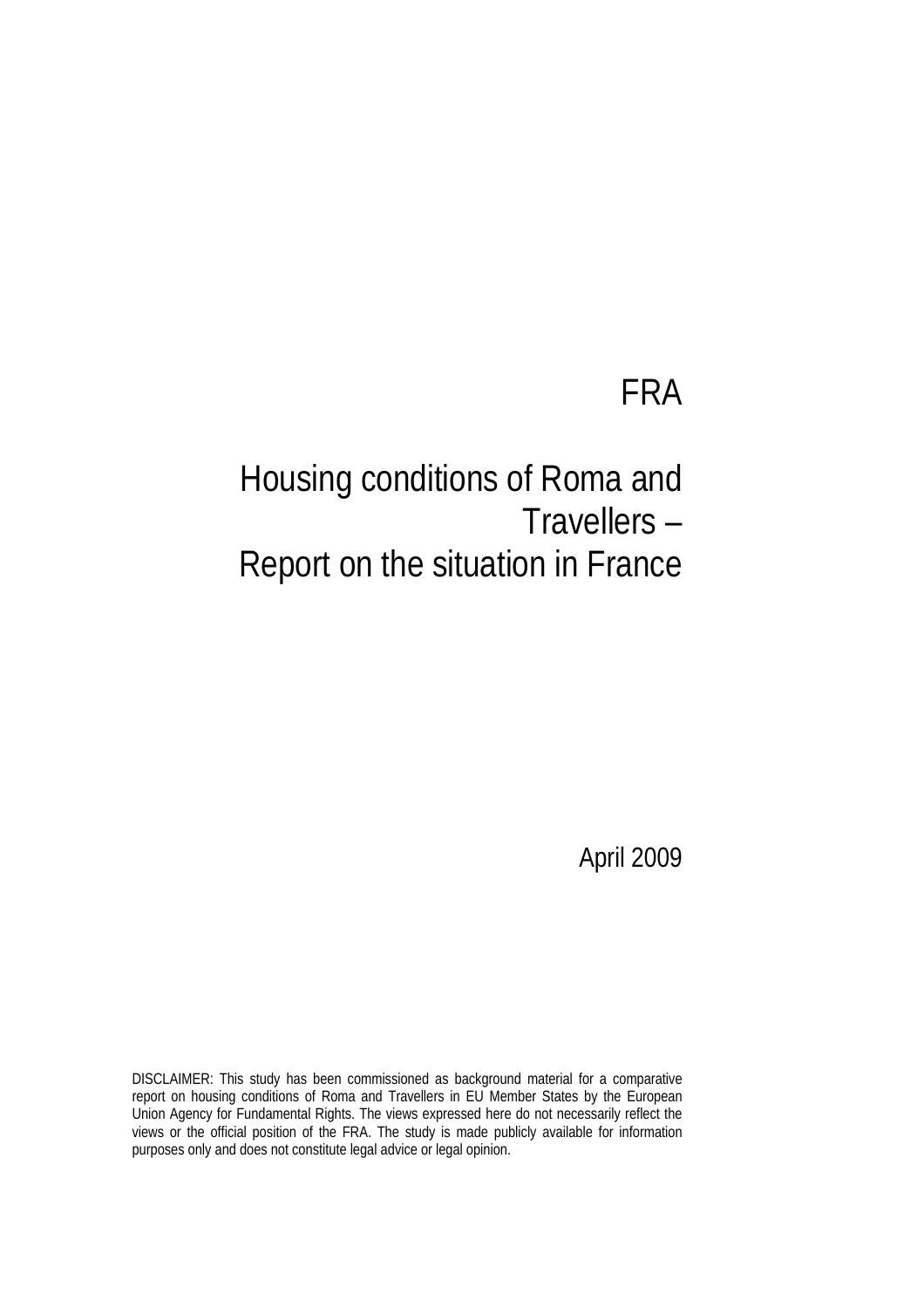# <span id="page-1-1"></span>Foreword

- [1]. It is necessary in France to make a clear distinction between persons known as 'Travellers', who are French and who have for several generations identified themselves historically or through family as Gypsies, Roma, Manouche, Sinti, Kalé or Yéniche, and migrant Roma, who originate from central and eastern Europe and who have for the most part moved to France to escape the misery and discrimination which they experienced in their country of origin.
- [2]. It is also interesting to highlight the French specificity of designating the 'Traveller' community by its mode of living and not by a cultural identity; this is largely due to the non-recognition in France of the notion of a cultural minority, by virtue of the principles of unity and indivisibility of the Republic:
- [3]. France does not recognise the existence on her territory of minorities as holders of collective rights that are enforceable under its legal system. France considers that the application of human rights to all citizens of a State, on an equal basis and without discrimination, normally provides them, irrespective of their situation, with the full protection which they may claim. This conception of human rights thus sets a particularly high standard.<sup>[1](#page-1-0)</sup>
- [4]. Differences in modes of living (migrant Roma in France are notably sedentary in their country of origin), of status, and the applicable laws depending on whether French 'Travellers' or migrant Roma are being considered, necessitate making a distinction, in the following, between these two groups. This being the case, these two groups will be discussed separately in each section.

 $\overline{a}$ 

<span id="page-1-0"></span><sup>&</sup>lt;sup>1</sup> Replies by the government of France to the list of issues ( $E/C.12/FRA/O/3$ ) to be taken up in connection with the third periodic report of France concerning the rights referred to in articles 1-15 of the International Covenant on Economic, Social and Cultural Rights (E/C.12/FRA/3). Available at:

http://daccessdds.un.org/doc/UNDOC/GEN/G08/411/34/PDF/G0841134.pdf?OpenElement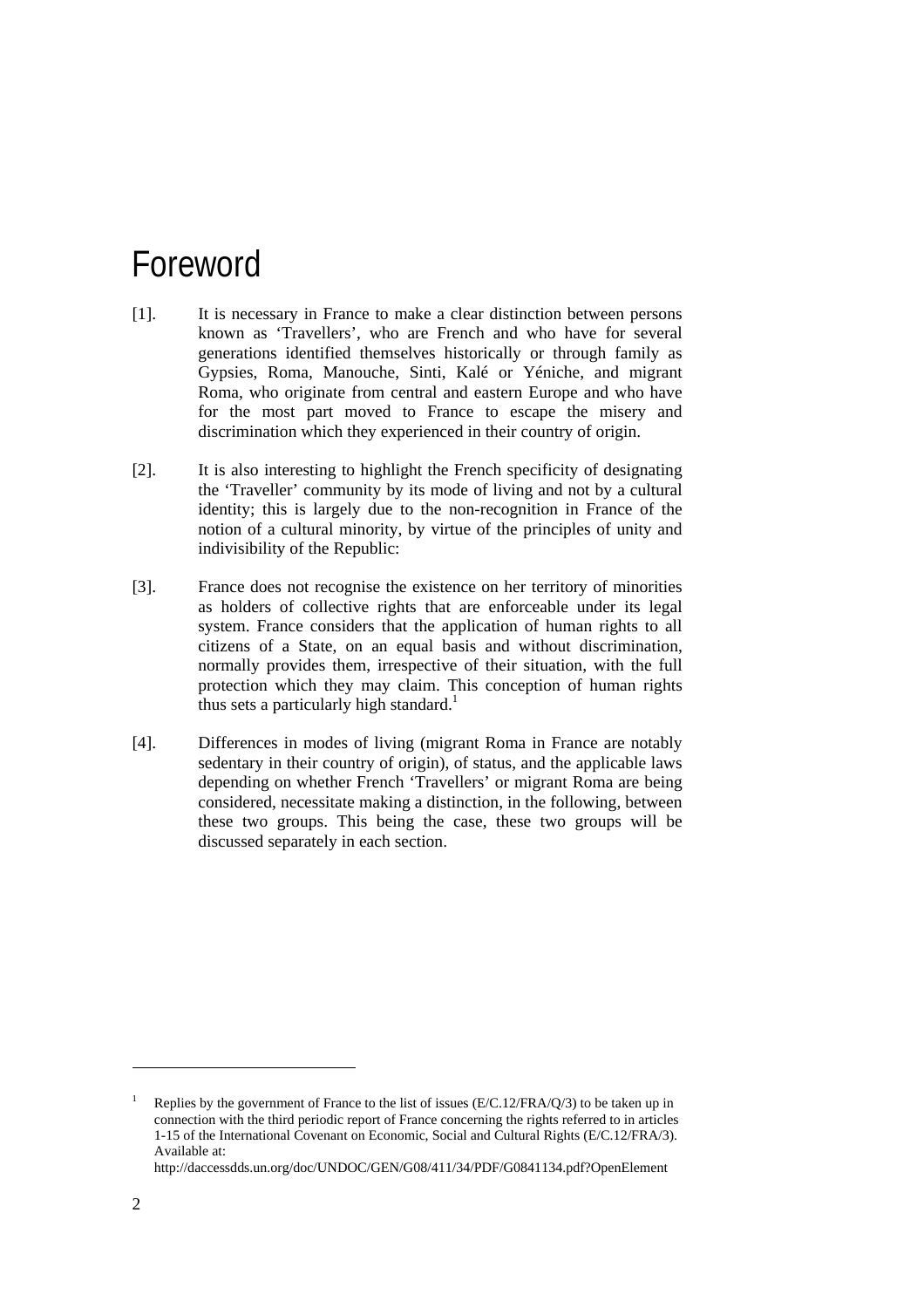# <span id="page-2-0"></span>**Contents**

| 1. |        |        |                                                                   |  |
|----|--------|--------|-------------------------------------------------------------------|--|
|    |        |        |                                                                   |  |
|    | 1.1.   | 9      |                                                                   |  |
|    | 1.1.1. |        |                                                                   |  |
|    | 1.1.2. |        |                                                                   |  |
|    | 1.2.   |        | Quantitative data on the housing situation of Roma and Travellers |  |
|    |        |        | 18                                                                |  |
|    | 1.2.1. |        |                                                                   |  |
|    |        | 1.2.2. |                                                                   |  |
|    | 1.3.   |        | Qualitative information on the housing situation of Roma and      |  |
|    |        |        |                                                                   |  |
|    | 131    |        |                                                                   |  |
|    |        | 1.3.2. |                                                                   |  |
|    | 1.4.   |        | Case law and complaints relating to housing of Roma and           |  |
|    |        |        |                                                                   |  |
|    | 1.5.   |        |                                                                   |  |
|    | 1.5.1. |        |                                                                   |  |
|    | 1.5.2. |        |                                                                   |  |
|    | 1.6.   |        | Major national projects targeting the housing situation of Roma   |  |
|    |        |        |                                                                   |  |
|    |        | 1.6.1. | Reception policy for itinerant Travellers 36                      |  |
|    | 1.6.2. |        | National action on providing fixed tenure 41                      |  |
|    | 1.6.3. |        | An example of consultation: The National Consultative             |  |
|    |        |        |                                                                   |  |
| 2. |        |        |                                                                   |  |
|    | 2.1.   |        |                                                                   |  |
|    | 2.2.   |        |                                                                   |  |
|    | 2.2.1. |        |                                                                   |  |
|    | 2.2.2  |        |                                                                   |  |
|    | 2.3.   |        | Interview with the National Association of Catholic Travellers    |  |
|    |        |        |                                                                   |  |
|    | 2.3.1. |        | Problems in temporary reception areas for Travellers  48          |  |
|    | 2.3.2. |        |                                                                   |  |
|    | 2.4.   |        | Interview with the National Federation of Associations of         |  |
|    |        |        | solidarity with Gypsies and travellers (FNASAT) 51                |  |
|    | 2.5.   |        | Interview with the French Union of Gypsy Associations (UFAT)      |  |
|    |        |        | 52                                                                |  |
|    | 2.6.   |        | Interview with the France Liberty Travel Association 54           |  |
|    | 2.6.1. |        |                                                                   |  |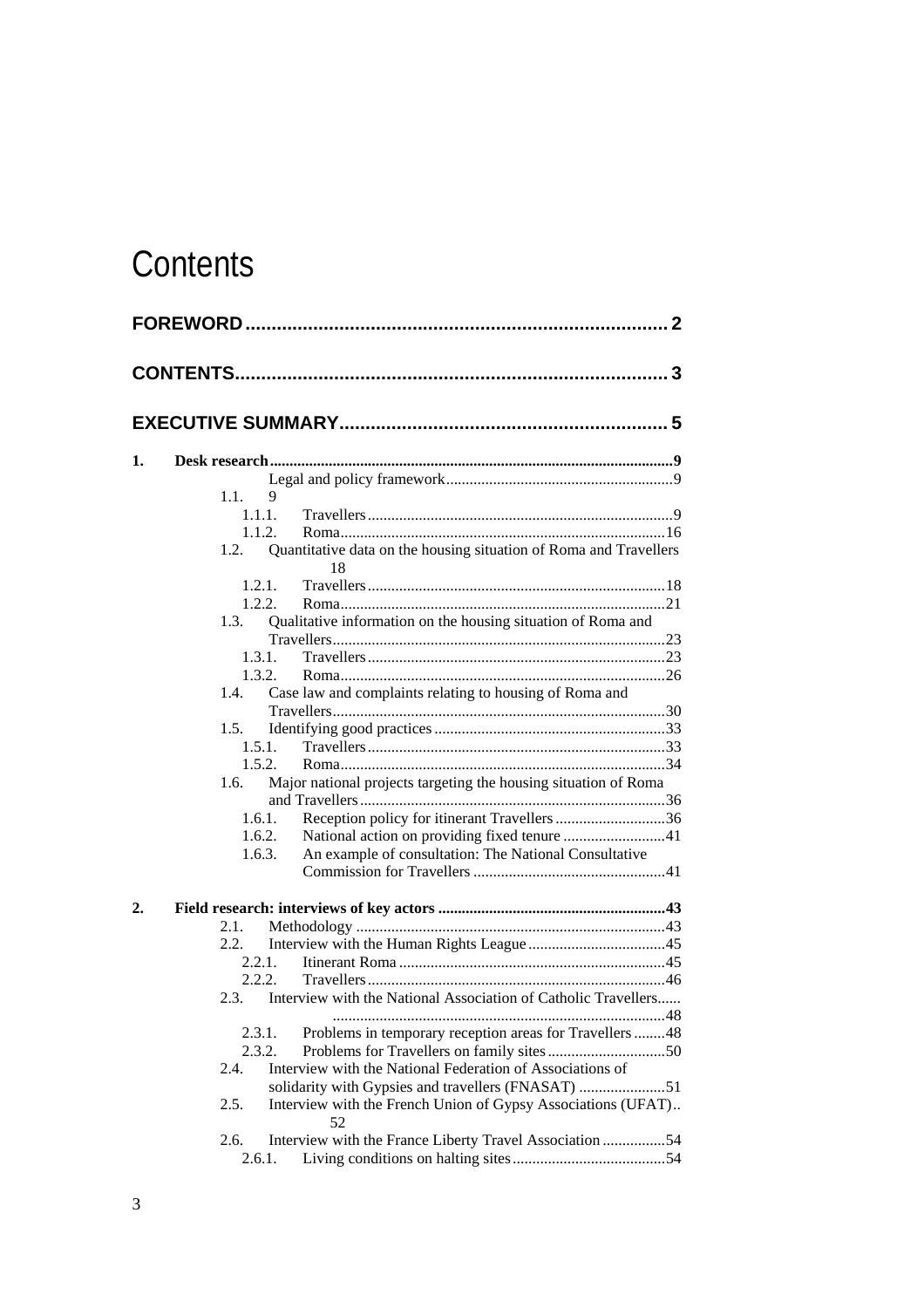| 2.6.2. | The slow implementation of the Besson Law by towns;    |  |
|--------|--------------------------------------------------------|--|
|        |                                                        |  |
| 2.6.3. |                                                        |  |
| 2.6.4. |                                                        |  |
| 2.7.   | An interview with the Ministry for Housing             |  |
|        | (Ministère du Logement) and the Ministry               |  |
|        | for Social Affairs (Ministère des Affaires sociales)56 |  |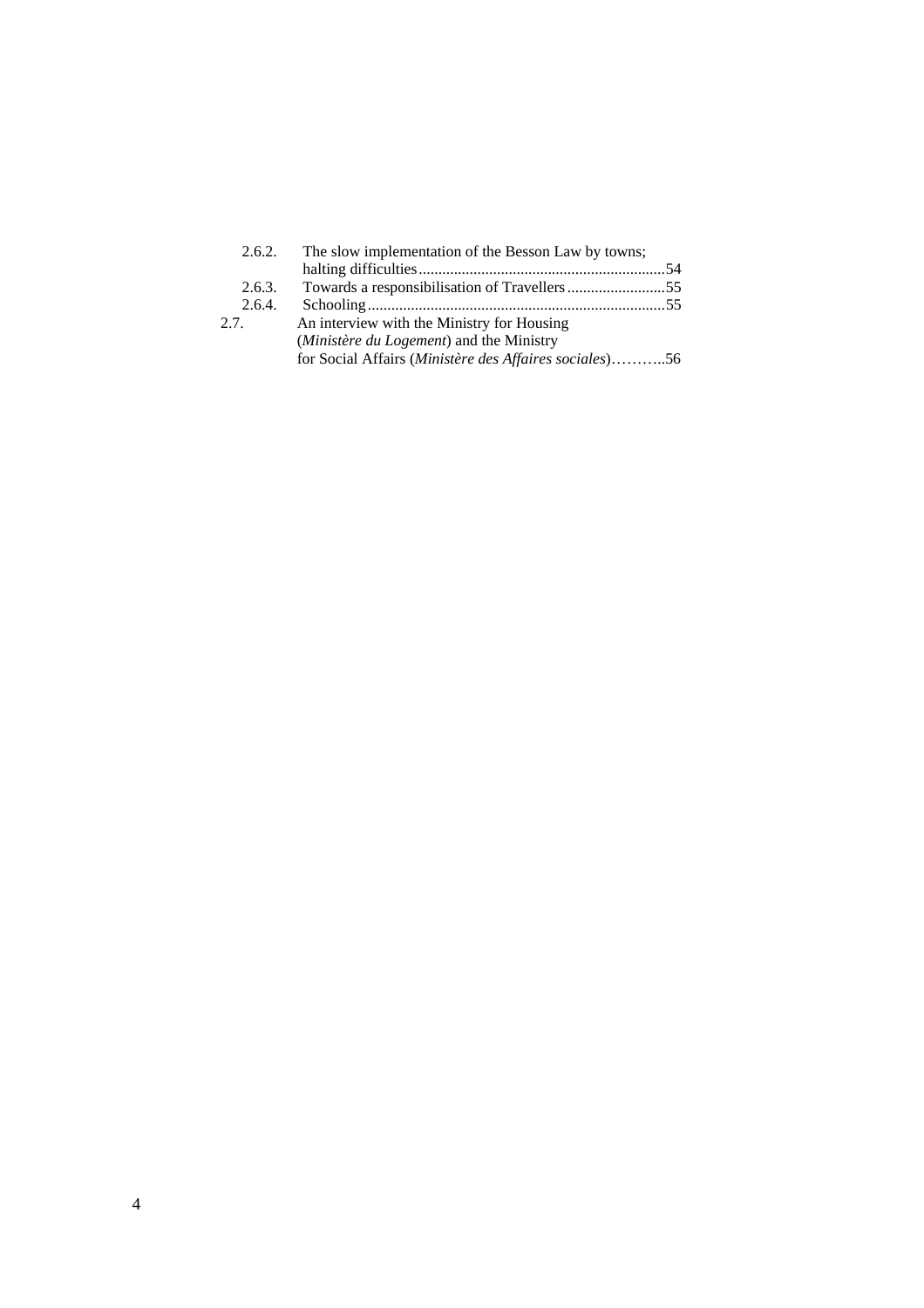# <span id="page-4-0"></span>Executive summary

- [5]. The French Constitution of 1958 established a republic based on the idea of indivisibility; as stated in Article 1, France is an indivisible republic, assuring protection for the rights of every citizen without distinction based on origin, race, or religion.<sup>2</sup> This Constitution, currently in force, integrates the Preamble of the 27th of October 1946 Constitution, providing that 'the French state guarantees to any citizen and his family the necessary conditions to his development [...], protects his health, his material security and his rest and leisure. Any individual who is unable to work because of his age, his mental or physical condition or his financial situation has the right to receive a financial aid from the collectivity.' The Constitution also guarantees the principle of human dignity against any degradation. As a result, the right to obtain decent housing is a constitutional principle available to any French citizen.
- [6]. The issue of housing for Travellers in France is endowed with a particular dimension that contrasts with the position prevailing elsewhere in Europe. The French universal and egalitarian concept ensures that all citizens have access to, and enjoy, all human rights – including the right to housing. This concept does not, however, prevent the adoption of specific policies intended to guarantee that vulnerable groups have effective access to their rights. Such policies fit into the more general one against exclusion and discrimination. Thus, **public policies for the reception and housing of Travellers have been put into place in France and are based on the idea of travelling as a lifestyle**. However, these policies only concern French Travellers, and not Roma people coming from Central and Eastern Europe, whose situation is governed by migration and asylum policies, and the legal possibilities to access and live on French territory that these policies grant.
- [7]. For French Travellers, two legislative texts from 31 May 1990 for the implementation of the right to housing<sup>3</sup> and from 5 July 2000 on the reception and housing of Travellers,<sup>[4](#page-4-3)</sup> known as 'Besson Laws 1 and

ou de religion […]'. 3 **Loi n°90-449 du 31 mai 1990**. Available at :

 $\overline{a}$ 

<span id="page-4-1"></span><sup>&</sup>lt;sup>2</sup> Constitution of the 4<sup>th</sup> of October 1958, Article 1: 'La France est une République indivisible, laïque, démocratique et

sociale. Elle assure l'égalité devant la loi de tous les citoyens sans distinction d'origine, de race

<span id="page-4-2"></span>http://www.legifrance.gouv.fr/affichTexte.do?cidTexte=JORFTEXT000000159413&fastPos= 1&fastReqId=1026378303&categorieLien=cid&oldAction=rechTexte <sup>4</sup>

<span id="page-4-3"></span> $4$  Loi n°2000-614 du 5 juillet 2000. Available at :

http://www.legifrance.gouv.fr/affichTexte.do?cidTexte=JORFTEXT000000583573&fastPos= 1&fastReqId=1064480752&categorieLien=cid&oldAction=rechTexte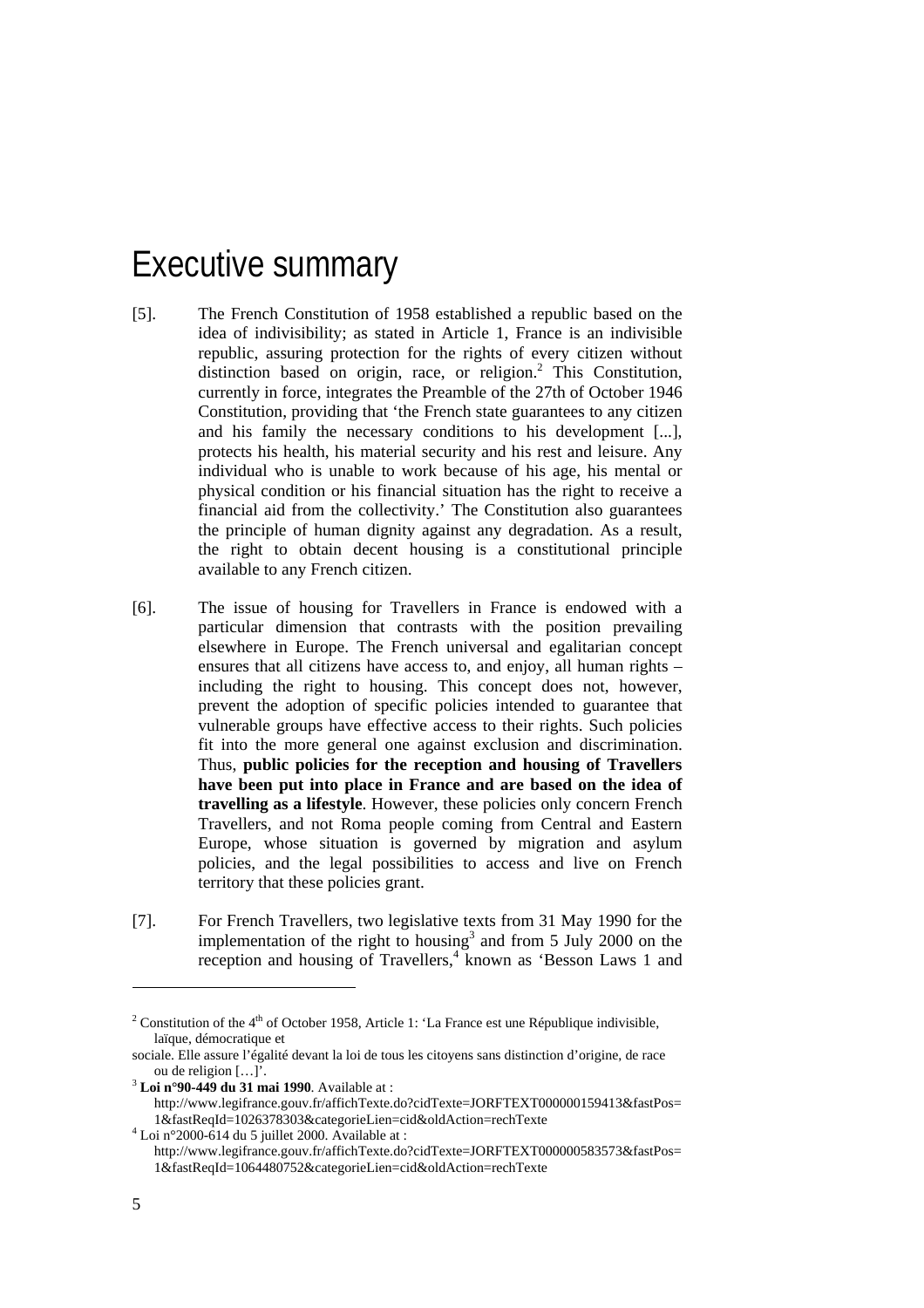2', are at the foundation of a voluntarist policy, in that they create an obligation for towns and cities with more than 5,000 inhabitants (following an evaluation of the needs) to make halting sites available. In return, such towns and cities may forbid Travellers to park on the rest of the council territory. It appears that, almost 20 years after their coming into force, the effectiveness of these laws remains in fact very relative: Travellers are faced with a great lack of spaces on halting sites and evictions have been made easier since the home security law of 13 March 2003. As a result, a high proportion of Travellers are forced to travel and settle on unregulated encampments.

- [8]. The 2000 law mentioned above acknowledges that, beyond the installation of halting sites, **some travellers may need to settle down for longer times without necessarily giving up their nomadic lifestyle**. And, while travelling practices have evolved significantly as a consequence of changes in French society and the economy, this situation, which seems to be increasing, is only rarely taken into account and personal projects of caravan settlements on council areas compete with increasingly strict urban development policies.
- [9]. While the right to travel and the right to adequate housing are far from being effectively enjoyed by Travellers, the situation of Roma is also problematic. These populations, who for the most part used to live a sedentary life in their country of origin, **do not have access to the labour market, because of temporary provisions, and are forced to live in inhumane conditions**. Mostly they live in slums in the suburbs of large French cities, places from which they are regularly evicted. Additionally, for Roma as well as for Travellers, access to ordinary services (i.e. accommodation or social housing) is very limited. (See 1.1.)
- [10]. There are few figures available which could indicate that French Travellers and Roma are victims of discrimination in the field of housing, but many sources come to the same conclusion that segregation processes do exist, and that living and housing conditions for these populations are often precarious. More specific information about the situation of the elderly, women, children or the disabled in the Roma community is not available.
- [11]. Spaces to park in halting sites which have been found for Travellers are most often located in **segregated areas**, meeting only very partially the minimum living standards (e.g. access to water, electricity, sanitation). These are sometimes built like enclosures with high walls and managed very differently depending on location, which implies differences in daily costs, leading to a discriminatory situation particularly detrimental for such poor populations. Due to **difficulties in parking on regulated halting sites,** a high number of Travellers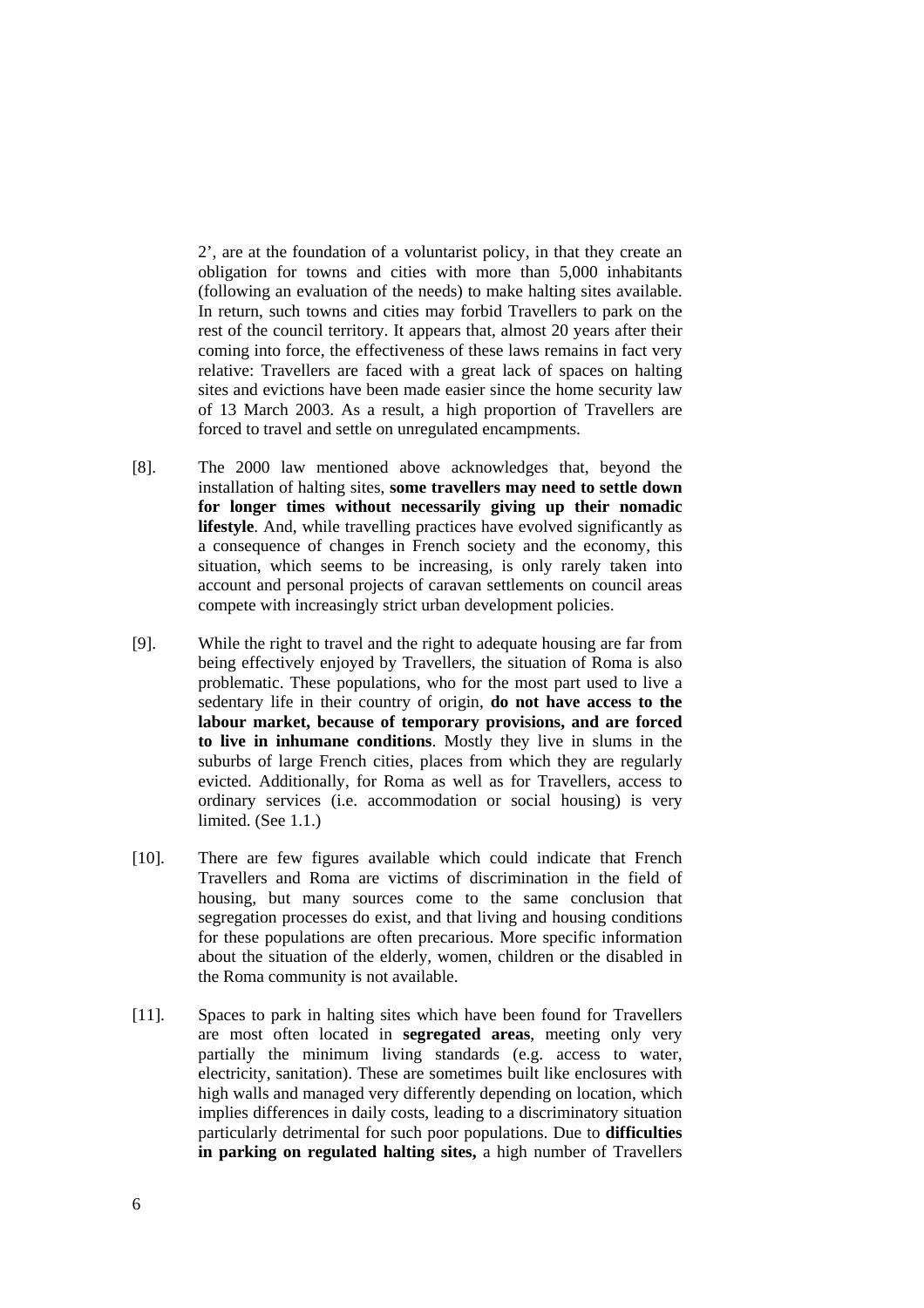live in unregulated encampments with no access to the minimum basic services for leading a decent life. For Travellers who settle permanently on their own sites, access to water and electricity is only ever granted temporarily, and there is a constant risk of having this access suspended. Access to water is the main issue faced by Roma living in shanty towns, in addition to the use of heating and cooking devices likely to provoke fires. (See 1.2. and 1.3.)

Travellers and Roma live in a **permanently insecure environment due to the threat of eviction**, which also affects the effective enjoyment of social rights other than the right to housing (such as education, permanent and continuous access to healthcare and work). Travellers and Roma are excluded from social inclusion processes, and are marginalised in society with an increasingly high number of other social outcasts.

The [decision](http://www.coe.int/t/dghl/monitoring/socialcharter/Complaints/CC39Merits_fr.pdf) of the European Committee of social rights in 2007 on France<sup>[5](#page-6-0)</sup> concluding with the **violation of the right to housing at an accessible cost and on the existence of a discrimination** due to an insufficient application of the legislation on halting sites for Travellers as well as the rich national case law concerning Roma and Travellers clearly confirm that these populations are victims of discrimination in the field of housing. This being what it is, actions for the resettlement of families of Roma and Travellers have been successfully carried out and demonstrate that the combination of a full legal framework and a strong political will can be fruitful. (See 1.4.)

All actors, institutional as well as associative, insist that the key to the success of such good practice lies in **the participation of the people directly affected by the projects in their definition and implementation** (i.e. their '*empowerment*'). This, as well as recognising the need for individual responses, and not only collective responses as is usually the case. In addition to a deep examination of the situation and projects of each family, experiences carried out so far allow us to recommend that an individualised approach and **social support** be included into each housing project, regardless of whether it is '*adapted*' (meaning that the attachment to the caravan as a place to live is taken into consideration). (See 1.5.)

Almost20 years after the law of 31 May  $1990$ , the time for evaluation has come. Housing policy for Travellers should be readjusted, taking into account the **dialectic between local settlement**

<span id="page-6-0"></span><sup>5</sup> Decision 39/206.

<span id="page-6-1"></span>Loi n°90-449 du 31 mai 1990 available at: http://www.legifrance.gouv.fr/affichTexte.do?cidTexte=JORFTEXT000000159413&fastPos= 1&fastReqId=1026378303&categorieLien=cid&oldAction=rechTexte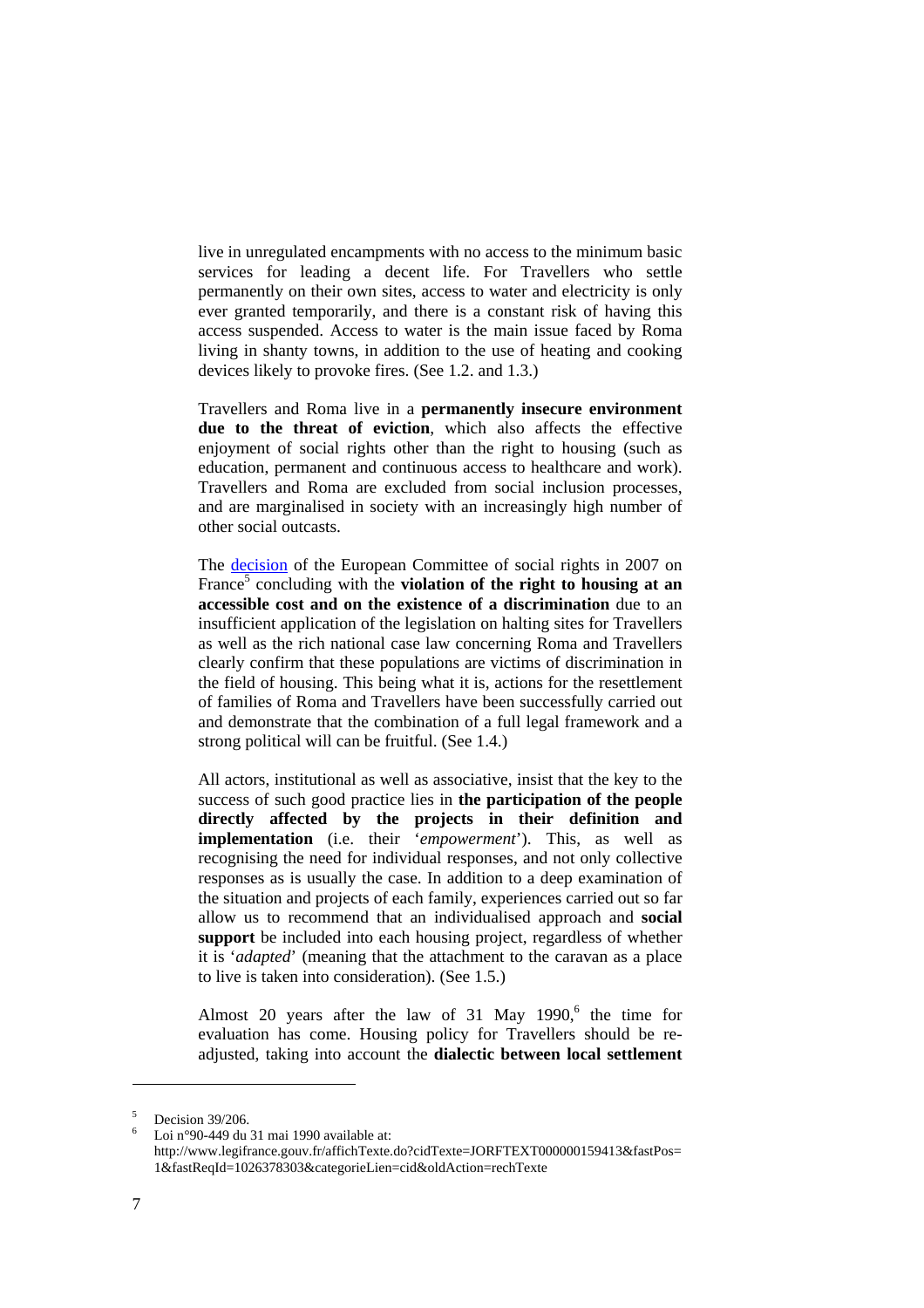**and mobility**. Concerning Roma, their arrival in France from central and Eastern Europe also approximately dates back 20 years; the eradication of shanty towns must be a priority, and should be accompanied by solutions for resettlement or accommodation, taking examples from some initiatives existing around big French cities.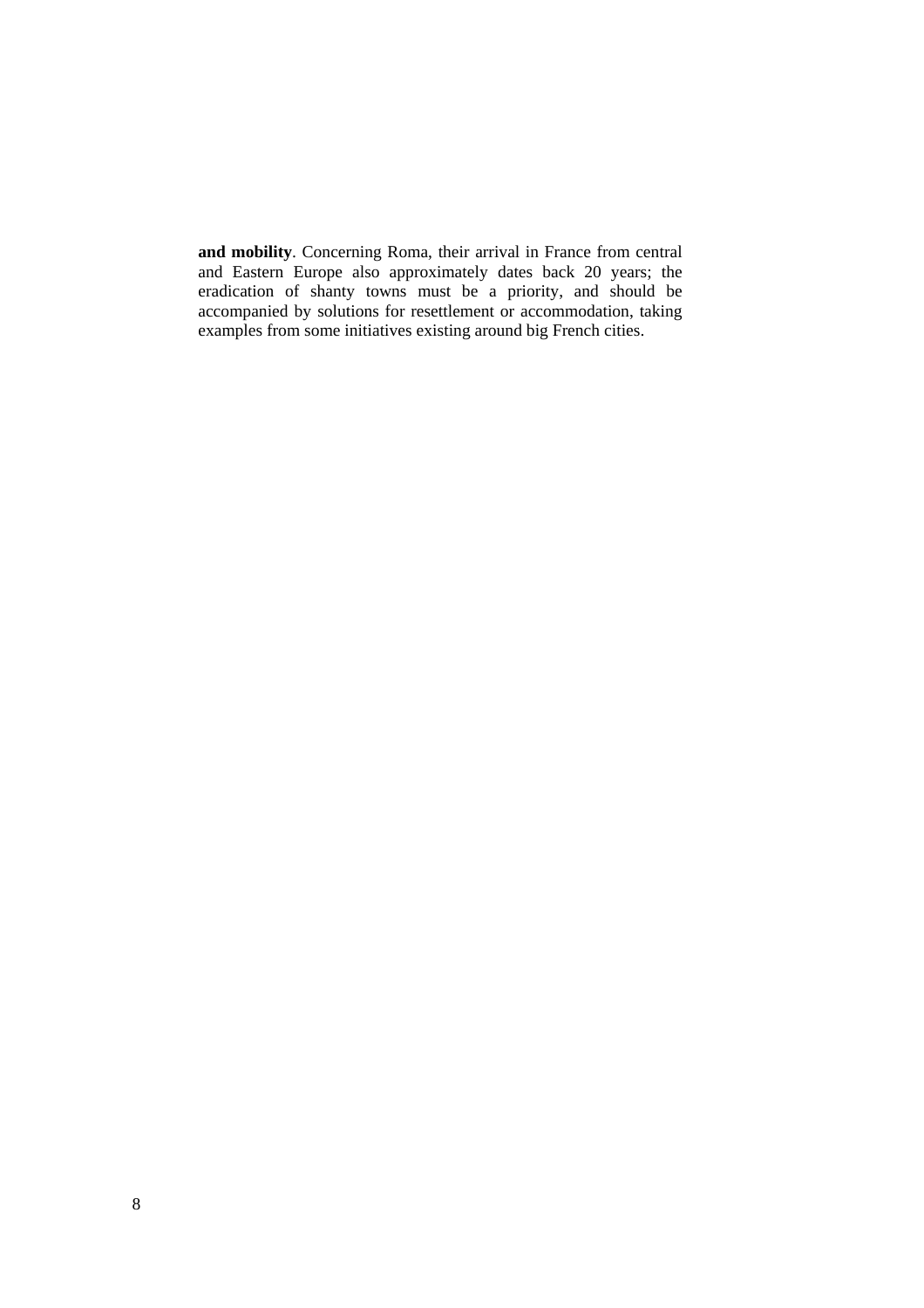# <span id="page-8-0"></span>1. Desk research

## 1.1. Legal and policy framework

- [12]. Despite gradually improving legislation in France, which has for a long time assured the right to housing, the housing situation and the pervasive problem of poor housing<sup>[7](#page-8-1)</sup> is such that the European Committee for Social Rights has recognised that France is guilty of violating housing rights as defined in the European Social Charter.<sup>[8](#page-8-2)</sup> The aim of the Besson Law of 31 May 1990 was 'to implement the right to housing', which the Law of 5 March 2007 establishing the right to housing and various measures to promote social cohesion, the Law of 25 March 2009 relative to housing, and the fight against social exclusion have reinforced. (A list of the main laws relative to housing appears in the Annex.) Roma and Travellers are not the only victims, but while it appears that the right to housing across Europe is an area where discrimination towards Roma and Travellers is most apparent, it is clear that despite national legislation and laws specific to Travellers, the effectiveness of this legislation is far from perfect.
- [13]. The housing issue in France differs according to whether one is considering Travellers or migrant Roma. In any event, we can not give figures for minorities here due to the French approach to 'ethnic' data collection. As explained in the foreword, in France, the proclaimed unitary character of the Republic does not accommodate the notion of a 'minority', and accordingly no ethnic data collection is authorised.

### 1.1.1. Travellers

[14]. In accordance with the provisions of Law No. 69-3 of 3 January 1969 ('Relating to the exercise of ambulant activities and to the regime applicable to persons circulating in France without a fixed domicile or residence') which is still in force, Travellers should always carry their circulation documents, which moreover should be stamped at regular intervals. They should also declare the municipality where they want to be 'administratively attached'. However, the total number of holders of circulation documents attached at any given time to any municipality should not exceed 3 per cent of the local population. The

<span id="page-8-1"></span><sup>7</sup> The Abbé Pierre Foundation estimated the number of people in poor housing, including Travellers, to be 3.5 million in 2009 (the report only contains general information and does not provide specific data on Travellers).

<span id="page-8-2"></span>See 1.4.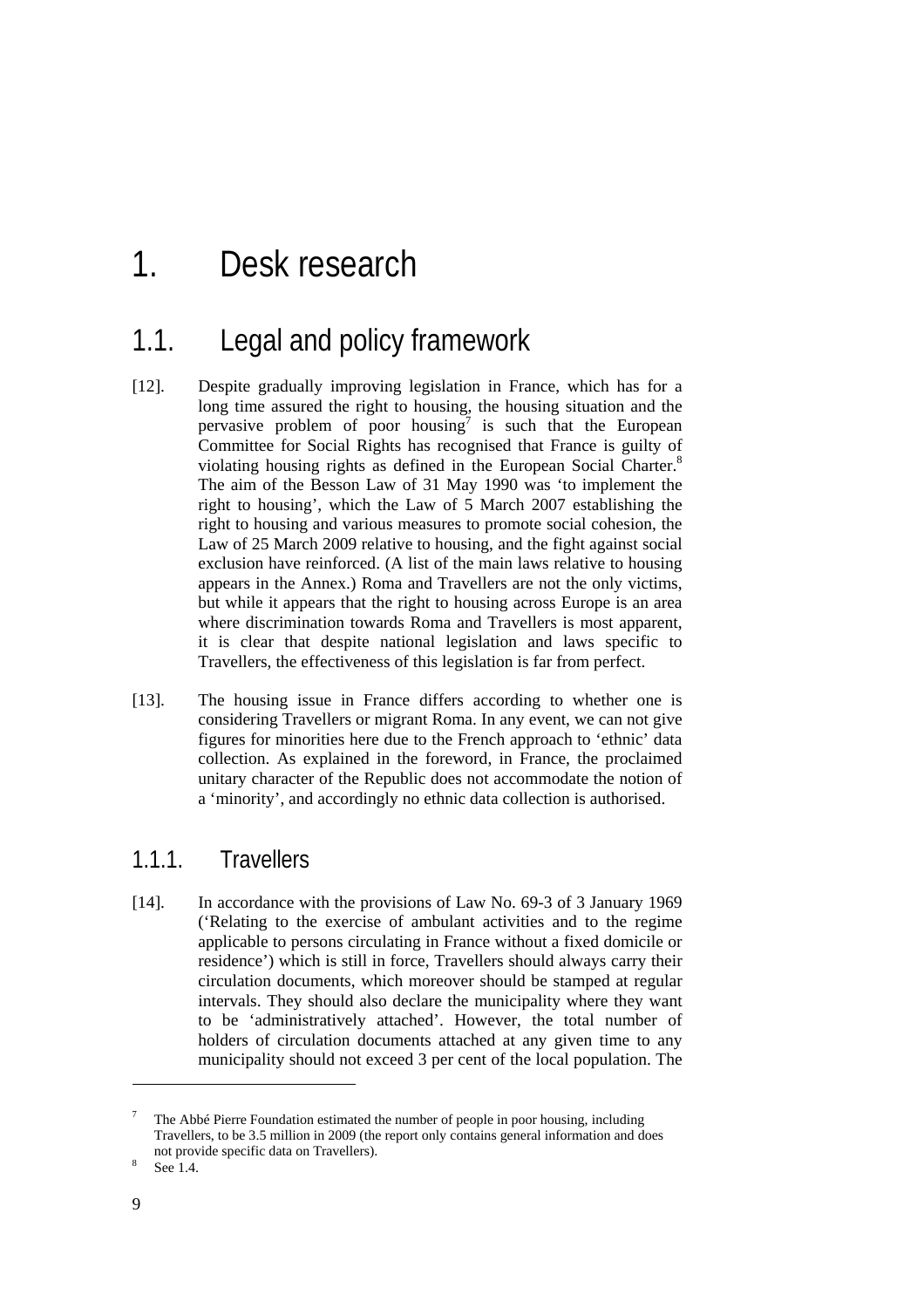French National Commission on Human Rights joined the Council of Europe's Commissioner for Human Rights in criticising the French state for imposing this requirement on Travellers, noting *inter alia* that this violates their right to freedom of movement and establishment.

- [15]. In terms of housing and living conditions, Law No. 2000-614 of 5 July 2000 regarding the reception and housing of Travellers (hereafter, Besson Law 2) is the basis of a **specific policy towards Travellers** and aims to improve the conditions of their right to access housing. It was preceded by the first Besson Law, of 31 May 1990, which aimed at implementing the right to housing, and which is the cornerstone of government involvement in matters concerning the needs of itinerant populations. Besson Law 1 focused on those persons and families without any accommodation, who had been threatened with expulsion without re-housing, had been accommodated or lodged provisionally, or experienced situations of unworthy habitat, as well as on those confronted by a plurality of difficulties. Besson Law 2, of 5 July 2000, however, specifically addresses Travellers and those living in caravans, without any specific reference to 'vulnerable groups'.
- [16]. The principle of Besson Law 2 is to respond to the needs of Travellers, to generalise the provision of halting sites in towns of over 5,000 inhabitants, and to create departmental programmes for the reception of Travellers, using incentives and increased financial assistance to assure the effectiveness of this law.<sup>[9](#page-9-0)</sup> The departmental programme should allow, 'in view of the existing supply and an assessment of needs, notably the frequency and duration of Traveller stays, schooling opportunities, access to care and the exercise of economic activity', the identification of areas for the creation of permanent halting sites and the towns where these could be located.
- [17]. In practice, these halting sites could be occupied in different ways: they may be short, long-stay or permanent, they may be transit sites or sites for occasional, temporary gatherings. A circular of 17 December  $2003<sup>10</sup>$  'relative to the parking of caravans on family land constituting a fixed tenure for the users' states the processes for carrying out private development projects. It is recalled that the circular of 21 March  $2003<sup>11</sup>$  $2003<sup>11</sup>$  $2003<sup>11</sup>$  'relative to the implementation of housing policy and the state aid financing programme' allows the development of rented family land to be financed by local associations.

<span id="page-9-0"></span>A section entitled 'Besson Law' in the Annex, contains the text of the law and the results of its implementation at the end of 2008.

<span id="page-9-1"></span><sup>&</sup>lt;sup>10</sup> Circulaire N°2003-76/UHC/IUH1/26.<br><sup>11</sup> Circulaire no 2003-21-UHC/IUH2/6.

<span id="page-9-2"></span>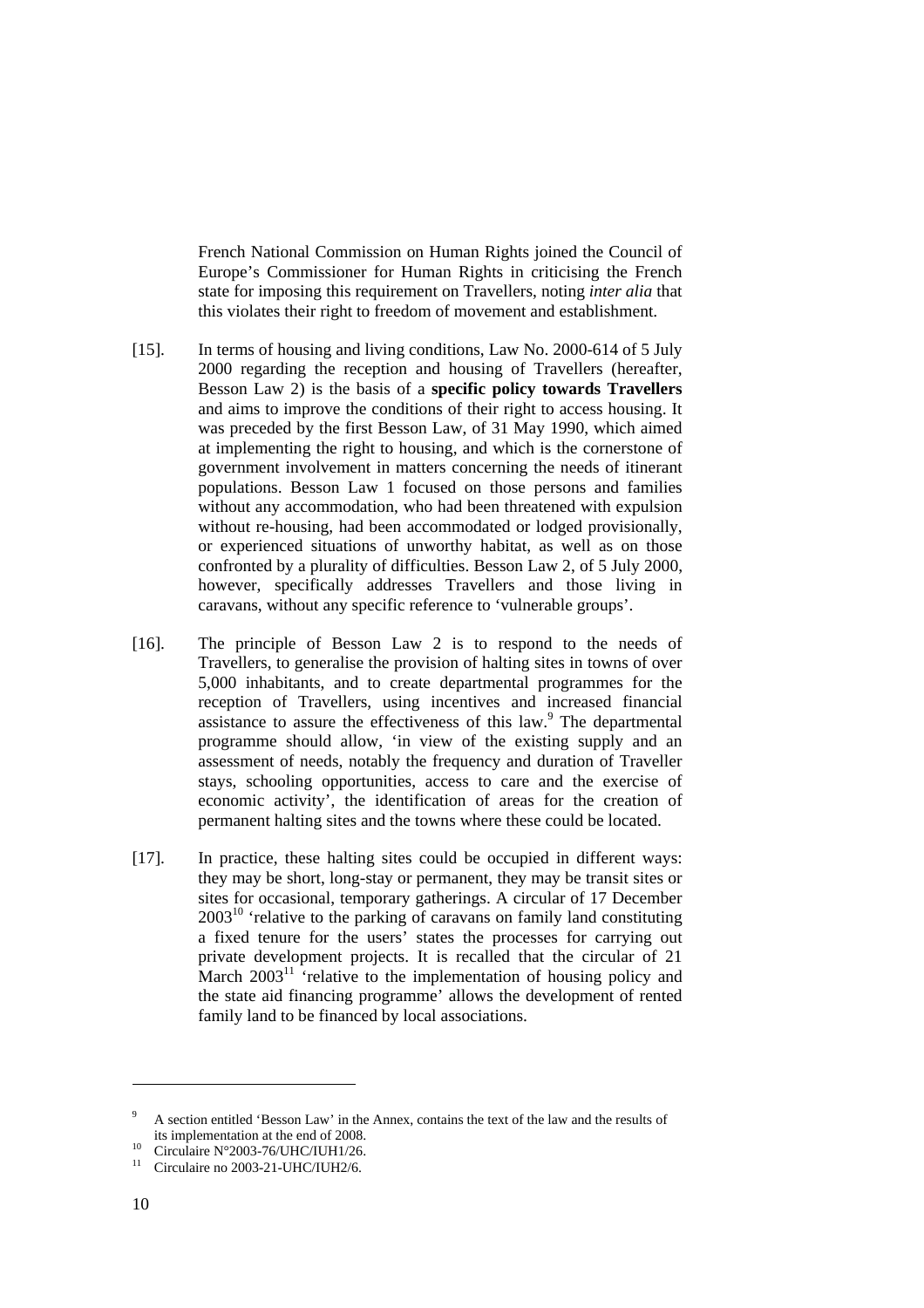- [18]. Even in the absence of an approved departmental scheme, towns of over 5,000 inhabitants have an obligation to set aside suitable sites for Travellers. However, Law No. 2003-710 of 1 August 2003 for Town Planning and Urban Renewal provides the possibility for towns of less than 20,000 inhabitants (and with half that in 'sensitive' urban areas) to request that they be exempted from their obligation towards Travellers.
- [19]. In return for meeting this obligation, the Law of 5 July 2000 allows for those towns providing halting sites planned for in the departmental scheme to **prohibit Travellers from parking anywhere else in the town**. The law states that 'the caravan place must allow for the parking of a caravan, its towing vehicle and, where applicable, its trailer. The area must be sufficiently large to allow for private living space and respect safety regulations. […] The average private area per caravan place [should] not be less than  $75 \text{ m}^2$ , excluding communal areas and traffic access within the halting site'. It is stipulated that 'a halting site contains a minimum of one sanitation block, with at least one shower and two toilets for every five caravan places' and that each caravan place be equipped with easy access to sanitation facilities, potable water and electricity, enabling the use of household electrical equipment. Provisions concerning the removal of waste water, the possibility of accessing a system for the emptying of chemical toilets, the stabilising of ground used for parking and traffic, rubbish collection, etc. are also provided for.

The Law of 18 March  $2003^{12}$  on Home Security creates the new offence of 'gathering on a site with a view to establishing a dwelling, even temporary, without the consent or the owner or the town which has met its obligations'; the Law of 5 March 2007 relative to crime prevention, which makes eviction easier, was issued by simple decree by the prefect, with no ruling or hearing. Both laws compound the instability of Travellers, especially as the provision of permanent halting sites planned for in departmental schemes is far from being fulfilled.<sup>13</sup> This means that evictions can happen without site provision. Jacqueline Charlemagne speaks of 'exorbitant and repressive legal procedures' on this subject.

Outside the provision of halting sites, Besson Law 2 focused on housing and returned to the general housing policy (e.g. departmental housing schemes for disadvantaged persons). Article 8 notably

 $\overline{a}$ 

<span id="page-10-1"></span><span id="page-10-0"></span>

<sup>&</sup>lt;sup>12</sup> Loi 2003-239 2003-03-18.<br><sup>13</sup> For the results of the implementation of the 2000 Law, see 1.6. For more details, see 'Commission nationale consultative des droits de l'homme (CNCDH), Etude et propositions sur la situation des Roms et des gens du voyage en France', February 2008, available at: http://www.cncdh.fr/article.php3?id\_article=599.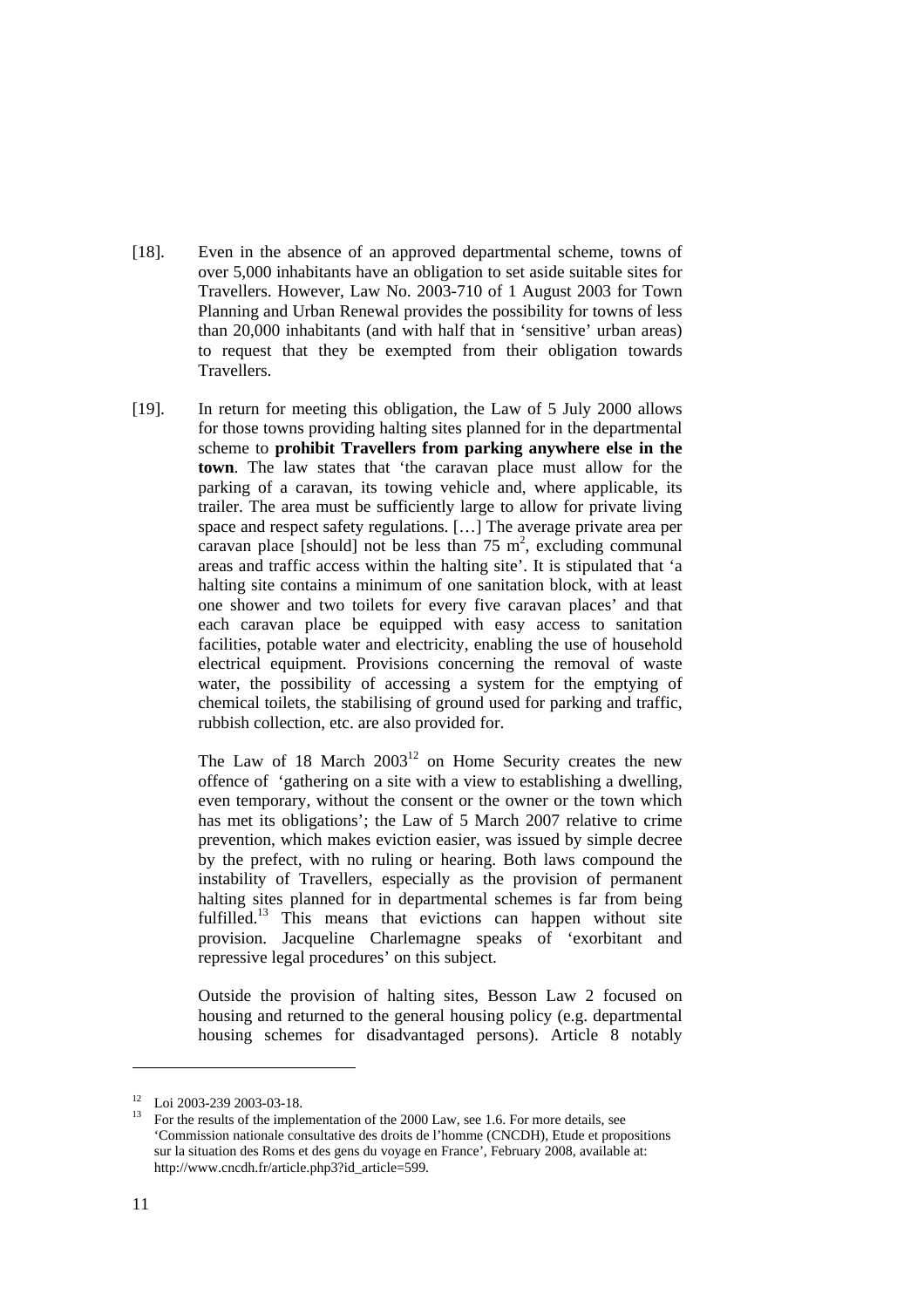provides 'in areas where construction is permitted, developed or undeveloped land may be developed in such a way as to allow for the parking of caravans which constitute a permanent dwelling for their occupants'. In reality, the scope of this Article is reduced by the provisions of the Urban Planning Code: respect of heritage, the environment, conservation of the landscape, etc. In the opinion of certain people questioned, towns can find many possibilities for reducing halting in this code: the Consultative Council for Human Rights was told in  $2008<sup>14</sup>$  that, 'in France, although the mobile home is not to blame, the absence of, or the difficulties in providing and developing halting sites proves that the choice to live in a mobile home is difficult in practice. **This therefore constitutes a** *de facto* **non-recognition of the right to travel**.'

In France, the caravan is regarded as accommodation (see planning provisions) and as a home but never as a dwelling. The consequence of this is Travellers cannot claim housing benefit payments, despite very low incomes and the costs of maintaining a caravan.[15](#page-11-1) The interviews carried out for this study have shown that herein lies one of the main legal pitfalls, especially as it is often difficult to insure caravans or obtain banks loans to purchase them; access services (e.g. opening a bank account) may be denied due to the lack of a fixed address.[16](#page-11-2) Indeed, there is no social support available for housing in the case of travelling, although the Finance Law of  $2006<sup>17</sup>$  introduced a housing tax on mobile homes; however, the caravan is not recognised as a dwelling.

The rather imperfect implementation of Besson Law 2 has been criticised for several years by organisations responsible for the protection and promotion of human rights, by the Council of Europe, the European Union and the UN High Commission for Human Rights. We can therefore speak of indirect discrimination towards Travellers. stemming from the absence of halting sites or 'anchorage' (temporary residence) requirements on private or public sites within towns. Added to this is direct discrimination: refusal to sell sites to Travellers;

<span id="page-11-1"></span>

<span id="page-11-0"></span><sup>&</sup>lt;sup>14</sup> Preparatory hearings to the abovementioned study.<br><sup>15</sup> Code de la Sécurité Sociale Titre 5 : aide aux collectivités et organismes logeant à titre temporaire des personnes défavorisées ou gérant des aides d'accueil des gens du voyage, available at : http://droit-finances.commentcamarche.net/legifrance/245606-aide-auxcollectivites-et-organismes-logeant-a-titre-temporaire-des-personnes-defavorisees-ou-gerant-

<span id="page-11-2"></span>des-aides-d-accueil-des-gens-du-voyage <sup>16</sup> See also France/Loi No. 69-3 du 3 janvier 1969 relative à l'exercice des activités ambulantes

<span id="page-11-3"></span>et au régime applicable aux personnes circulant en France sans domicile ni résidence fixe. 17 France/Loi No. 2005-1719 du 30 décembre 2005 de finances pour 2006, published in Journal Officiel December 31 2005. Available at:

http://www.legifrance.gouv.fr/affichTexte.do?cidTexte=JORFTEXT000000634802&dateText  $e=$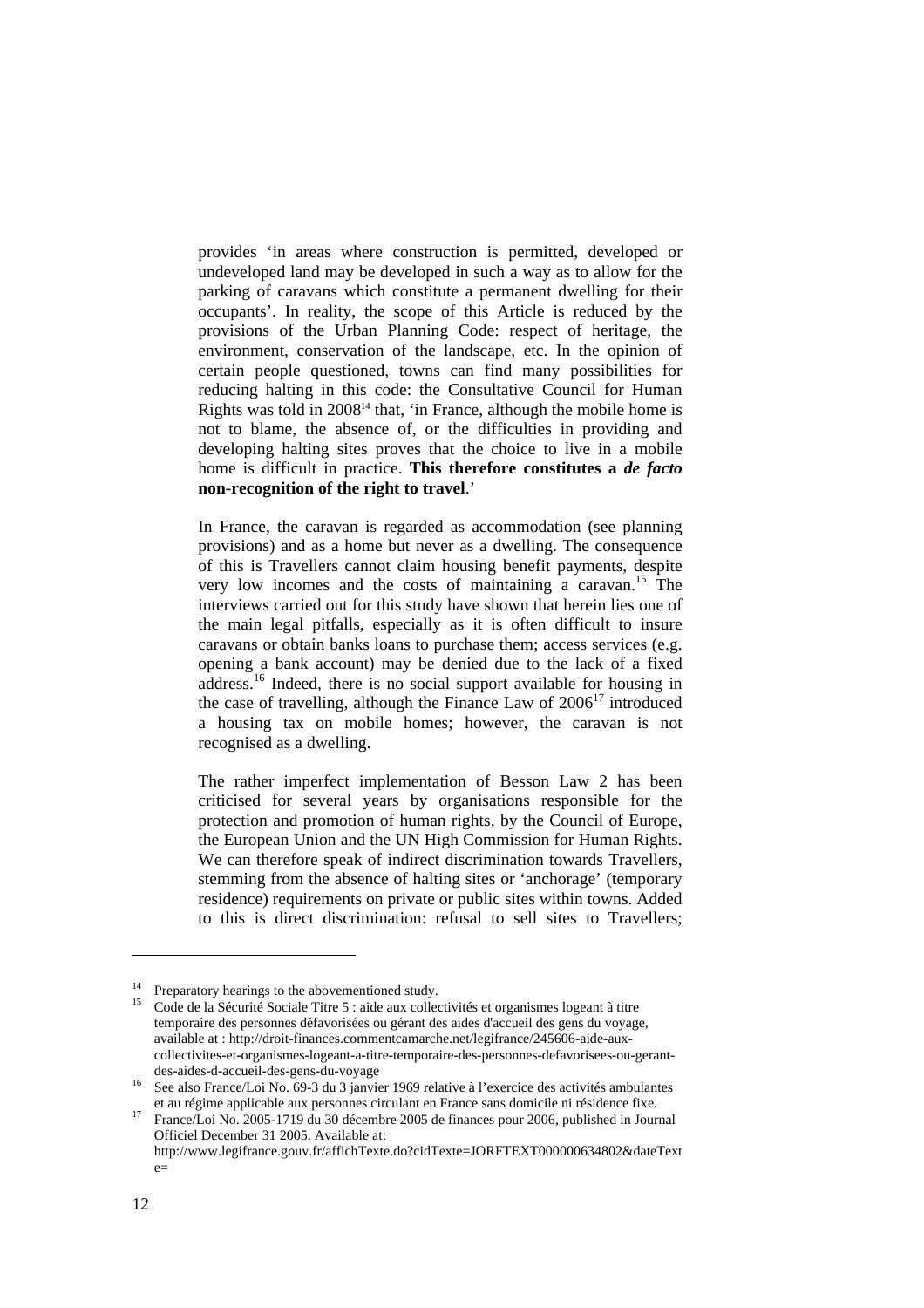exercising the right to first refusal without justification; and refusal to rent accommodation despite laws which formally forbid this<sup>18</sup> (all of which are frequently denounced). Examples of good practice worthy of praise do exist though, and are described later.

The provisions of the abovementioned Law No. 2000-614 of July 5 2000 would in theory grant protection against forced evictions of travellers. In practice, due to the lack of political will from many mayors, the Law has failed with its obligations to establish halting sites. Travellers are thus increasingly faced with a lack of available halting spaces. As evictions have been made easier since the law of 13 March 2003<sup>19</sup> on home security, Travellers face an increased number of forced evictions.

In terms of territorial planning laws, the acceptance of the French 'SRU' (Solidarity and Urban Renewal) Law in  $2000$ <sup>20</sup> complementing the 1999 laws strengthening inter-communal cooperation (known as the Chevènement  $Law^{21}$ ) and guidance on the sustainable layout and development of territories (known as the Voynet  $Law^{22}$ ), France committed itself to a major wave of projects to renew and modernise urban planning tools and methods:

laying down requirements for new urban planning documents – the SCoT (Territorial Cohesion Plan) at metropolitan-area level; the PLU (Local Development Plan) at municipal or intercommunal level; and the PADD (Sustainable Development Plan).

deciding to no longer produce urban planning documents on behalf of local authorities, the de-concentrated departments and services of the French State opened up a new area for local urban planners.

The new territorial planning laws had to also take into account the various provisions regarding the establishment of halting sites for travellers.

[20]. As explained above, in France it is still illegal to classify people by ethnicity or to ask census questions on race or origins, despite the various requests made to France by international bodies. The

<span id="page-12-0"></span><sup>&</sup>lt;sup>18</sup> France/Loi No. 2002-73 of 17 January 2002 on social modernisation provides that no-one can be refused access to rented accommodation on the grounds of their 'origin, heritage, [...] or their belonging or not to a real or supposed ethnic group, race, nation or religion'. Furthermore, the leaser cannot refuse a deposit on the grounds that a person is not of French

<span id="page-12-2"></span><span id="page-12-1"></span>

nationality.<br>
<sup>19</sup> France/Loi No. 2003-239 du 18 mars 2003.<br>
<sup>20</sup> France/Loi No. 2000-1208 du 13 décembre 2000.<br>
<sup>21</sup> France/Loi No. 99-533 du 25 juin 1999.<br>
<sup>22</sup> France/Loi No. 99-533 du 25 juin 1999.

<span id="page-12-3"></span>

<span id="page-12-4"></span>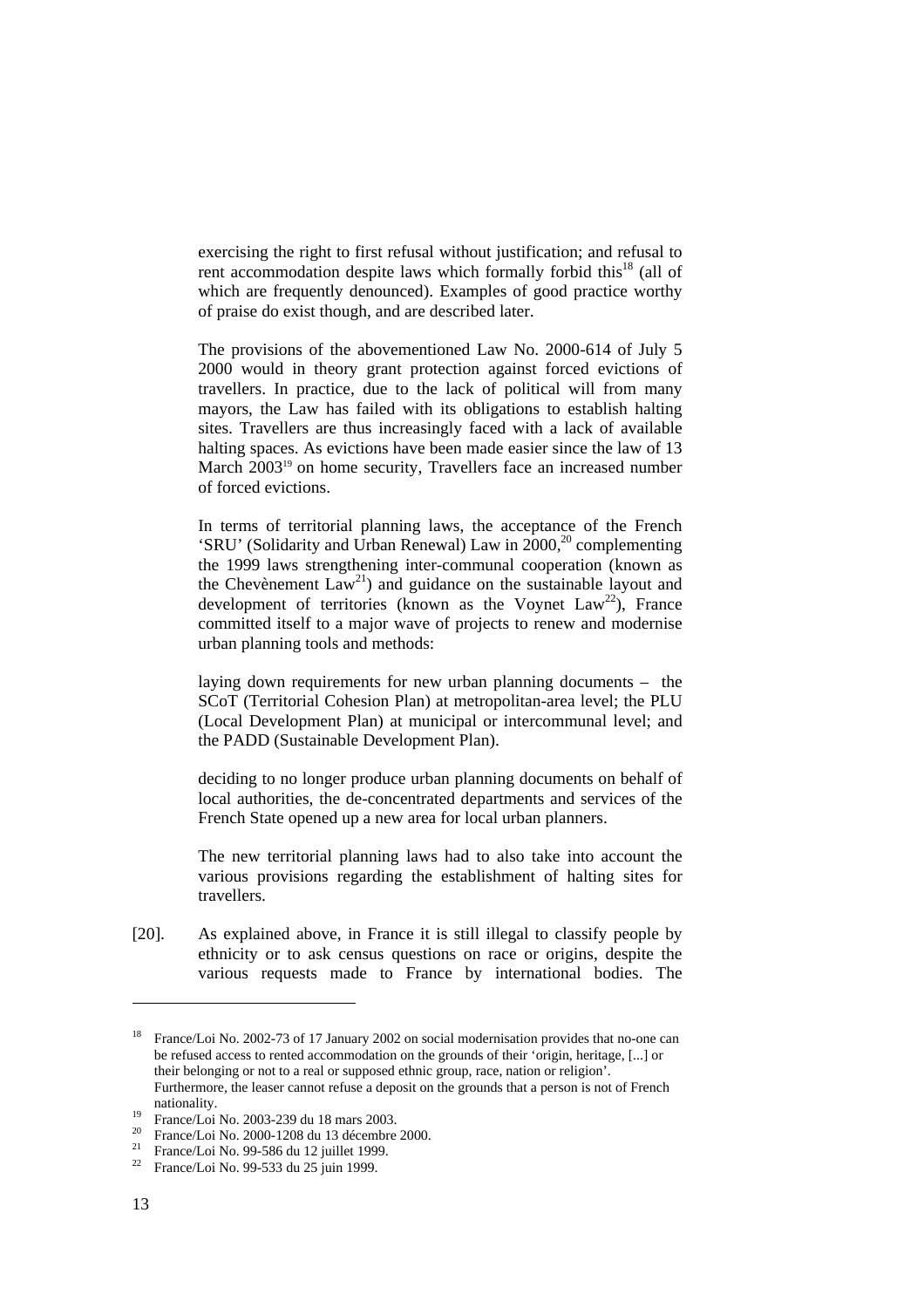foundation stone of the French Republic is that all citizens should be equal and free from distinctions of class, race or religion. During recent months, there has been a debate in France on the hypocrisy of everyday racism and discrimination and on the lack of data on ethnic minorities, which would hamper the ability to measure and deal with inequality. Meanwhile, race campaigners describe a society plagued by discrimination, where non-white French citizens with 'foreignsounding' names are routinely discriminated against in education and employment, or targeted by police stop and searches. Even state housing authorities have been found guilty of denying flats on the grounds of race. The French president has recently established a voluntary and anonymous commission to examine ways of officially collecting statistics on minorities.

- [21]. Positive action has existed in France for several years. It is applied in the field of employment (e.g. by the Law of 10 July  $1987)^{23}$ , on all private employers. Since 2005, the state administrative offices have been obliged to employ enough disabled employees to compose at least 6 per cent of their workforce. Several programmes of positive discrimination are being set up for students from underprivileged suburbs. In France, positive discrimination applies not only to visible minorities, but also to women: as French women are subjected in effect to difference of treatment in employment and in policy, several laws have been passed to improve their equality of treatment. Nevertheless, none of these laws or practices applies to the housing of Travellers. In the same vein, the question of **multiple discrimination has been debated in the context of positive action and ethnic data, but no concrete legislation has been passed so far**.
- [22]. Through different circulars<sup>24</sup> from 2001 to 2003, various ministers of home affairs have tried to provide some regulations to large gatherings of Travellers and Roma in France within the provisions of existing legislation. It was explained that assistance could be provided by local authorities for the establishment of temporary halting sites. Such placements should be able to accommodate numerous (indeed, thousands) of Travellers for a few days per year (e.g. during pilgrimages). These placements (in effect, large parking spaces) would have no access to any kind of public utilities, and although their inclusion in the departmental plan was obligatory, they would benefit from no subsidy for either landscaping or operation.

<span id="page-13-1"></span><span id="page-13-0"></span>

<sup>&</sup>lt;sup>23</sup> France/Loi No. 87-517 du 10 juillet 1987.<br><sup>24</sup> France/Circulaire No. 2001-49 du 5 juillet 2001; France/Circulaire NOR:INTK0300039C du 31 mars 2003; France/Circulaire No. 2003 43/UHC/DU1/11 du 8 juillet 2003.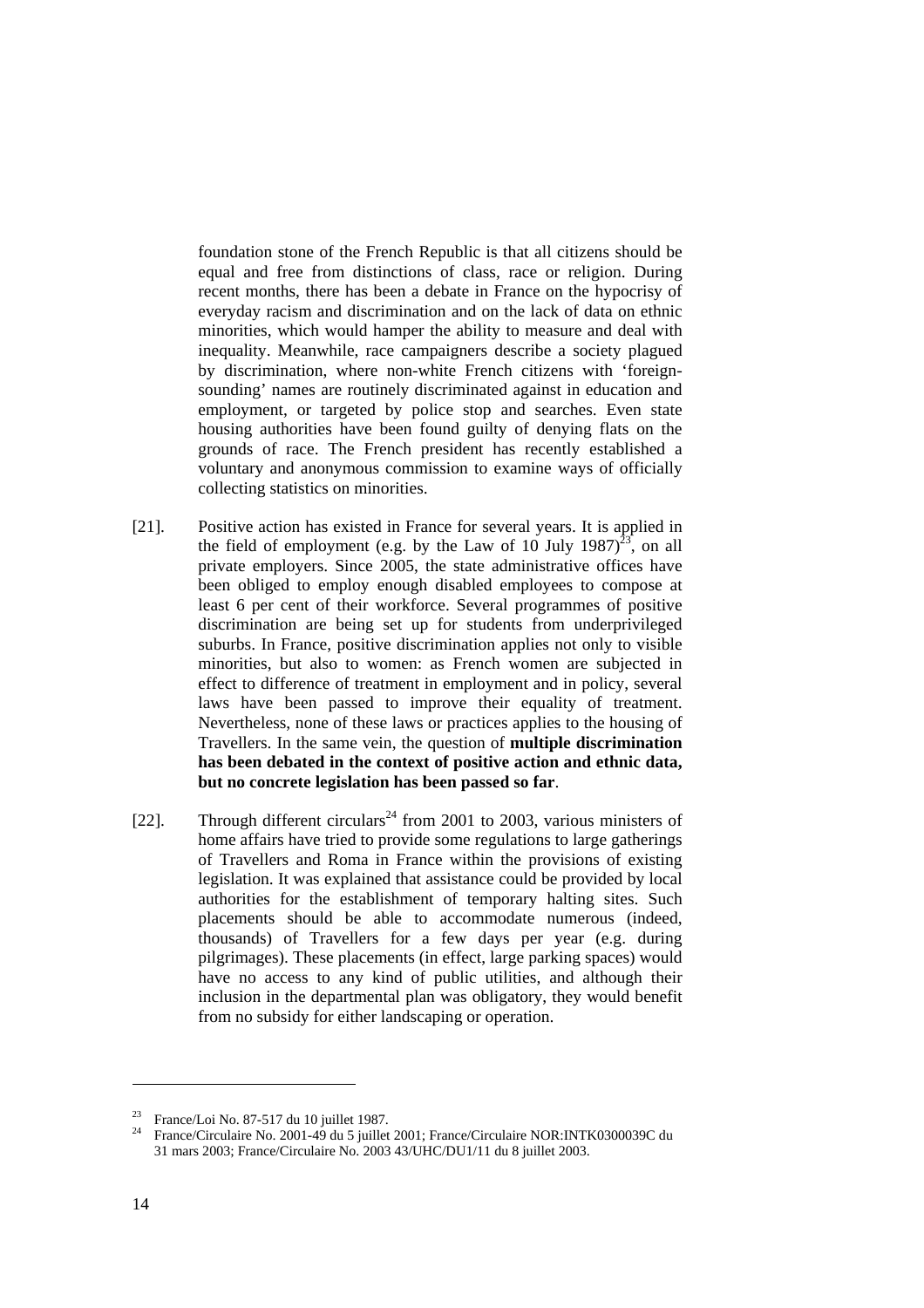- [23]. On 17 April 2008, a complaint<sup>25</sup> was introduced by the European Roma Rights Centre (ERRC) against France before the Committee of Social Rights of the Council of Europe and registered. The complainant organisation pleads a violation of Articles 16 (right of the family to social, legal and economic protection), 19 (right of migrant workers and their families to protection and assistance), 30 (right to protection against poverty and social exclusion) and 31 (right to housing), read alone or in conjunction with Article E (nondiscrimination), on the grounds that Travellers in France are victims of injustice with regard to access to housing, *inter alia* social exclusion, forced eviction as well as residential segregation, substandard housing conditions and lack of security. Furthermore, France has failed to take measures to address the deplorable living conditions of Romani migrants from other Council of Europe member states. The European Committee of Social Rights declared the complaint admissible on 23 September 2008. Although the case is still pending, [26](#page-14-1) it is of interest to read the arguments and the response of the French government.
- [24]. It should be recorded that a certain number of travellers tend now to be sedentary / semi-sedentary and as a result a new strategy focused on the provision of 'adapted housing' is needed. In this respect, a new circular is expected to be issued soon, informing all relevant actors of the problems involved / highlighted good practices, etc.
- [25]. Many travellers also face problems of property, having decided to live on their own plots of land outside towns, and having decided to build their own house but not being able to obtain a building permit. It is generally assumed that the permit is to be obtained from the local authority, and in particular the mayor, who decides the outcome of planning applications. However, in small communes the process is usually managed by the *Direction départementale de l'équipement* (DDE). The DDE is a highways and planning department, based in the 'prefecture' but with a network of regional offices. The mayor formally signs the consent or refusal on their behalf, but may not always be responsible for actually making the decision. Having said that, in many instances the mayor may well have an excellent relationship with the DDE and is likely to exercise a great deal of influence over individual applications. In fact, some municipalities have also taken the opportunity of the switch from *Plan d'Occupation des Sols* (POS) to *Plan Local d'Urbanisation* (PLU) to regularise plots of land belonging to Travellers located outside the Town Plan.<sup>[27](#page-14-2)</sup>

<span id="page-14-1"></span><span id="page-14-0"></span>

<sup>&</sup>lt;sup>25</sup> Complaint No. 51/2008, *European Roma Right Centre (ERRC) v. France.*<br><sup>26</sup> http://www.coe.int/t/dghl/monitoring/socialcharter/Complaints/CC51Admiss\_en.pdf.<br><sup>27</sup> Fondation Abbé Pierre: Report on inadequate housing 8t

<span id="page-14-2"></span>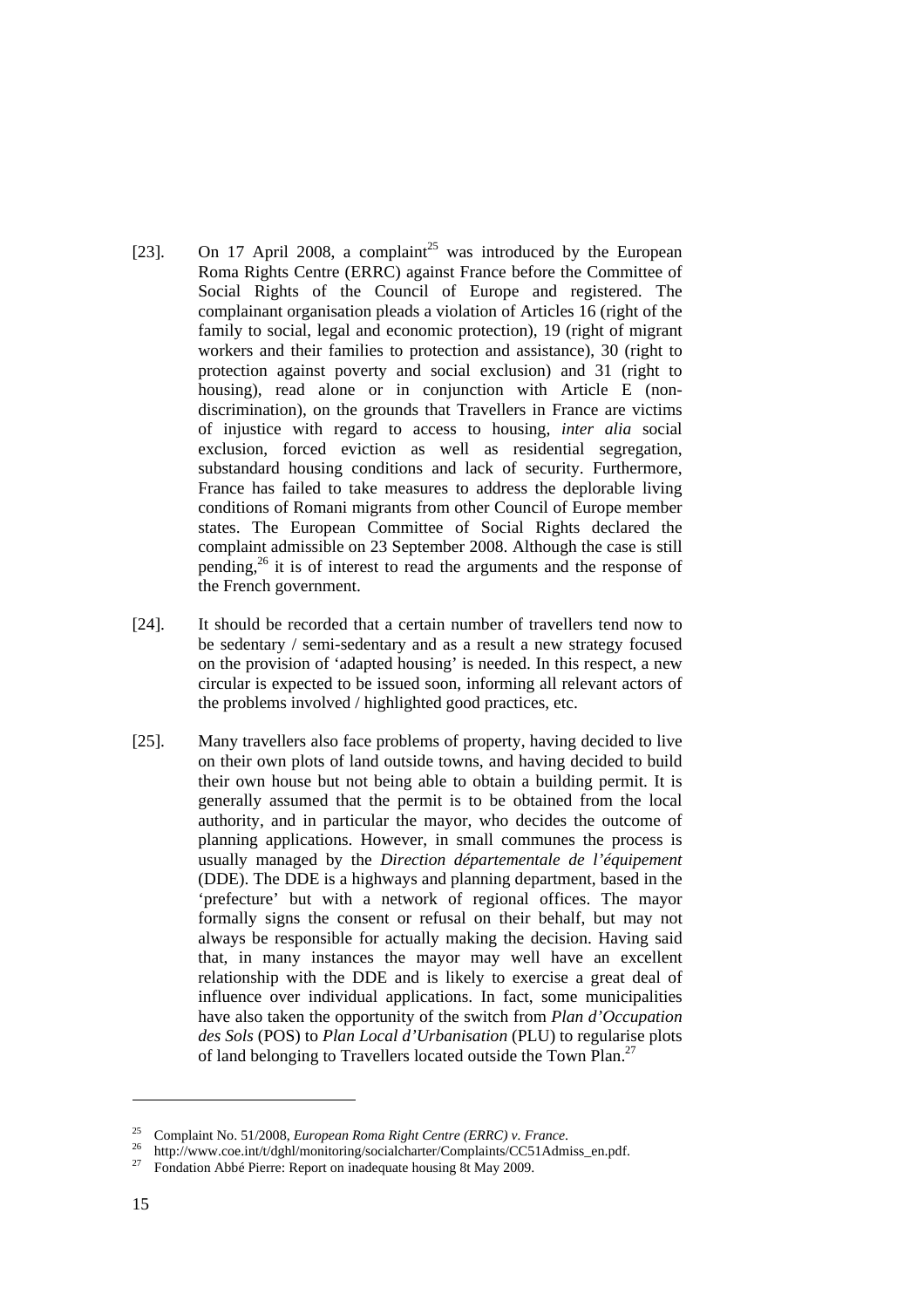<span id="page-15-0"></span>It should be noted that if a caravan has had its wheels removed, then it does not rank as a caravan and can qualify as a 'light home'.<sup>28</sup> Hence its owner may be entitled to housing benefits. Nonetheless, when qualified as 'light homes', such caravans are subject to the complicated procedure of building permits,<sup>29</sup> which is often refused by local authorities.

### 1.1.2. Roma

- [26]. Migrant Roma in France may have a different status depending on whether or not they carry a 'visitor card', are asylum seekers, or are 'without papers'. Their situation differs according to whether they come from the Schengen area; Roma from Romania have benefited from European citizen status since 1 January 2007. Nevertheless, their right to housing depends on the recognition of their right to stay in France, as highlighted by the Romeurope group.<sup>30</sup> On the other hand, the French authorities apply article 5C of the Convention implementing the Schengen Agreement of  $14$  June  $1985$ ,<sup>[31](#page-15-4)</sup> which states that foreigners arriving from the Schengen area must prove that they have resources amounting to at least 500 euros. Therefore, in practice, Roma are often excluded from provisions in law and are not permitted to work under the terms of the transitional provisions which apply to new EU citizens.<sup>32</sup> The consequences of this barrier to the labour market on living conditions are dramatic. Two recent reports by European Commissioners for Human Rights, Alvaro Gil-Robles<sup>33</sup> and Thomas Hammarberg,<sup>34</sup> denounce the insalubrious and dangerous living conditions arising from this.
- [27]. In 2006, the report by Alvaro Gil-Robles underlined that 'since 1 January 2002, Roma of Romanian origin, as for all Romanian citizens, are exempt from short-stay visas in the Schengen area,' if the stay

<span id="page-15-1"></span><sup>&</sup>lt;sup>28</sup> Décision du Conseil d'Etat CE, 30 décembre 1998, SARL Madex.<br><sup>29</sup> Décision du Conseil d'Etat CE, 22 mai 1992, Maris.<br><sup>30</sup> Romeurope, 'Rapport 2007-2008', January 2007 – July 2008. Available at:

<span id="page-15-2"></span>

<span id="page-15-3"></span>www.romeurope.org. 31 Convention implementing the Schengen Agreement of 14 June 1985 between the

<span id="page-15-4"></span>Governments of the States of the Benelux Economic Union, the Federal Republic of Germany and the French Republic on the gradual abolition of checks at their common borders, *Official*

<span id="page-15-5"></span>*Journal* L 239, 22/09/2000, pp. 19-62.<br><sup>32</sup> Arrêté du 18 janvier 2008 relatif à la délivrance, sans opposition de la situation de l'emploi, des autorisations de travail aux ressortissants des Etats de l'Union européenne soumis à des

<span id="page-15-6"></span>dispositions transitions of II-Robles, Commissioner for Human Rights, on the Effective Respect for Human Rights in France Following his Visit from 5 to 21 September 2005, 15 February 2006, CommDH(2006)2.<br>Memorandum by Thomas Hammarberg, Council of Europe Commissioner for Human Rights,

<span id="page-15-7"></span>following his visit to France from 21 to 23 May 2008 CommDH(2008)34.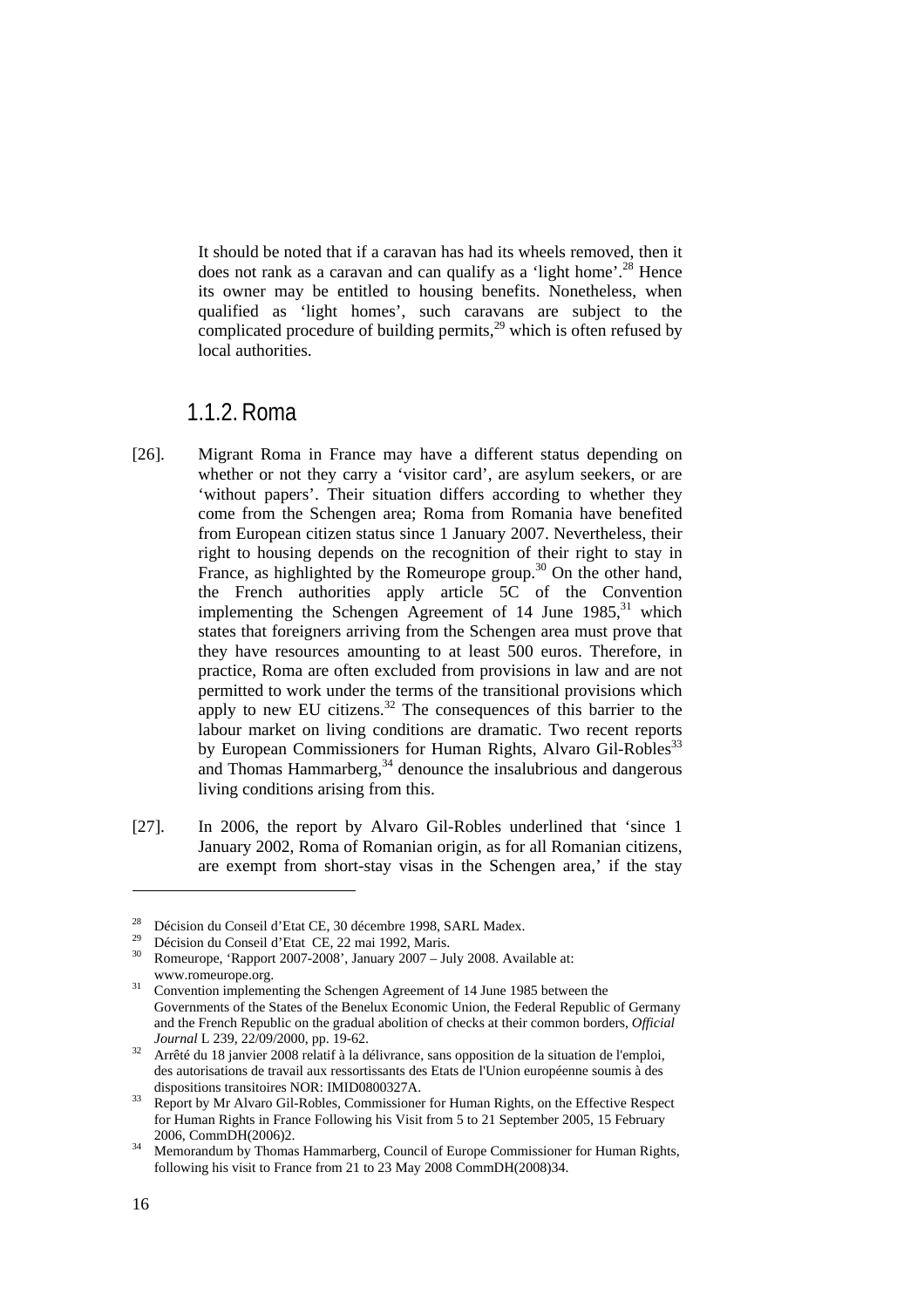does not exceed 90 days. Since then, as citizens of the European Union, Romanians and Bulgarians have been able to rely directly on European law. However, certain restrictive measures with regard to access to the labour market and freedom of movement remain in place during this so-called transition period, which can not extend beyond seven years of the adhesion date, that is to say 1 January 2014 at the latest. $35$ 

- [28]. As regards the right to housing in France, it is stated that nationals of the European Union have access to private rented stock and can apply for social housing from the housing agencies of their choice (but must then have a residence permit valid more than three months). Any renter can request the social housing allocation for his main residence, if his income is below a set threshold. The accommodation must also correspond to minimum criteria of comfort (potable water, sink, toilets and heating) and surface area. The 'right to decent housing' mentioned in Article 1 of Law No. 90-449 of 31 May 1990 will normally be guaranteed by the state to 'any person residing on the French territory on a regular and permanent basis and who is not able to access housing through their own means'. This first Besson Law does not contain specific provisions regarding elderly Roma, women, Roma with disabilities or children. Both Besson Laws avoid suggesting any definition of 'vulnerable groups' or characterising Roma as members of such groups.
- [29]. The March 2003 Law on Home Security allows the forces of law and order to intervene within 48 hours in order to effect an eviction order, with no judicial decision taken, nor the consent of the land owner. These evictions frequently involve force and violence, and material damage has occurred on encampments in the name of 'good order, hygiene, the peace and public safety'.<sup>[36](#page-16-1)</sup>
- [30]. In the same vein, the Law of 5 March  $2007^{37}$  referring to the 'right to housing' applies to people who have no dwelling or are threatened with eviction. Finally, EU citizens can also exercise their right to housing, particularly in urgent cases, in order to be housed. Under Article 4 of the Law of 5 March 2007, a person in an emergency situation is allowed to stay in this dwelling until a permanent proposal for a move into 'stable housing or care, or adapted housing' is made. *De facto* it aims to give people the right to seek legal redress before an administrative tribunal, where their right to housing has been avoided by public authorities. It can require the state to offer the claimant adequate housing, within certain categories of need.

<span id="page-16-0"></span><sup>&</sup>lt;sup>35</sup> http://ec.europa.eu/enlargement/the-policy/conditions-for-enlargement/index\_en.htm.<br><sup>36</sup> Amendment of Article L-2215-1 of the General Code of local authorities.<br><sup>37</sup> France/Loi No. 2007-290 du 5 mars 2007.

<span id="page-16-1"></span>

<span id="page-16-2"></span>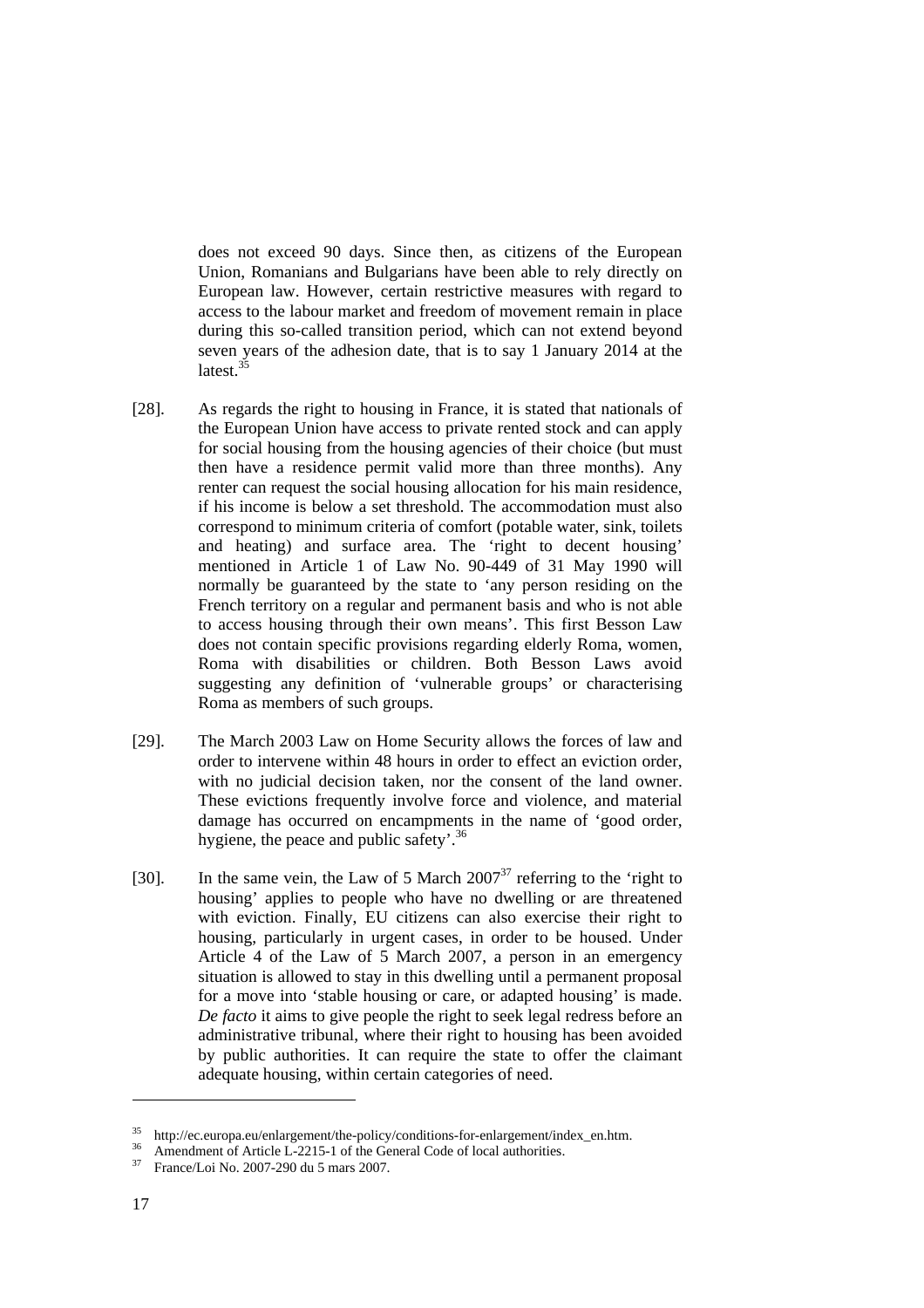- <span id="page-17-0"></span>[31]. In reality, migrant Roma in France have only limited access to legal provisions and often live in squats or slums, from which they are often evicted without being offered alternative housing, and without the 'winter break' (from 1 November to 15 March) being respected, as defined in article L 613-3 of the Housing and Building Code. This state of affairs has been widely criticised in the international reports mentioned above. Once again, certain good practices can be praised but these only concern a few hundred out of tens of thousands of Roma who live in France. Migrant Roma are thus amongst the most vulnerable groups; they are most in need of assistance because of the interplay of multiple exclusionary factors as well as open discrimination.
- [32]. As regards schooling conditions, according to the current Council of Europe Commissioner for Human Rights, 'under the 1998 Act, […] primary school enrolments take place at municipal level and require proof of address or an accommodation certificate, few of which are issued. It is possible to find a way round this problem; school heads can enrol a child even if the municipality is opposed. This option is rarely used, however. In addition, the financial insecurity of Roma families and the regular evictions to which they are subjected are an impediment to school attendance.<sup>38</sup>

# 1.2. Quantitative data on the housing situation of Roma and Travellers

[33]. Once again in this section, we treat Travellers and Roma separately for the reasons indicated previously.

### 1.2.1. Travellers

[34]. In France, no official figures on Travellers can be produced or published due to the fact that the republican principle of not distinguishing minority groups does not permit specific surveys of persons identified as being of gypsy origin.[39](#page-17-2) However, estimates do

<span id="page-17-1"></span><sup>&</sup>lt;sup>38</sup> Memorandum by Thomas Hammarberg, Council of Europe Commissioner for Human Rights,

<span id="page-17-2"></span>following his visit to France from 21 to 23 May 2008 CommDH(2008)34. 39 'France does not recognize the existence on her territory of minorities as holders of collective rights that are enforceable under its legal system. France considers that the application of human rights to all citizens of a State, on an equal basis and without discrimination, normally provides them, irrespective of their situation, with the full protection which they may claim. This conception of human rights thus sets a particularly high standard' (Replies by the government of France to the list of issues (E/C.12/FRA/Q/3) to be taken up in connection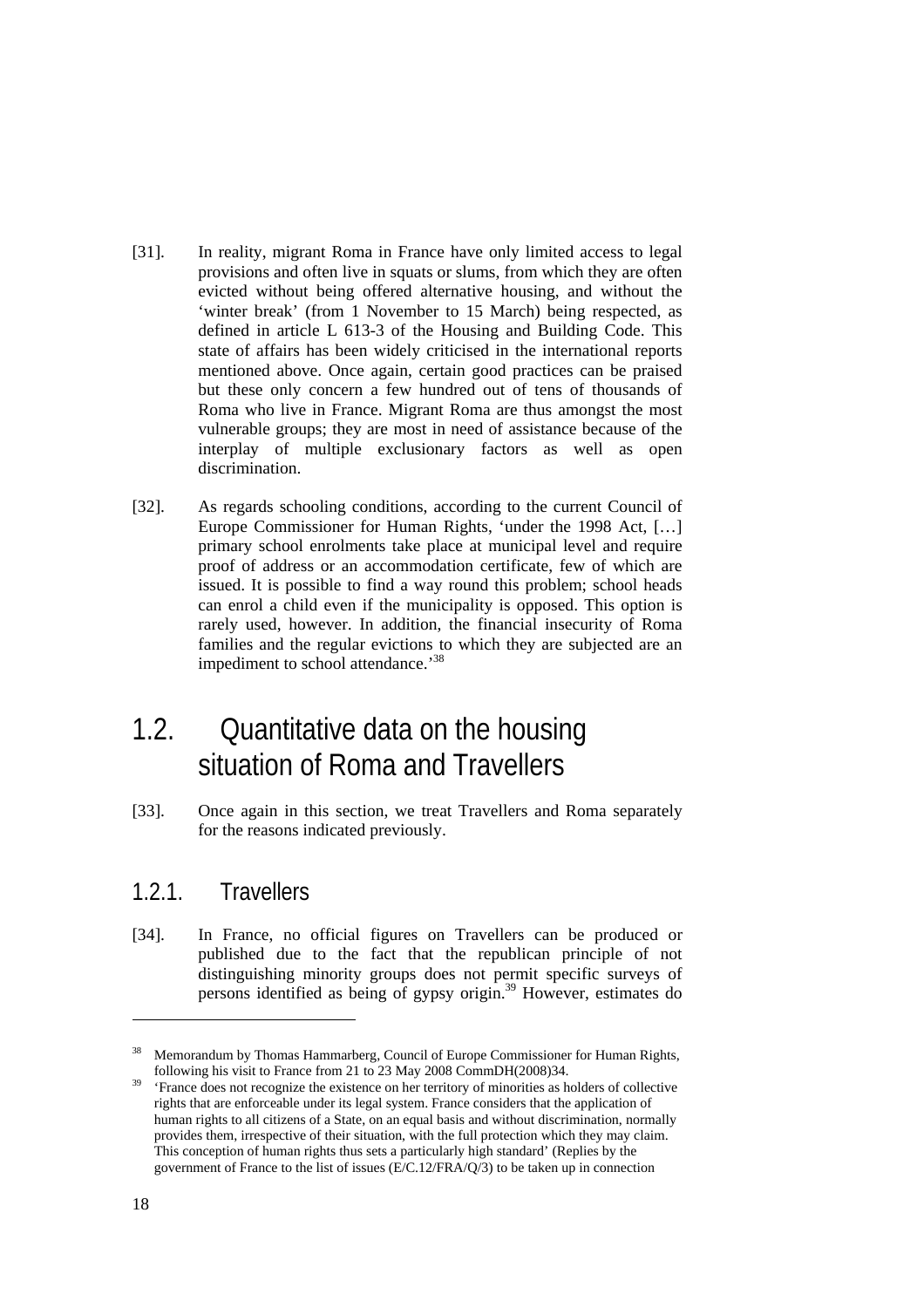exist and should be considered with care. The Abbé Pierre Foundation report on 'The housing and accommodation difficulties of Travellers' says:

The only people that can be counted, under the INSEE's General Population Census, are those whose main residence is a mobile home (127,767 in 1999), which gives a first but subjective indication.

The itinerant practices of parts of the population generate a not insignificant source of statistical error in the production of statistics based on surveys that are carried out at a point in time and at a specific location.

Statistics on holders of travelling cards (books or booklets, provisions issuing from the 1969 Law), produced by the Ministry of the Interior, pose other kinds of problems. These cards are designed for persons over the age of 16 who do not have an address or are of no fixed abode. Furthermore, certain Traveller households, owners or tenants of a main residence, do not hold this type of document. In 2002, there were 156,282 travelling cards, compared to 87,822 in 1972 and 175,000 in 1984.

Thus, based on a combination of different sources, the estimates for the number of people in France considered to be 'Travellers' ranges from 250,000 to 450,000, or 0.5 per cent of the national population.<sup>40</sup>

[35]. As to the distribution between nomadic, sedentary or semi-sedentary persons, these categories are not as clear cut as one would often be led to believe, as 'this approach accredits a dual and simplified reading of the housing and accommodation problem for Travellers, between the need for temporary accommodation for strictly itinerant populations, and the need for housing for sedentary populations and those in the process of becoming sedentary'. [41](#page-18-1) As such, the dialectic between anchorage and mobility is less simple than it seems and it is difficult to say that a population of Travellers divides into three equal parts, especially in the face of a wide trend appearing at the moment, linked to loss of economic independence and a high household dependency on social welfare, which is that of ever-increasing demand for permanent housing. In fact, the practices of Travellers are changing.

with the consideration of the third periodic report of France concerning the rights referred to in articles 1-15 of the International Covenant on Economic, Social and Cultural Rights

<span id="page-18-0"></span><sup>(</sup>E/C.12/FRA/3). 40 J.-P. Liégeois (ed.) (2007) 'L'accès aux droits sociaux des populations tsiganes en France', Rapport d'étude de la Direction générale de l'action sociale, Paris: ENSP (especially the chapter entitled « *L'accès au logement et à l'habitat*», by Ch. Robert). <sup>41</sup> Abbé Pierre Foundation report, http://www.fondation-abbe-pierre.fr/\_pdf/rml\_09.pdf.

<span id="page-18-1"></span>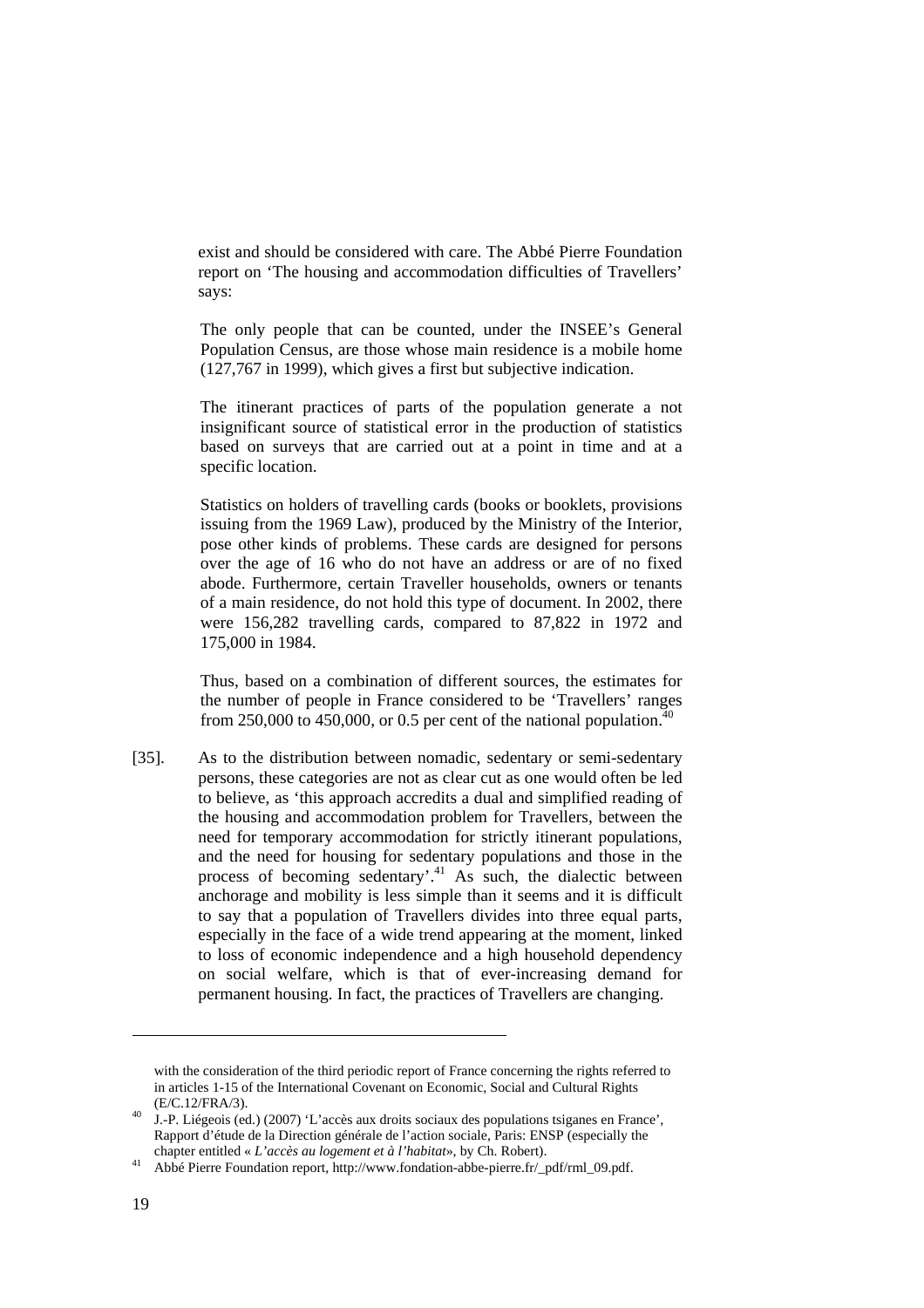- [36]. The fact that France has a legal framework which imposes the planning of receiving Travellers for short or long stays at individual department levels provides significant information on reception areas and notably on the glaring lack of places available. For permanent sites (legal or illegal) figures are not available, for the reasons given above. As to the segregated nature of Traveller sites, the question does not seem to be pertinent, as these temporary sites are created specifically to accommodate Traveller populations.
- [37]. Although the information on housing tenure, segregated settlements and public utilities is extremely difficult to get as there is no data publicly available, at the end of 2008, 17,365 caravan places had been provided across 729 sites, representing just over 40 per cent of those planned for in departmental Traveller programmes. Depending on the region, the level of provision, compared to the needs identified in the development of the programmes, ranges from 20 per cent in Provence-Alpes-Côte d'Azur (and a total absence of provision in Corsica), to 71 per cent in Basse-Normandie and Poitou-Charentes<sup>42</sup>.
- [38]. According to data provided by the ministry for housing,  $43$  at the end of 2007, the total number of places in family sites was 274.
- [39]. A nationwide map is included in the Annex showing both the number of places in departmental schemes and the percentage completed at the end of 2008; a table also presents the figures at the end of 2008, for the number of sites and caravan places brought up to accepted standards.
- [40]. It is difficult to deduce the number of unauthorised places outside authorised sites from the deficiency in the number of places available, and the government does not have, to date, statistics on the number of Traveller evictions. A study in 2003 on eviction orders on occupants without right or title, carried out for the Ministry of Justice, provided some data but it was carried out at a time when the 2000 Law had yet to take effect.<sup>44</sup> The same figure was put forward in a work published in  $2000$ ;<sup>45</sup> there were  $27,500$  illegally parked caravans in France on any given day.
- [41]. The technical specifications to which halting site development must conform are detailed in the decree of 29 June 2001. It relates to

<span id="page-19-0"></span> $42$  This information comes from the data transmitted by the ministry for housing, in particular the table of figures and the chart which detail by area and department the funds for the

<span id="page-19-1"></span>

<span id="page-19-3"></span><span id="page-19-2"></span>

development of reception areas and effective achievements.<br>
<sup>43</sup> http://www.logement.gouv.fr/IMG/pdf/DL49\_GDV\_cle5bbb14.pdf.<br>
<sup>44</sup> http://www.justice.gouv.fr/art\_pix/Rapport\_Expulsions.pdf.<br>
D. Merchat (2000) 'Reception an evictions', Paris: Moniteur Editions, p. 238.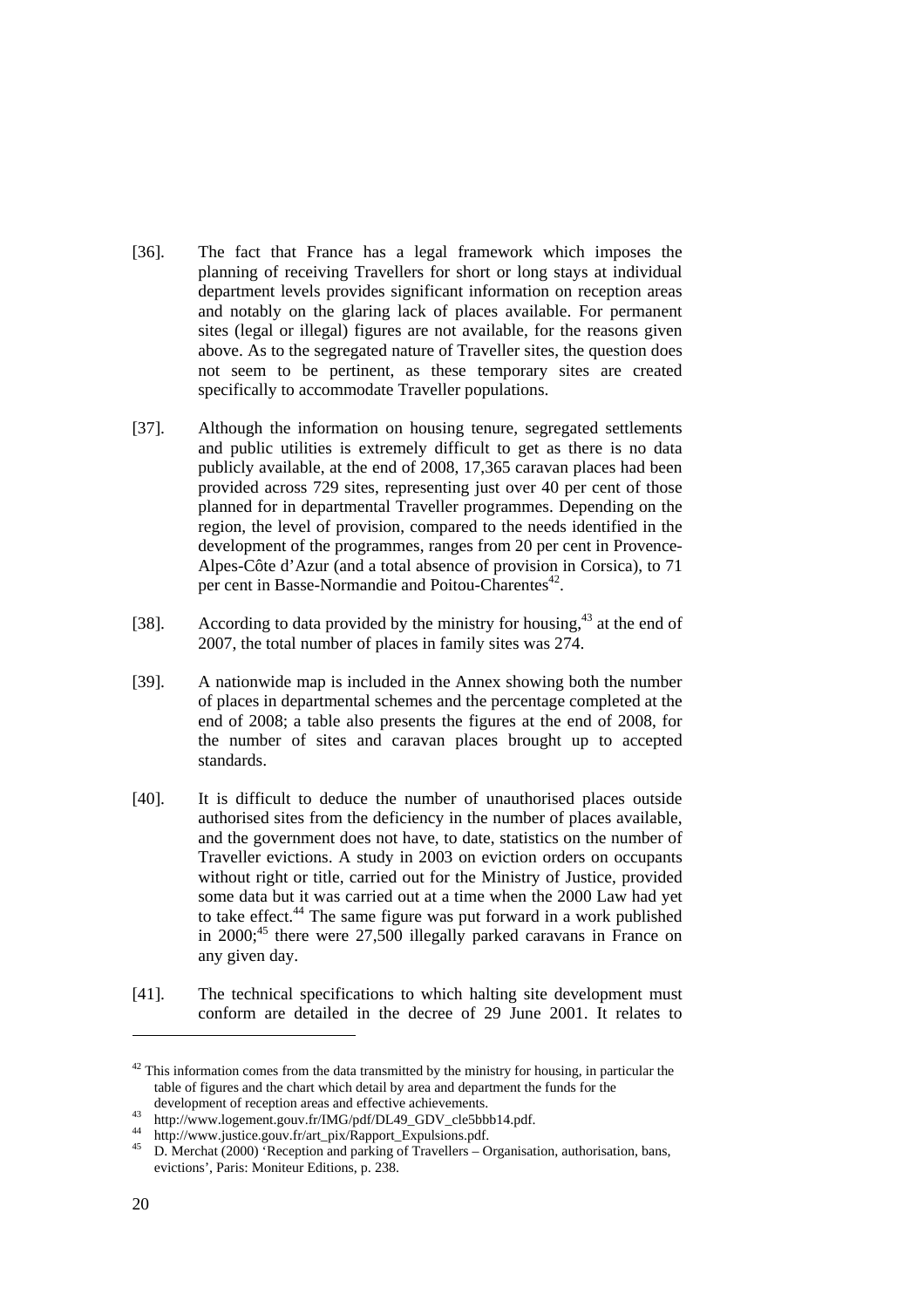<span id="page-20-0"></span>technical standards applicable to Traveller halting sites, and also in the circular of 5 July 2001 on application of the Law of 5 July 2000 which dealt with the reception and housing of Travellers.

- [42]. The interviews conducted with users of these sites have shown that there were often great differences between the development requirements for these sites and the reality of the situation. Although the location of sites should 'avoid the effects of social relegation' and be 'situated in areas adapted to their housing purpose, that is to say in or near to urban areas in order to allow ease of access to various public services (social and cultural, schooling and education, health)', we have been told on several occasions that the sites set aside for development were unsuitable for housing (9 times out of 10 located in the immediate vicinity of a rubbish dump, between two motorways and near an industrial site, for example<sup>46</sup>). In addition, the question of the price of staying on sites was raised several times: a price range of 5 to 30 euros per day was cited as one reason why certain Traveller families refuse to stop on sites where the services do not meet expectations or, worse still, cannot afford to stay for financial reasons. The interviews also revealed that it is not uncommon for sites to be enclosed by high walls or fences and that the departure of vehicles was only possible while the site manager was present (but who is often absent at weekends).
- [43]. While we still do not have accurate figures, it is known that some families reside permanently on temporary sites, which reduces the number of places available for itinerant Travellers. The maximum stay is left to the discretion of the site manager and is indicated in the site regulations; the government recommends that, barring exceptions, the maximum stay does not exceed nine consecutive months.

### 1.2.2. Roma

[44]. There are even fewer data available for Roma than for Travellers. It is estimated that there are 10,000 Roma living in encampments (often compared to shanty towns) and essentially located in the Paris region and around other large towns (notably Lyon, Lille, Nantes and Marseille).<sup>47</sup> On a recent visit, the Council of Europe Commissioner for Human Rights reasserted comments made on the Commissioner's previous visit:

 $\overline{a}$ 

<span id="page-20-1"></span><sup>&</sup>lt;sup>46</sup> See the interviews herein with the National Association of Catholic Travellers.  $47$  Unlike Travellers, migrant Roma are sedentary.

<span id="page-20-2"></span>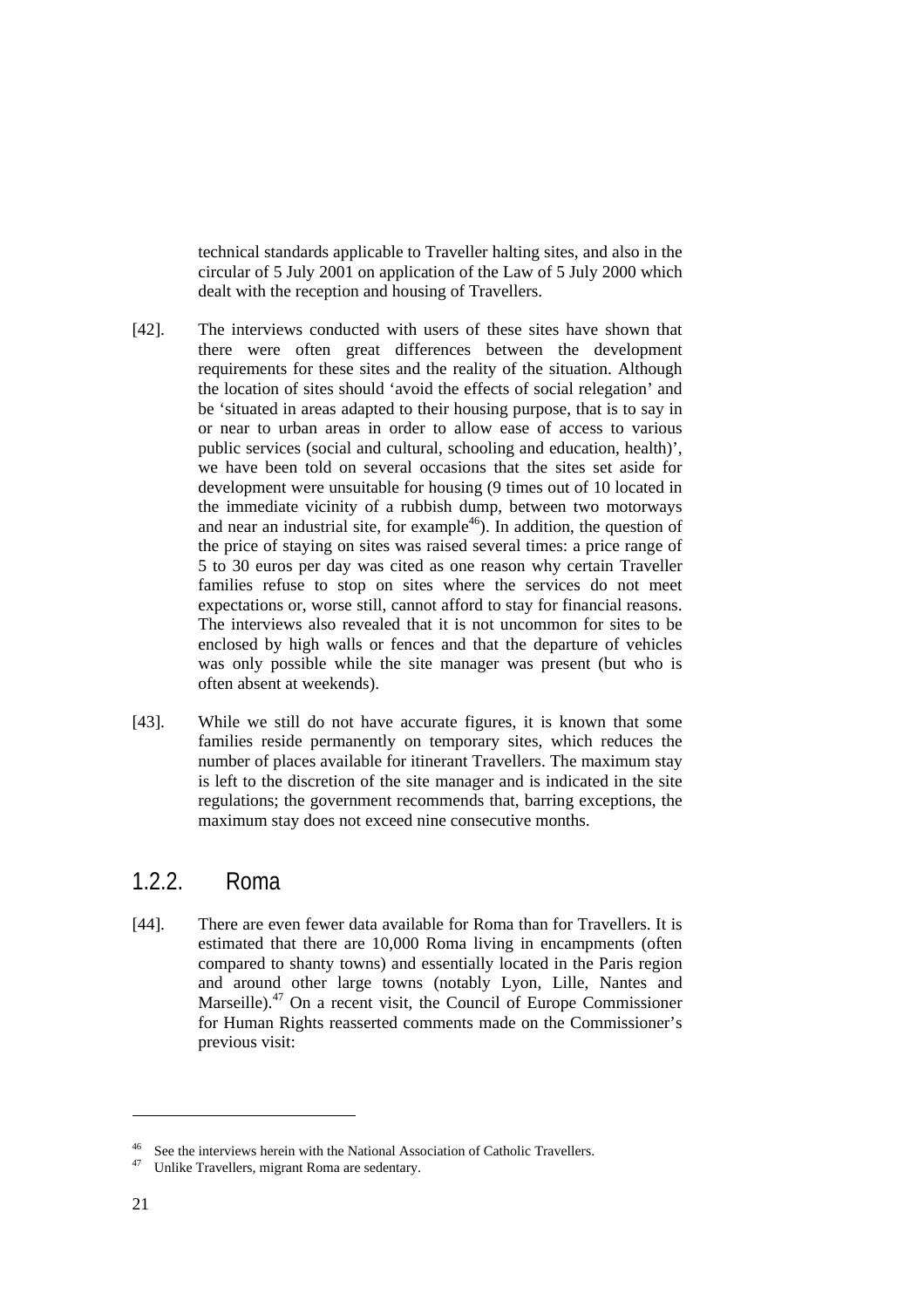Most Roma groups in France live in squalid shanty towns, often without access to water or electricity [...] Rubbish is collected only sporadically. Hygiene conditions are often deplorable. Some camps do not even have toilets. According to a survey conducted by *Médecins du Monde*, about 53 per cent of Roma live in caravans, many of which are not mobile, 21 per cent in converted squats and 20 per cent in huts. In his 2006 report, the Commissioner had already voiced alarm about such conditions. The general situation does not appear to have improved. These appalling living conditions must therefore be brought to an end. [48](#page-21-0)

- [45]. There are no national data on evictions from halting sites, but the Romeurope group indicates in the same report that there had been 'at least 80 evictions from squats or sites between 1 January 2007 and 30 June 2008. In two-thirds of cases, these involved groups of more than 50 persons, half of whom were often children'; these figures are not exhaustive. The specific reference to children in the report points out the fact that evictions from halting sites have a stronger impact on children, and especially on the enrolment of children to schools.
- [46]. Although current work on access to social rights for Roma and Travellers systematically shows the consequences of halting difficulties or poor housing conditions on access to other rights, notably education, work and health, there are no precise figures as such allowing us to establish the link between housing conditions and the exercising of these rights. The same causes produce the same effects; the principles of equality and unity of its citizens lead to the lack of such figures in France and those that exist are, in any event, very patchy. We can, however, provide some indications.
- [47]. On the subject of schooling, we know nearly nothing about the level of schooling by age, type of schooling, qualifications obtained upon leaving school, levels of late schooling, etc. In addition, it seems that for Travellers, it is less a question of the size of accommodation than parking, which explains any schooling difficulties (absenteeism, poor attendance, etc.). $49$
- [48]. On the subject of health, the 2009 edition of 'The state of inequality in France' states that 'different observers come together to give an estimated figure for life expectancy [for Travellers] which lies between 20 and 25 years below the national average'. The *Médecins du Monde* mission for Roma women, focusing on questions of

<span id="page-21-0"></span>Memorandum by Thomas Hammarberg, Council of Europe Commissioner for Human Rights, following his visit to France from 21 to 23 May 2008 CommDH(2008)34.

<span id="page-21-1"></span>It is useful to refer to the May 2006 EUMC report on 'Roma and Travellers in public education', pp.28-29.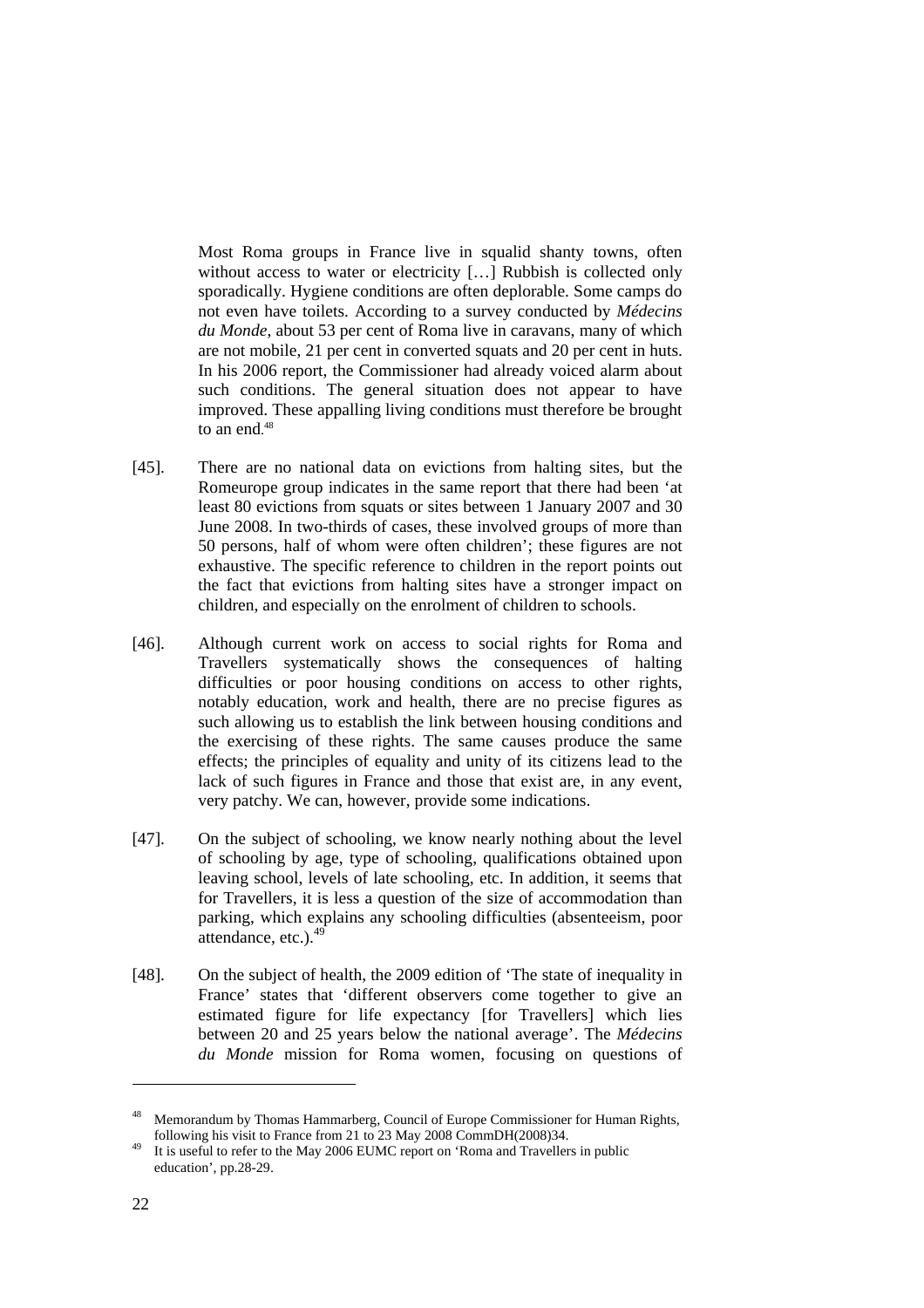<span id="page-22-0"></span>childbirth, allowed figures to be applied to objective observations and identifies healthcare access difficulties for women in highly precarious situations.<sup>[50](#page-22-1)</sup>

# 1.3. Qualitative information on the housing situation of Roma and Travellers

[49]. With regards to the question of housing, the situation of travellers and Roma is very different as their lifestyles, means and expectations are not the same. The French Advisory Commission on Human Rights has published an extensive study<sup>51</sup> on Roma and travellers which addresses the two different situations, and provides a set of recommendations addressed to the French Authorities on several issues, which will be quoted in the different parts of the present report.

### 1.3.1. Travellers

[50]. It is useful here to distinguish between those whose needs are associated with temporary stays (populations living in caravans) and those who wish to settle permanently in a municipality (in a caravan or otherwise). For the former, the non-respect on the part of the municipalities of their obligation to provide halting areas leads to great difficulties and poses problems for their spatial, social and economic integration, as well as being the origin of disputes between elected representatives and residents of the towns through which they pass.<sup>52</sup> In addition to this is the fact that in many cases, the halting sites do not meet with the rules that should govern their provision (whether this be the choice and location of site, services and facilities provided, etc.).<sup>53</sup> For the latter, a number of legal obstacles hinder their settling: non-recognition of the caravan as a dwelling in town planning, difficulties in land regularisation for owners of agricultural land, and discrimination in access to land and renting.

<span id="page-22-1"></span><sup>50</sup>http://www.medecinsdumonde.org/fr/presse/dossiers\_de\_presse/medecins\_du\_monde\_aupres\_d

<span id="page-22-2"></span>es\_femmes\_rroms\_mars\_2008 51 Commission nationale consultative des droits de l'homme (2008) Etude et propositions sur la situation des Roms et des gens du voyage en France, 7 février 2008,

<span id="page-22-3"></span>http://www.cncdh.fr/article.php3?id\_article=599.<br>52 Ch. Robert (2007) ['Eternels étrangers de l'intérieur? – Les groupes tsiganes](http://www.priceminister.com/navigation/se/category/sa/kw/eternels+%e9trangers+de+l%27int%e9rieur+%3f+-+les+groupes+tsiganes+en+france) en France' Paris:

<span id="page-22-4"></span>Desclée De Brouwer. <sup>53</sup> See Décret n° 2001-569 du 29 juin 2001 relatif aux normes techniques applicables aux aires d'accueil des Gens du Voyage at: http://www.legifrance.gouv.fr/affichTexte.do?cidTexte=JORFTEXT000000579796&dateText  $e=$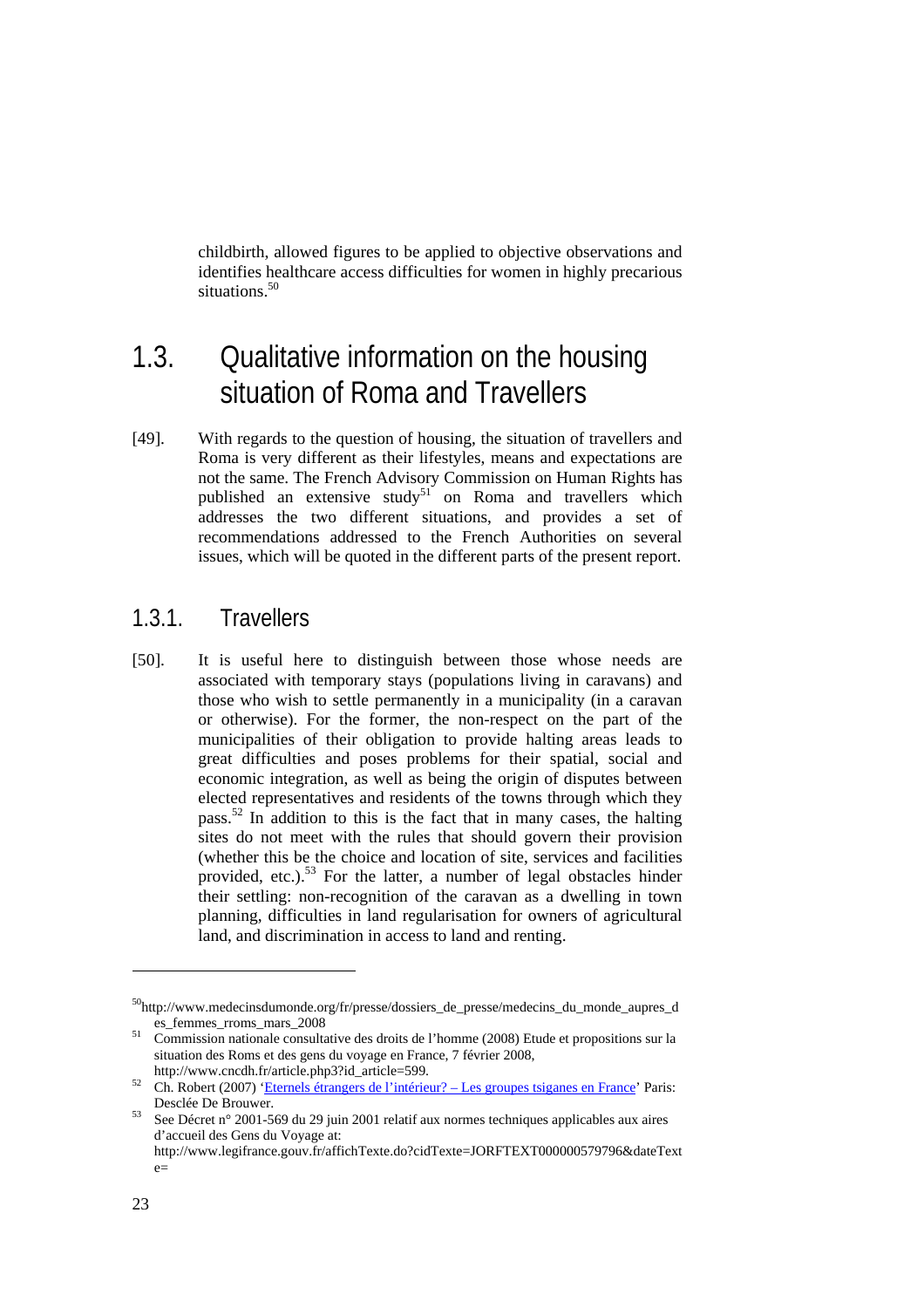- [51]. For example, the following case<sup>54</sup> was referred to the High Authority to Combat Discrimination and Promote Equality (HALDE). Two family heads had long since purchased a plot of land on which they lived with their families. Following the revision of the local development plan, this land was declared 'free land' and assigned to the construction of an encampment area, depriving its owners of the use of the land and therefore the possibility of any private building work. The HALDE considered that 'Travellers who own their land are free to stay there when their caravan constitutes a permanent dwelling even if they regularly travel to the places where they exercise their activities.'
- [52]. Further to these issues, another major problem is that the nonrecognition of the caravan as a dwelling excludes travellers from housing benefits, and denies them access to low-interest bank loans for the purchase of caravans. In addition to that, as the caravan is not recognised as a home, it is not protected by the 'winter break' (from 1 November to 15 March), with many evictions take place during this time.
- [53]. Whether based on government or NGO reports or international mechanisms for the protection of human rights, the gaps in respecting the 2000 Law and 'halting' difficulties due to the 'over-populating' of existing sites form the core of the observations and analyses. In a memorandum of November 2008, the Council of Europe Commissioner for Human Rights mentioned the condemnation of France by the European Committee for Social Rights. The Committee took the view that 'the inadequate application of the law relative to halting sites for travellers constitutes a **violation of the right to affordable housing, and discrimination**'.[55](#page-23-1)
- [54]. This significant decision should not obscure the fact that it is difficult for Travellers who are settled locally to have the right to housing acknowledged, whether their settling is through a deliberate choice or through the constraint of a lack of money to continue travelling. Many of them have bought land on which to live permanently or a few months of the year when they are not on the road. Most of them have set up fairly makeshift facilities on this land, often in breach of local development plans. Even when this land is supposed to be constructible, pressure from neighbouring residents often prevents Travellers from obtaining planning permission to build a garage where they can park their caravan.

 $\overline{a}$ 

<span id="page-23-0"></span>Ministry of Foreign Affairs (France) Study on Roma and Travellers, September 2006. See Annex 2, 'Case Law' for the ESCR decision.

<span id="page-23-1"></span>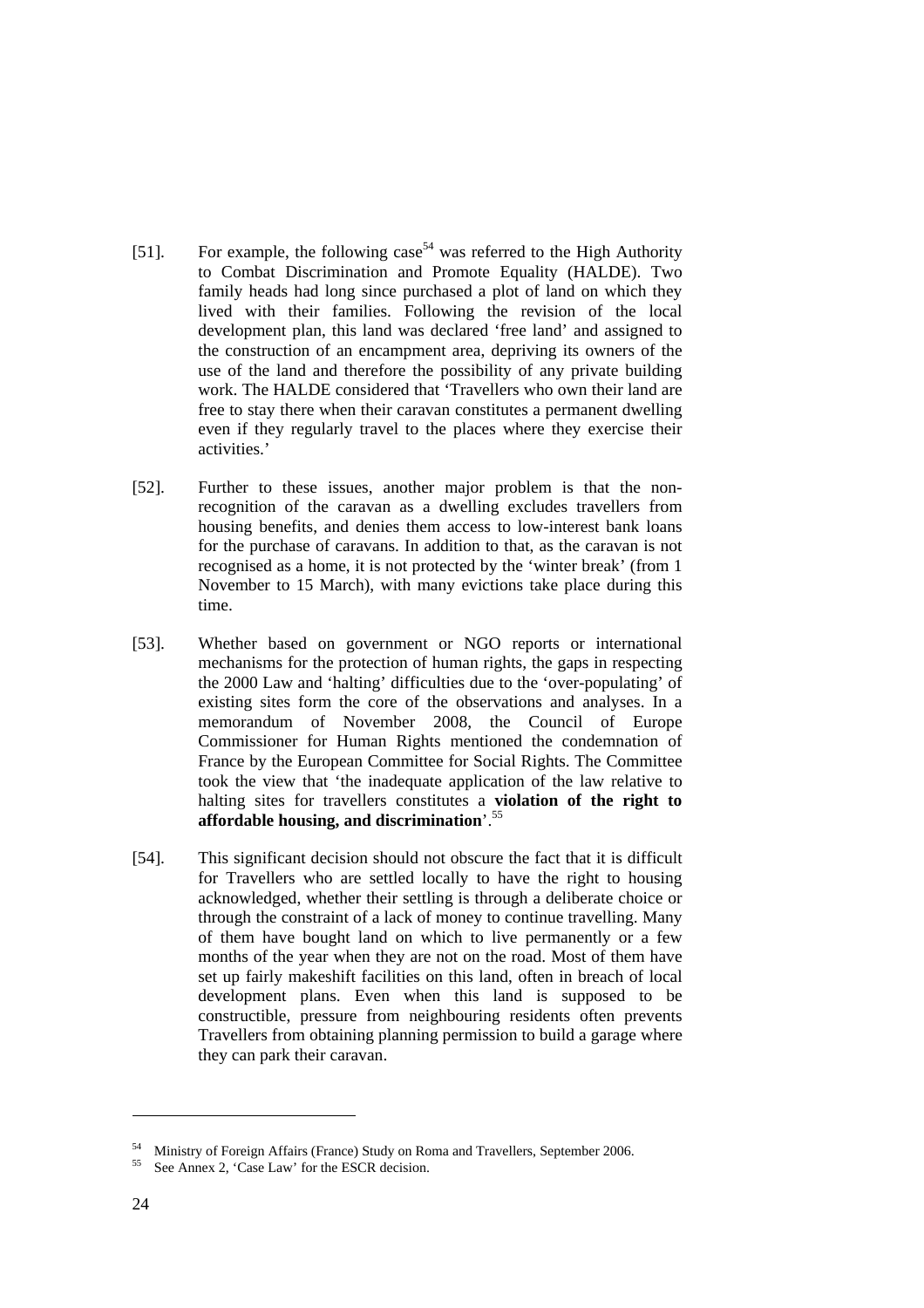- [55]. The interviews carried out have shown that associations are frequently called upon by the occupants of private sites with temporary water and electricity supplies which are subject to threats of supply cuts<sup>56</sup> by the authorities. Three quarters of families who are owners of a private site are confronted with problems regularising their position: either the land is unsuitable for development, or the caravan is not recognised as a form of dwelling under town planning rules.<sup>57</sup> On 15 April 2009, the HALDE delivered two deliberations on requests concerning town councils' refusals to connect caravans parked on land unsuitable for development to the water and electricity supplies. It would be useful, to illustrate our point, to consult the HALDE internet site when these decisions are available.<sup>[58](#page-24-2)</sup>
- [56]. Furthermore, 'the conditions for accessing social housing create barriers for Travellers in France. Amongst the required documentation to be presented when seeking social housing is proof of employment (pay slips) for household members, the most recent rental receipts and tax declarations. Given the disproportionately high levels of unemployment amongst French Travellers indicated earlier in this report, as well as the fact that most live in caravans and would not have rental records, such documentation is extremely difficult to produce. Travellers have also reported long waiting periods for accessing social housing. The average wait time noted during ERRC/Númena research was 6 years. During research in 2004, the ERRC met Traveller individuals who had waited for almost a decade for social housing, apparently because there was no housing big enough available, and were living in squalid conditions. At the same time, the director of ASNIT, Bouches du Rhône, informed the ERRC that the normal waiting time for qualified persons in the region was generally three years.'[59](#page-24-3)
- [57]. To date, all 96 departmental schemes have been approved and published. At the end of 2008, the total number of places having been the subject of a State **subsidy decision** was 24,640 (or **60 per cent of the total number of places under departmental schemes**), while the number of caravan **places** in **developed and operational** halting areas was **17,365, or 42 per cent** of those planned for in schemes (there is a time-lag between the subsidy being secured and development work being carried out by the project leaders). The number of transition

<span id="page-24-0"></span>

<span id="page-24-1"></span>

<span id="page-24-3"></span><span id="page-24-2"></span>

<sup>&</sup>lt;sup>56</sup> Interview with the National Association of Catholic Travellers.<br><sup>57</sup> Interview with the National Association of Catholic Travellers.<br><sup>58</sup> To date the information is still not available on the website.<br><sup>59</sup> ERRC/NUMENA Travellers. Assessing the Impact of National Action Plans for Social Inclusion in Czech Republic, France and Portugal', March 2007, 92 pages. Available at: www.errc.org/db/02/23/m00000223.pdf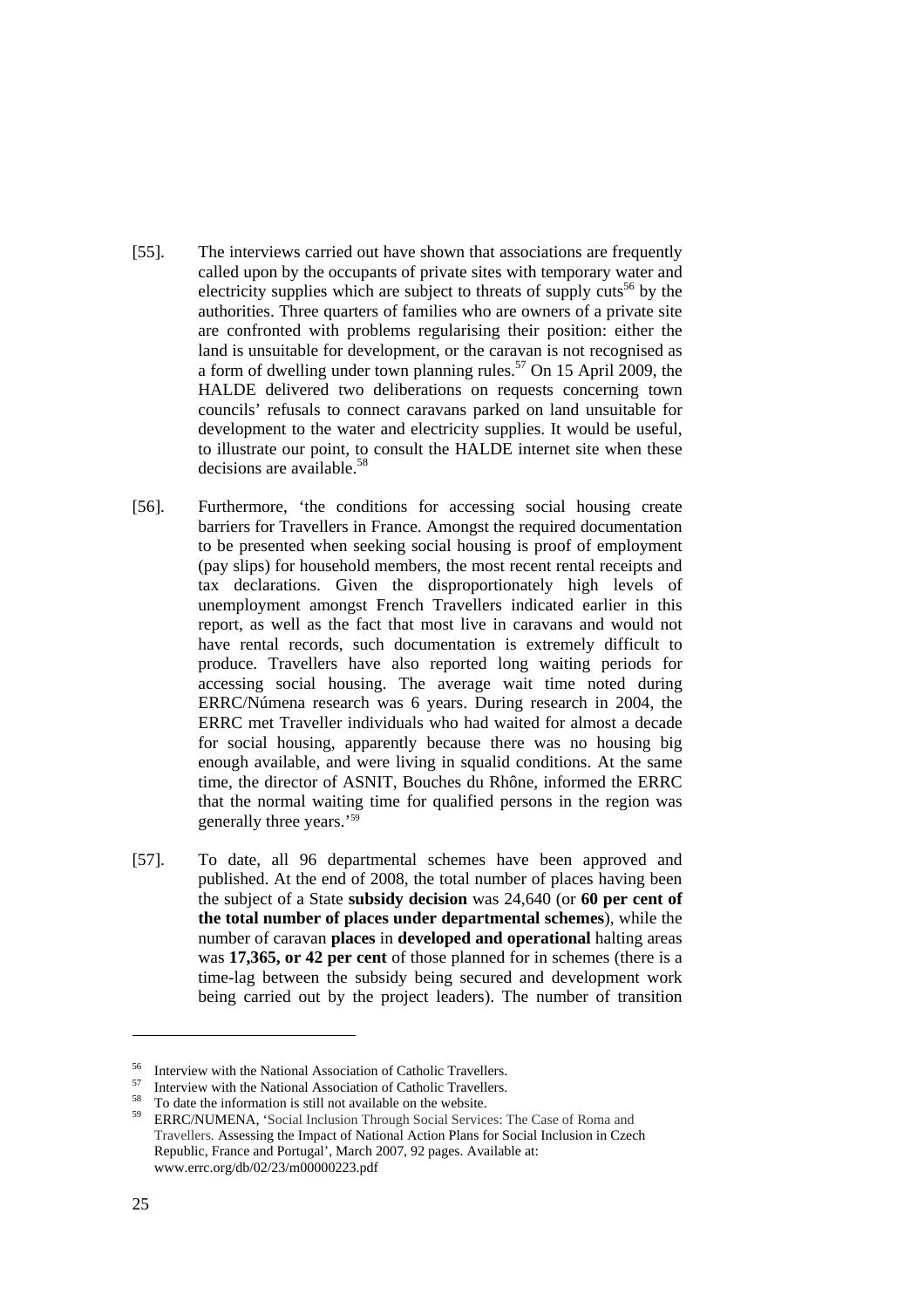<span id="page-25-0"></span>sites was 79, with an average of 100 places per site. This should be compared with the estimate number of travellers in France.

### 1.3.2. Roma

- [58]. Access to decent housing for Roma is very difficult and is linked to their exclusion from the labour market. The majority of their requests for social housing are not even considered. Access to private housing also seems to be very restricted at the moment. Some sites have been developed in certain municipalities, offering fairly adequate infrastructure for everyday life but these projects are very limited in number.
- [59]. However, the majority of Roma live in slums or squats, usually on the outskirts of large towns, on brownfield or empty sites and in totally insalubrious conditions. Temporary and self-built solutions therefore face the risk of being rapidly destroyed by fire. With regard to public services (refuse collection, access to social or health services, etc.), access is very rarely assured, which renders daily life even more arduous. In reality, Roma encampments therefore form **isolated ghettos on the outskirts of towns** or even further away on agricultural or forest land. This spatial segregation on the fringes of transport networks, health and education amenities (schools and hospitals) therefore leads to real social segregation for these populations. As such, children are the first to fall victim to the lack of hygiene and develop health risks such as tuberculosis.
- [60]. The latest report from the Romeurope group gives some indication of living conditions: there is lack of sanitation in many cases; a single water supply point on sites for groups of 100 to 200 persons; lack of access to electricity or unauthorised connections to the electricity supply; lack of public services, etc. $^{60}$  With respect to evictions, these seem to have been increasing for several years with no sign of stopping.
- [[61](#page-25-2)]. According to the circular: $61$

'the main reason why a significant delay was being witnessed in the implementation of the 2000 Besson Law was the increased cost incurred by the construction of the sites. The fact that many halting sites had not been created was a consequence of the prefects' inability

<span id="page-25-1"></span> $60$  Romeurope, 'Rapport 2007-2008', January 2007 – July 2008. Available at:

<span id="page-25-2"></span>www.romeurope.org.<br><sup>61</sup> France/Circular No NOR/INT/D/06/00074/C 'Implementation of the Prescriptions of the departmental plan concerning the halting of Travellers' 03.08.2006.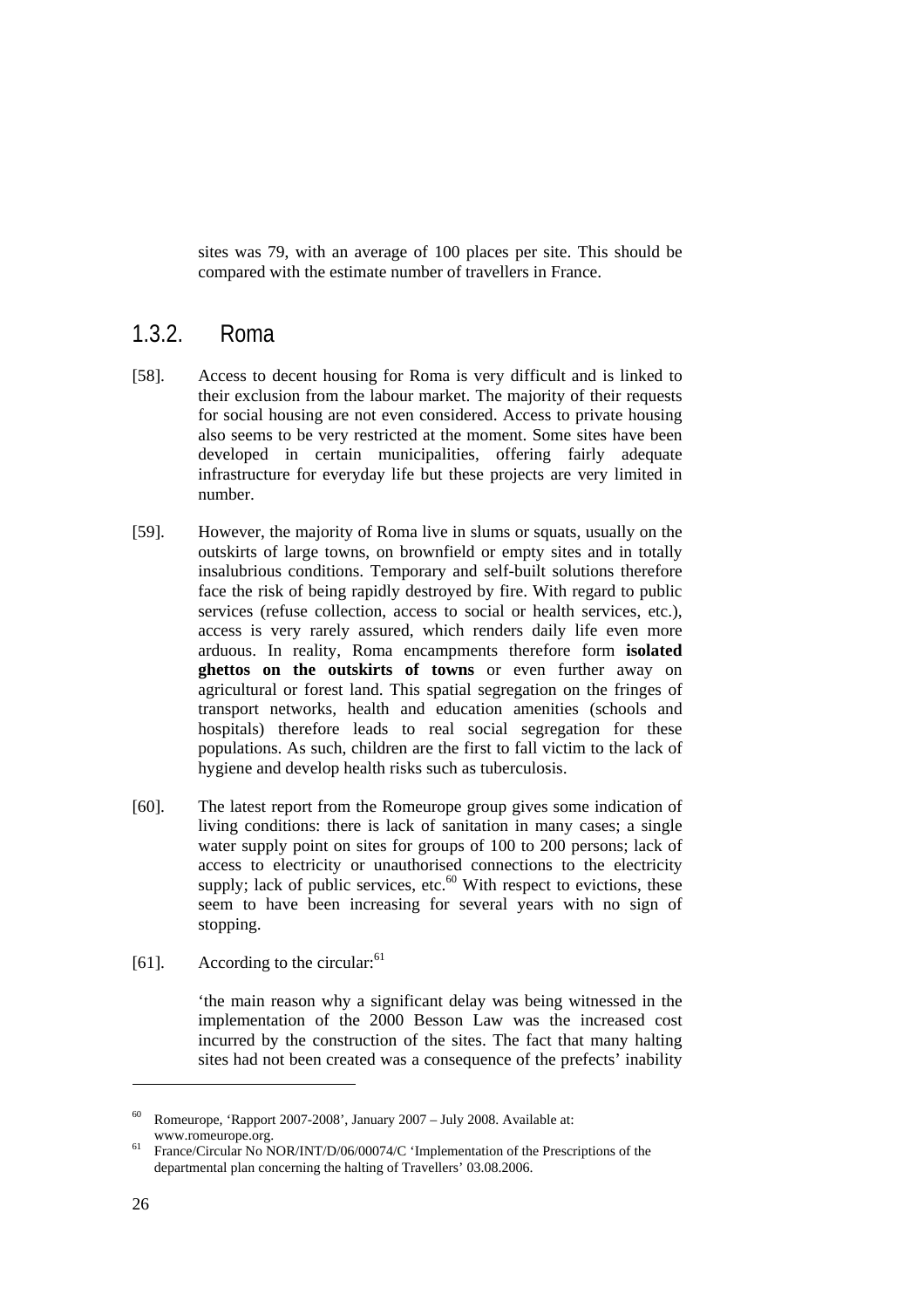to take action against Travellers who were squatting since no halting sites were available. The ERRC notes that the reference to the "impossibility of evicting the Travellers" due to the inexistence of halting sites in a circular purporting to outline the technical specifications of halting sites is inappropriate. The impression that is given is that the drafter of the circular considered that the only reason why the construction of halting sites should be expedited was not to provide suitable accommodation to the Travellers but rather to comply with the necessary legal requirements in order to evict them. This impression is reinforced by the content of the circular: its main tenor appears to be to reduce as much as possible the construction cost of halting sites, even if that meant that the quality of life in those sites would be affected. Thus, the circular recommends to the authorities to avoid engaging consulting companies over the construction of halting sites while it stipulates that only one sanitary block, consisting of at least one shower and two WCs, per five caravan places should be available. By contrast, under the previous legal framework, this ratio was considered to be the minimum and in fact the ratio deemed more suitable was one such sanitary block per two/three caravan places. Similarly, whereas under 5 July 2001 the longest period of sojourn could not be, as a rule, more than nine months, under the new circular the sojourn could be as a rule no longer than five months.<sup>52</sup>

- [62]. The rapid and brutal character of these evictions also has psychological consequences for the people involved: the permanent threat of eviction, harassment or intimidation tactics, denounced in the Romeurope report, render the living conditions for families even more unstable. Following these evictions, families often face discrimination in access to emergency accommodation, are sometimes broken up, although children are not separated from their parents. Those families often end up on the street, despite their state of health of the age of their children. These evictions do not even respect the 'winter break' defined in article L 613-3 of the Housing and Building Code. The Hammarberg report denounces the practice of 'humanitarian repatriation' demanding that they be conducted 'with the respect of the rights of the people concerned' and that these regressions are entirely wilful. It condemns the tactics of intimidation or threats which might be used to 'convince' families to accept these conditions of 'humanitarian repatriation'.
- [63]. We read with interest the ruling of the Pontoise High Court, dated 30 June 2008, which dismissed the request of the Ile de France Agency for Green Spaces for an eviction order on families settled on land in Montmagny within 24 hours with the help of the police if necessary,

<span id="page-26-0"></span><sup>62</sup> Complaint No. 51/2008, *European Roma Right Centre (ERRC) v. France*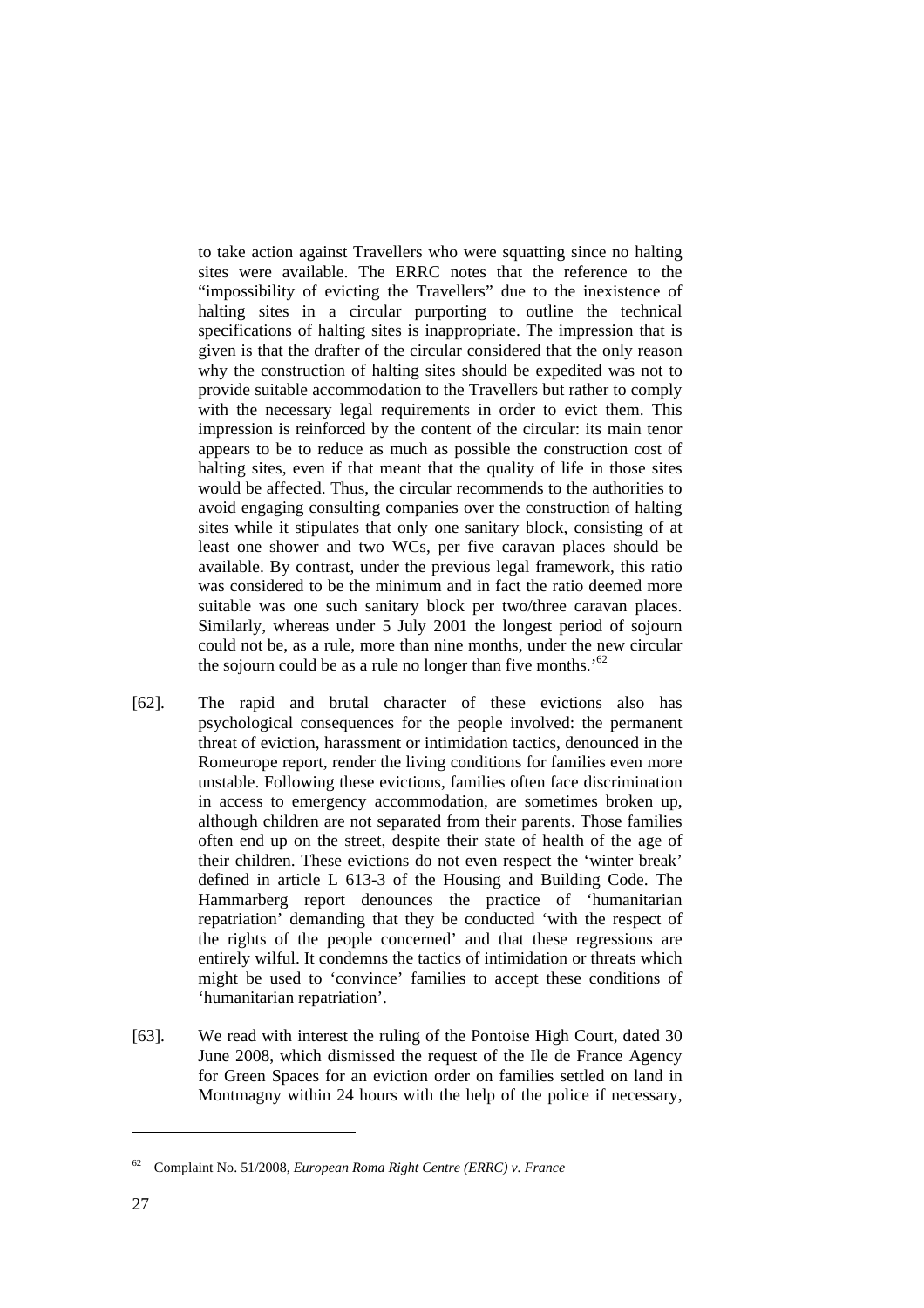and with a penalty of 200 euros per day. The ruling states the conditions in which these evictions are mostly carried out (accounts of eviction also appear in this part of the latest Romeurope report).

- [64]. Deprivation of housing has an effect on the situation of Roma as a group. Indeed, the process of social exclusion which comes into play when access to decent housing is impossible is much wider and endangers the most vulnerable groups such as women, children, the elderly and the disabled. Thus, repeated evictions, the lack of resources and unstable living conditions render the schooling of children haphazard or impossible. Young people often find themselves poor and forced into undeclared work; or more seriously, fall into prostitution, crime or illegal trafficking.<sup>63</sup> Several international studies<sup>64</sup> have demonstrated the close link between homelessness, poverty and prostitution or trafficking.<sup>65</sup> Therefore, Roma and Travellers, as particular vulnerable groups amongst French society, are doubly exposed to the danger of their situation deteriorating, and suffering many consecutive violations of their most fundamental rights.
- [65]. In conclusion, there are numerous sources highlighting the consequences of the housing situation for Roma and Travellers on the process of social exclusion of which they are victims.
- [66]. The impact of housing conditions on **schooling** has been clearly shown. All the existing literature on the subject requires an examination of living and halting conditions in towns.
- [67]. Schooling is based on an essential: that of halting; that is to say providing, or not providing, families with the possibility of halting long enough for them to enrol their children in school. Currently, the lack of places on halting sites, their location, combined with the refusal of some families to park of 'halting sites', inevitably leads to illegal halting on 'unauthorized' sites and incessant evictions, which hinders any possibility of enrolling in schools.<sup>[66](#page-27-3)</sup>
- [68]. Some families refuse halting sites as a matter of principle and others refuse because of the cost or poor conditions (e.g. water, sanitation, etc.)

 $\overline{a}$ 

<span id="page-27-1"></span><span id="page-27-0"></span>

<sup>&</sup>lt;sup>63</sup> Complaint No. 51/2008, *European Roma Right Centre (ERRC)* v. *France*<br><sup>64</sup> Shelagh Day, June 2008 'Prostitution: Violating the Human Rights of Poor Women'.<br><sup>65</sup> http://humantraffickingwatch.com/portal/<br><sup>66</sup> See the

<span id="page-27-2"></span>

<span id="page-27-3"></span>Populations in France', J.-P. Liégois for the General Directorate for Social Action.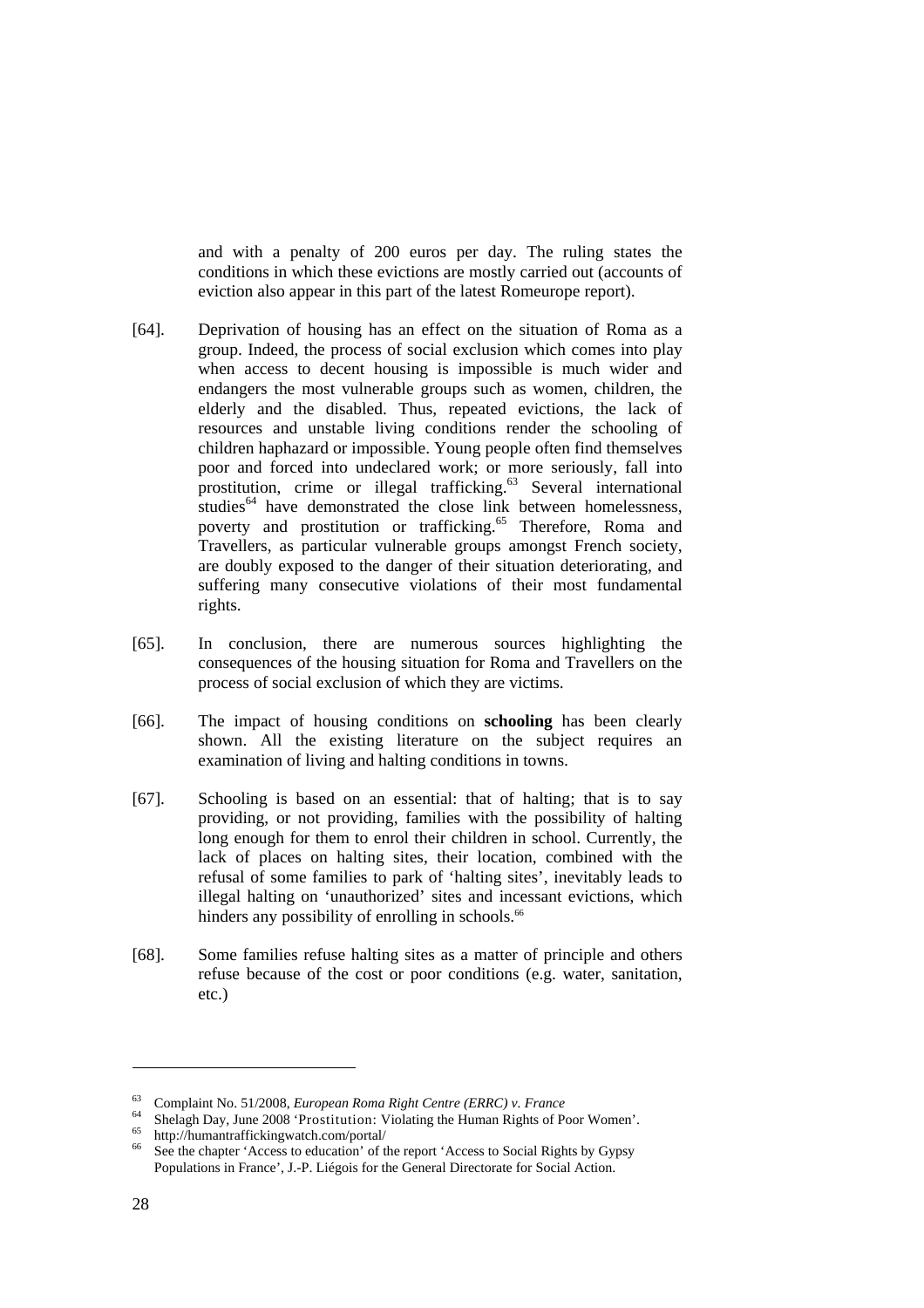[69]. The impact of the difficulties of halting on schooling has been criticised on a number of occasions by international authorities. To cite one of the most recent sources, in his memorandum following his visit to France on 21-23 May 2008, the Council of Europe Commissioner for Human Rights, Thomas Hammarberg, highlights schooling difficulties:

> In many cases, the difficulties with regard to schooling for Traveller children seem bound up with the caravan parking issue. Frequent moves and the locations of sites for Travellers far way from schools are not conducive to adequate access for children to education. Notwithstanding the fact that schooling is compulsory and [faces] growing demand from Traveller parents, some municipalities continue to refuse to enrol Traveller children in primary schools, on the grounds that they will not be there long enough, that an eviction procedure is under way or that classes are full. The HALDE was notified, for instance, of one mayor's refusal to enrol a group of 14 Roma children.

> The National Centre for Distance Education (CNED) has introduced some special courses and set up a support network used by 6,000 Traveller children.

> The Commissioner is of the view that greater flexibility should more frequently be offered to those families who so desire. Travellers have long harboured a degree of mistrust towards schools, and parents do bear some of the responsibility for their children's failure to attend, but the efforts made by families should not be discouraged.

> Alternatives to conventional schooling may be envisaged for those Traveller families who so desire because of their high degree of mobility. The Commissioner commends these initiatives, while expressing disappointment that there are still far too few of them. Such arrangements should be made generally available: as well as affording a means of providing schooling for these children, they serve as a springboard into conventional schooling and foster a more open attitude to the education system.

> On the whole, Roma families are keen for their children to attend school. […]

> The Commissioner would like the French authorities to ensure better access to education, employment and medical care and assistance for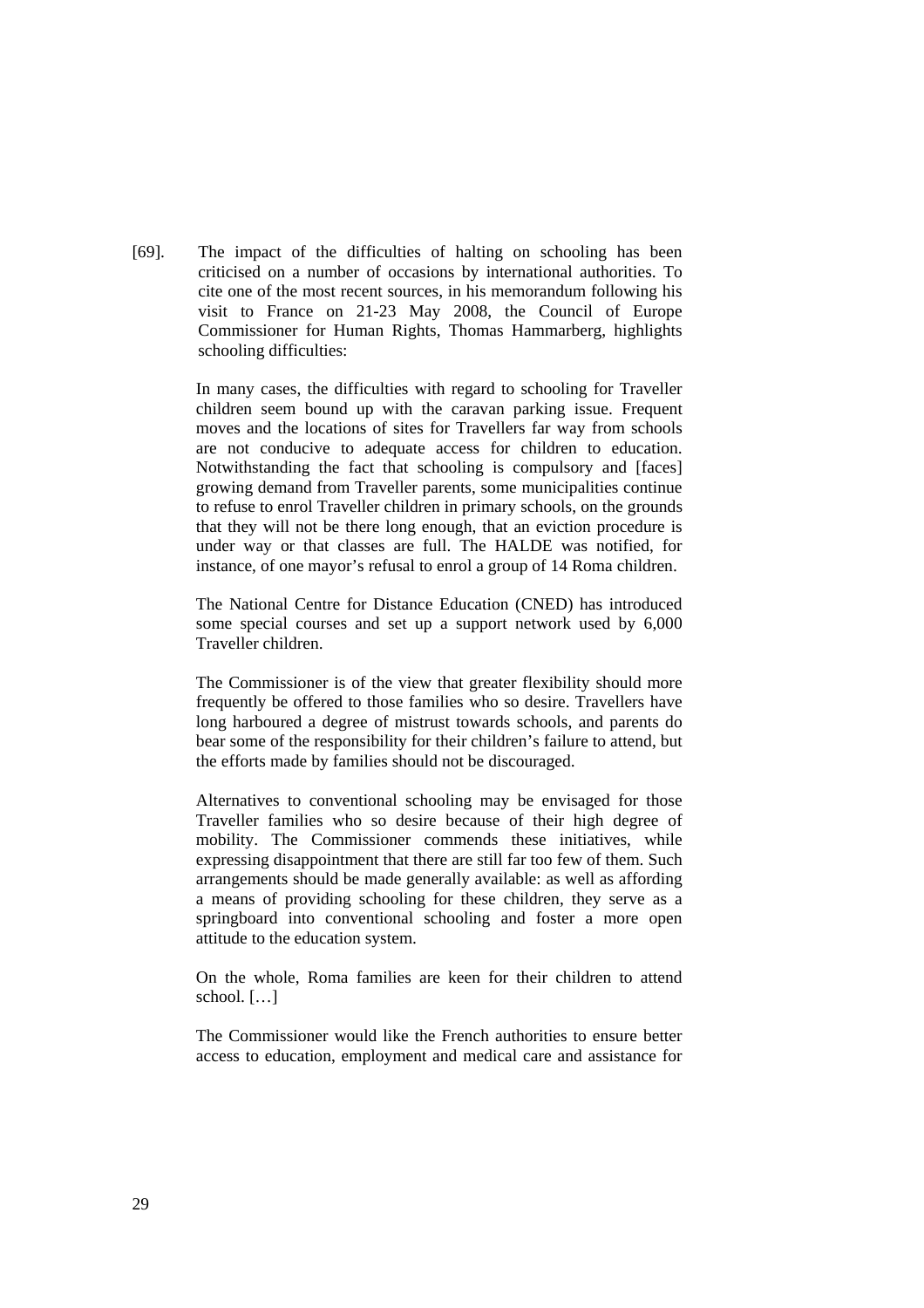<span id="page-29-0"></span>Roma groups. **A successful integration policy has to involve a role in the economy for adults and education for children**. [67](#page-29-1)

- [70]. The interviews carried out for this study have been the occasion to consider the link between housing and living conditions and schooling. These have deplored unstable living conditions and halting difficulties which prevent continuity in schooling for Traveller children in particular, or show that the desire for 'anchorage' at the heart of the current Traveller housing problem is closely linked to the desire to enrol children in school (despite the fact that the socioeconomic situation has changed, affecting travelling).
- [71]. Nevertheless, the information provided is general. More specific elements concerning aspects of the living conditions of Roma and Travellers (such as affordability, location, accessibility, habitability, segregation, private housing, social housing, legality and legalisation) are not available due to a lack of data on this matter.

# 1.4. Case law and complaints relating to housing of Roma and Travellers

- [72]. Under the Pleven Law (Law No. 72-545, 1 July 1972), acts of discrimination are covered exclusively by the criminal law. In order to obtain justice under this law, victims must prove to a court that a landlord or agent has acted with discrimination because of the victim's race, ethnic group, nationality or religious beliefs. This is an arduous task. Due to the lack of compelling evidence (e.g. a written statement establishing that the victim has suffered discrimination based on these criteria) it is difficult to prove the criminal offence. Designed to combat racism, the 1972 law also established the crime of racial discrimination, which stems directly from the Convention for the Elimination of all Forms of Racial Discrimination (CERD). However, these provisions are only rarely invoked in court despite the growing increase of discrimination cases.
- [73]. When faced with decisions by the authorities relating to discrimination or a denial of rights, all persons are entitled to appeal to the Administrative Tribunal, regardless of the accused (government, regional and local authorities), the form (court order, decree, letter) or the content. Once the Administrative Tribunal has delivered its

 $\overline{a}$ 

<span id="page-29-1"></span><sup>67</sup> Memorandum by Thomas Hammarberg, Council of Europe Commissioner for Human Rights, following his visit to France from 21 to 23 May 2008 CommDH(2008)34.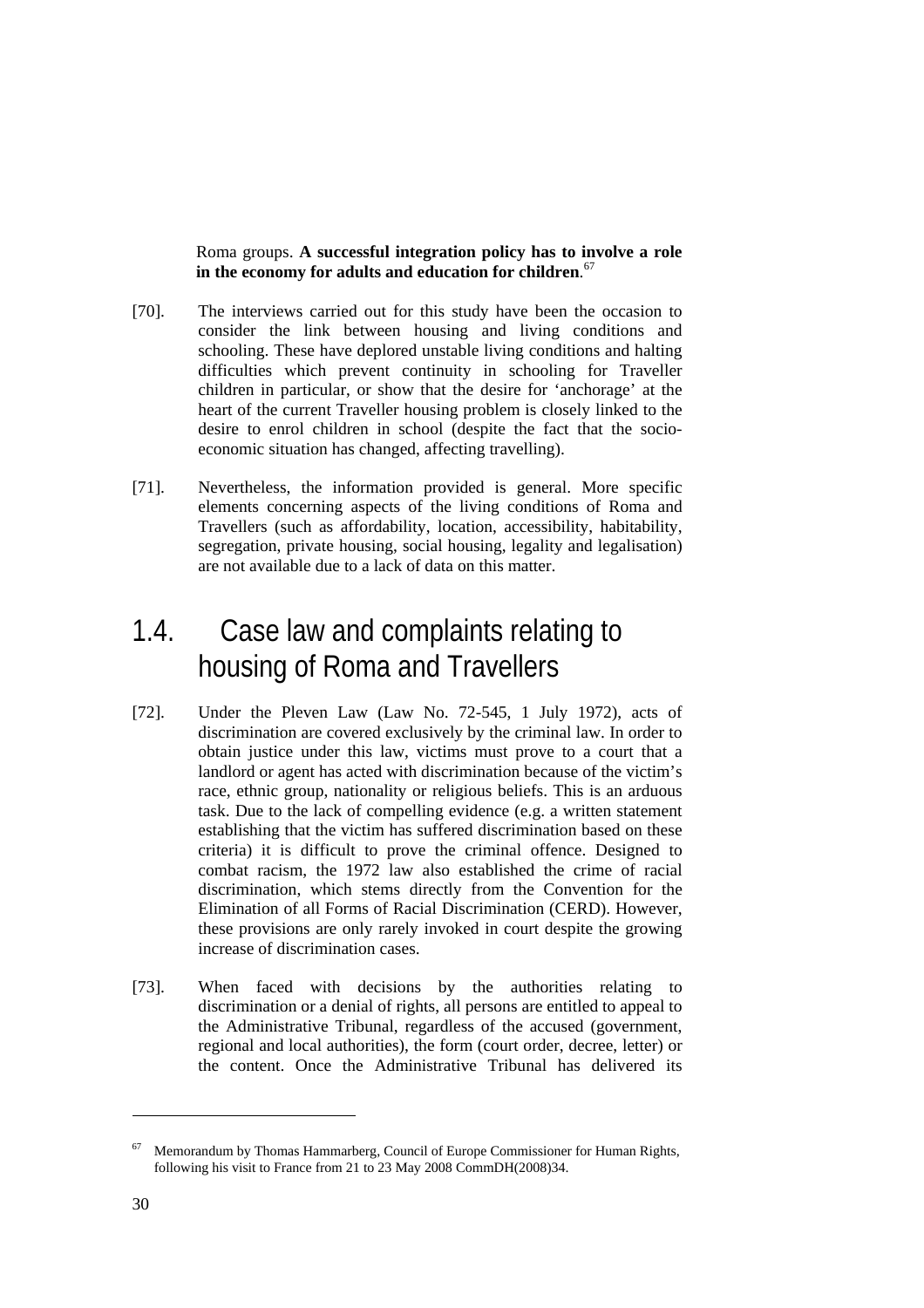decision, the administrative department concerned is required to apply, and more broadly, to comply with it.

- [74]. The High Authority for the Fight against Discrimination and for Equality (HALDE) was set up by Law 2004-1486 of 30 December 2004 as an Independent Administrative Authority, charged with identifying all discrimination (direct or indirect) prohibited in law or by an international agreement to which France is a signatory. Its main task is to deal with claims submitted by persons who consider themselves to be the victims of discrimination. The law is also credited with introducing measures concerning discrimination in the area of goods and services. Article 19 also allows for specific recourse concerning racial discrimination in access to goods and services. Furthermore, it provides for a change in the burden of proof before the civil courts. **The HALDE receives around 30 claims per year concerning Travellers, mainly based on refusal to enrol children in schools, refusal to insure caravans, refusal to open bank accounts and refusal to connect water or electricity supplies to caravans parked on family land with no planning permission**. However, generally speaking, **Travellers show a reluctance to make complaints on the basis of racial discrimination, as they have a strong sense of their French identity.** [68](#page-30-0) **This explains the small number of claims received by the HALDE.** Furthermore, the HALDE has set up a working group<sup>69</sup> for Travellers, on the basis that it was previously not representative of the problems these people encountered.
- [75]. According to the interview with experts from the HALDE, no particular complaints have been made related to particular barriers that women, the elderly or disabled might face. On 6 April, the HALDE issued a deliberation<sup>70</sup> on access to voting by travellers, travel permits, refusal of halting sites, and the refusal to enrol children in schools due to the Traveller's family living on a non-constructible plot of land. The deliberation points out the lack of cooperation from a number of municipalities as well as from some mayors. It contains a set of recommendations addressed both to the French authorities and the local governments on how to address those issues and solve the problems.
- [76]. The Ombudsman, established by the 1973 law, can be called upon by any person who, regardless of nationality, finds themselves in conflict with a government department, a land agency or any public service

<span id="page-30-1"></span><span id="page-30-0"></span>

<sup>&</sup>lt;sup>68</sup> According to Sophie La Traverse, expert at the HALDE.<br><sup>69</sup> The working group is only composed of members of the HALDE, with 50 per cent women. They organise hearings with Roma and Travellers representatives.<br><sup>70</sup> HALDE, Deliberation No. 2009-143.

<span id="page-30-2"></span>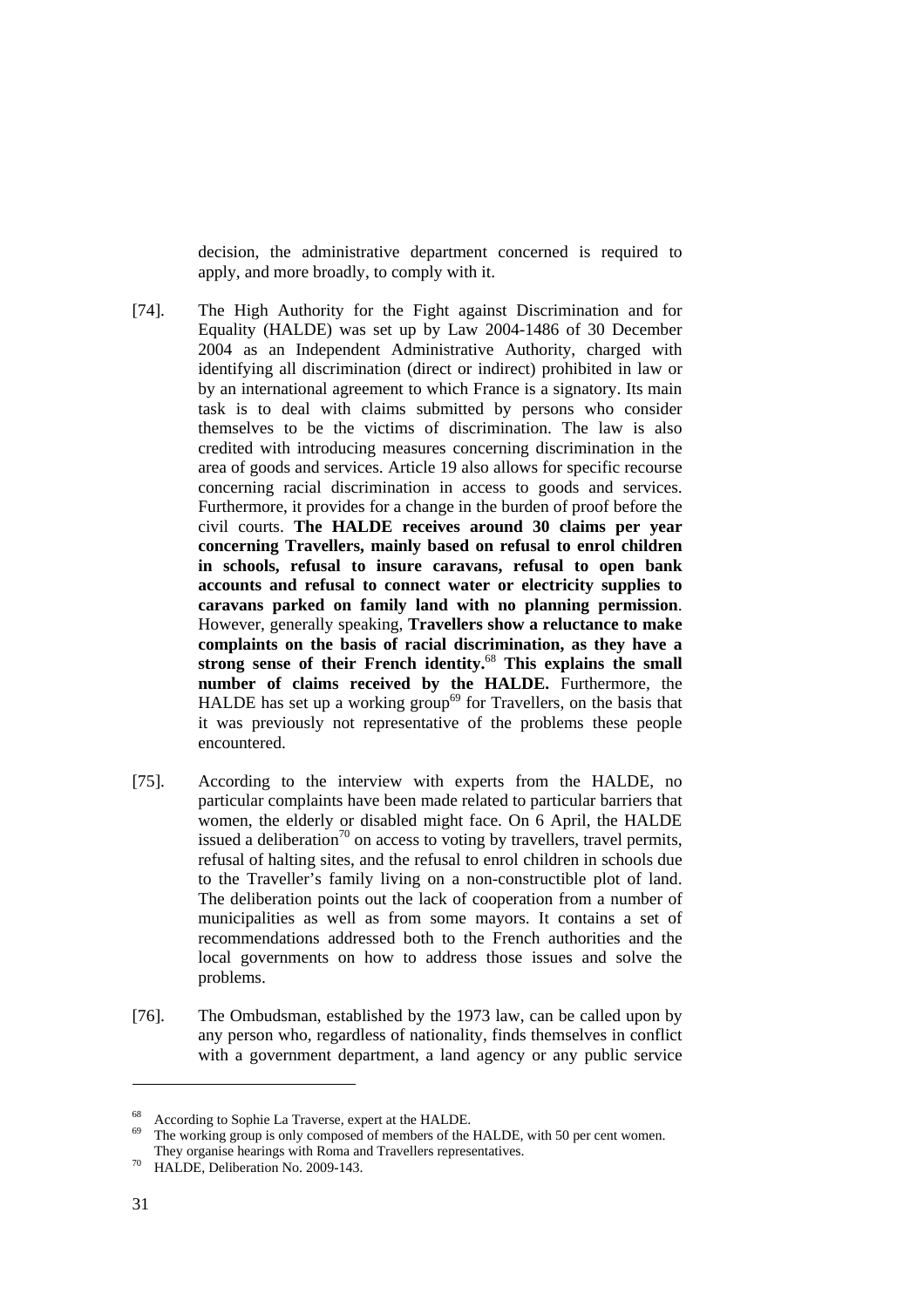organisation. As the referral to the Ombudsman is not direct, in order to call upon that body, the case must be referred through a Member of Parliament or Senator, or by approaching one of the Ombudsman's representatives. In practice, the Ombudsman has not been called upon to deal with any complaint concerning housing discrimination made by Roma or Travellers.<sup>[71](#page-31-0)</sup>

[77]. A Children's Advocate was established by Law No. 2000-196 as an independent administrative authority. This body can be called upon directly and is able to deal with cases of individual or collective breaches of children's rights. The Children's Advocate can also be called upon by children themselves, their parents, and relevant organisations recognised as providing a public service. In practice, the Children's Advocate has not been called upon to deal with any complaint concerning housing discrimination made by Roma or Travellers.

#### **Annex 1**

In France, the Ministry of Justice does not produce statistics on the number of complaints by category of victim, and *a fortiori* statistics on ethno-racial complaints. It is impossible therefore to read precisely from the statistical table in Annex 1. As indicated above, discrimination complaints received by the HALDE concerning Roma and Travellers are limited to around 30 cases per year compared to the 7,788 complaints received in 2008.<sup>72</sup> The other Independent Administrative Authorities (the Ombudsman and the Children's Advocate) have not received complaints of this type.

#### **Annex 2**

In addition to the jurisprudence presented, it is interesting to note that on 13 June 2007, a request was made to the European Court of Human Rights by Laetitia Winterstein and others belonging to the Traveller community. The ATD-Quart Monde organisation also presented itself as a plaintiff. The applicants claimed to be victims of inhuman or degrading treatment by the authorities, arguing that expulsion decisions made against them were a breach of their right to respect of private and family home life and that because of the their social origin, wealth and lifestyle, they are the target of discrimination in the exercise of rights guaranteed by the last two provisions. The case is pending.

 $\overline{a}$ 

<span id="page-31-0"></span><sup>&</sup>lt;sup>71</sup> Considerations on the basis of informal interviews with the French Ombudsman office.  $\frac{1}{2}$  http://www.halde.fr/Publication-du-rapport-annuel-2008.html

<span id="page-31-1"></span>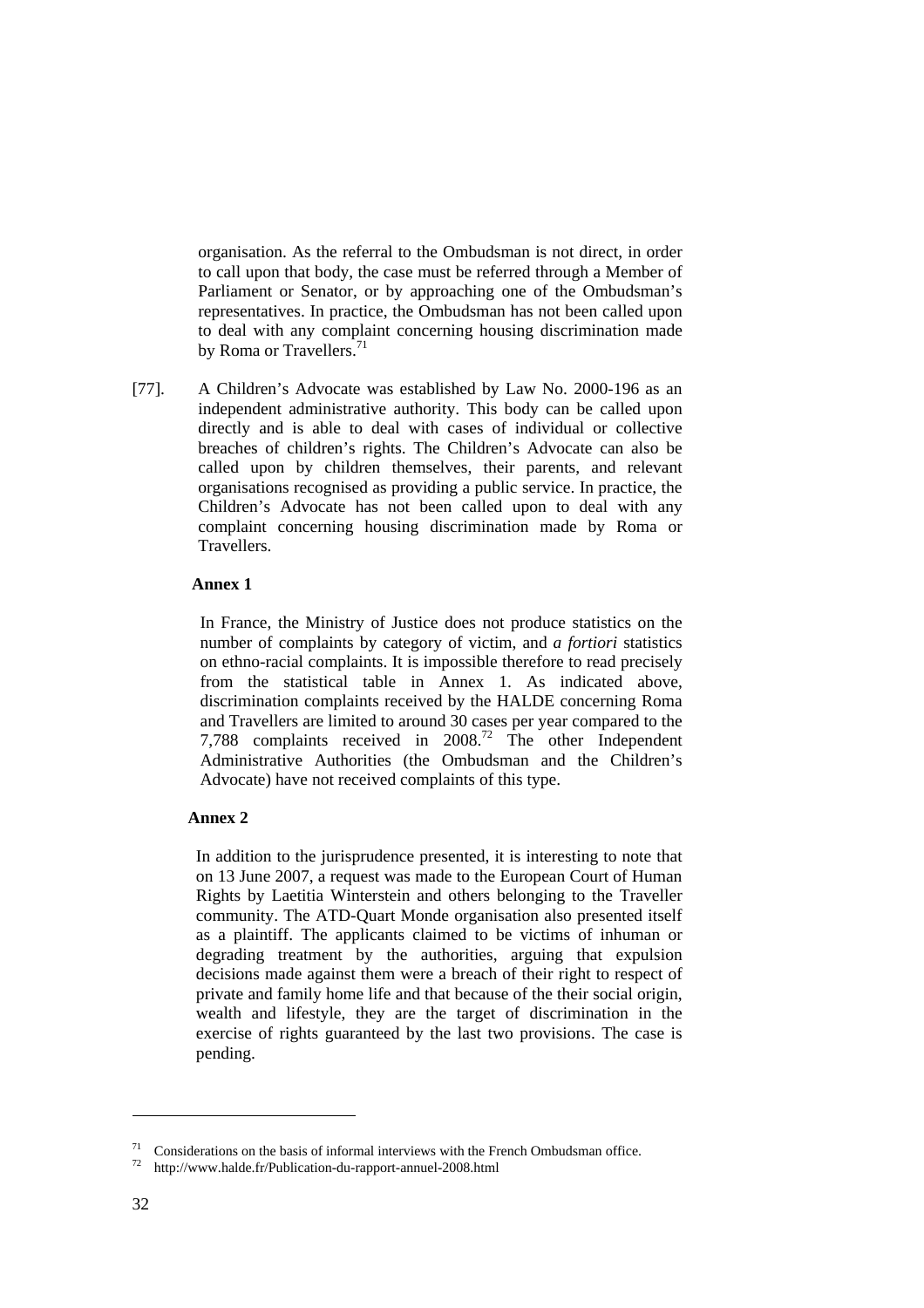# <span id="page-32-0"></span>1.5. Identifying good practices

[78]. It is also important when considering good practices to distinguish between initiatives that concern Roma and those that are aimed at improving the housing conditions of Travellers.

### 1.5.1. Travellers

- [79]. The interviews carried out for this study suggest two examples of good practice of clearly differing importance.
- [80]. The first concerns the development of a temporary reception site in the town of Colombes, in the Paris suburbs. This example must be seen with all the necessary precautions linked notably to the lateness of the response (at the national level) in the development of these sites, the disparity between these sites and the demands of Travellers for anchorage, and the rejection of these sites by some Travellers who associate them with 'ghettos'. In the case of Colombes, the standard of facilities at the site was raised to approach the standards of social housing (notably in sanitation), and the management is close to that of general social housing; the aim is for the residents of the site to become part of the population of the town as a whole.
- [81]. The second example is that of securing families a fixed tenure on land where they are tenants or owners: security which goes beyond the alternative of travelling or being sedentary. The Minister of Housing has just completed a study on the question, which has led to the identifying of certain good practices.
- [82]. Rented family plots have been set up through government grants, for example in Ravoire, Savoie. Seven  $150m^2$  plots are serviced by an alley, with a building within the plot boundaries comprising a shower, toilet, sink, space for a washing machine and an outdoor living area. Each plot is fitted with individual water and electricity metres and a storage area at the entrance to the plot.
- [83]. Further to the development of family plots, other 'adapted' housing projects have received state funding, and come under the scope of ordinary loan-financed housing. Adaptations (for example the provision of a caravan parking space) are general planned for. For instance in 2007, a project was carried out in Rosny-sous-Bois, $^{73}$  in the Paris suburbs: it consisted of 57 houses, of which seven were

 $\overline{a}$ 

<span id="page-32-1"></span>http://www.ateliers-solidarite.com/atelierssolidarite/medias/supports\_interventions/forums\_1a\_et\_b/adoma\_sedentarisation\_gdv.pdf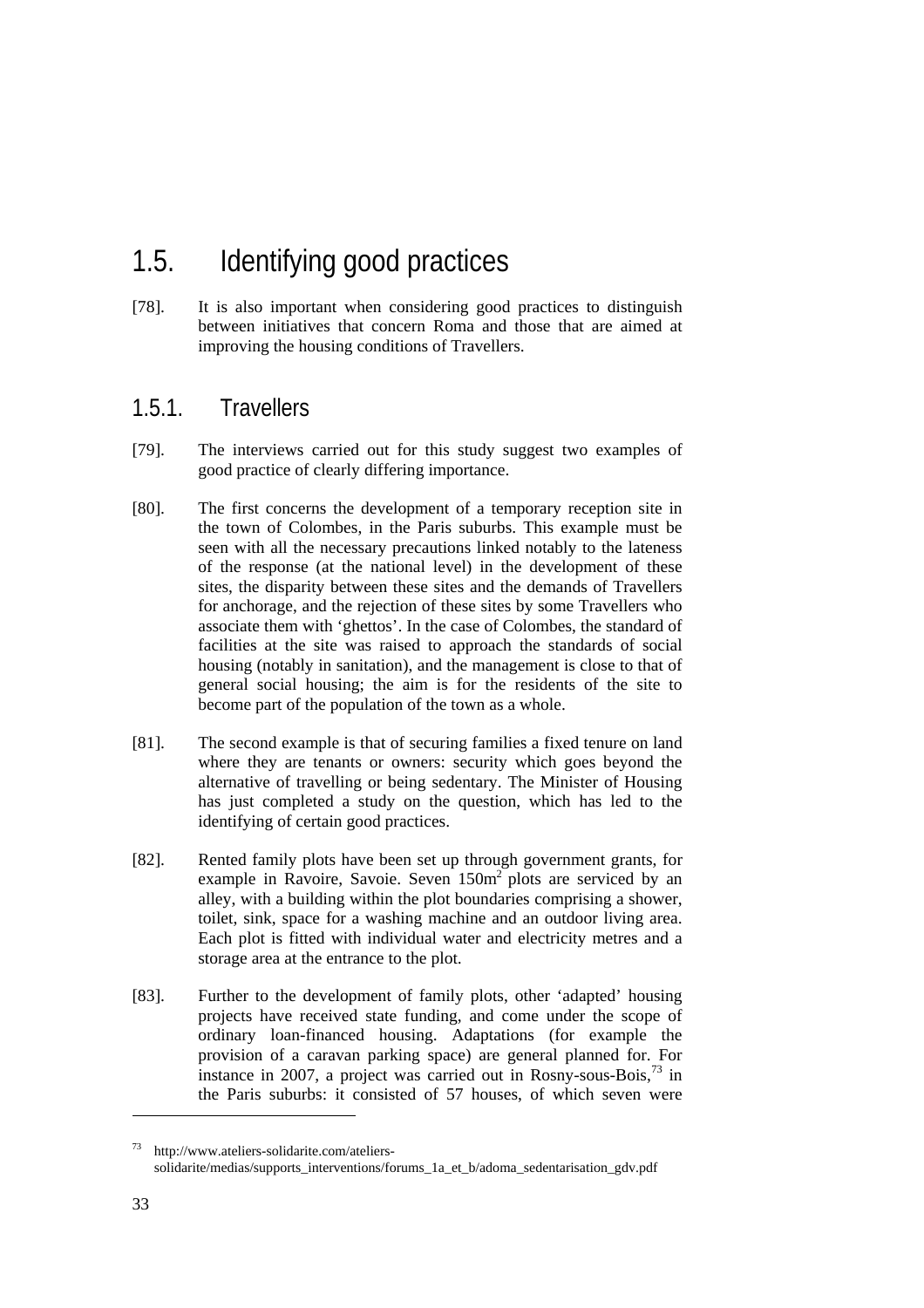<span id="page-33-0"></span>adapted for persons with disabilities. The whole programme was entirely dedicated to Travellers, with the establishment of special sites for caravans behind each of the houses. In addition, a special halting site with 10 places was also dedicated for transit Travellers. Based on the same model, the municipality of Forbach decided to launch a similar programme of 55 houses with individual sites for caravans.

- [84]. Other projects in the framework of access to property have been implemented, for example in Thenay, Indre, where six individual houses were built through a property company.
- [85]. N.B. It is not possible to expand further on good practices where the studies of which they are part have yet to be approved by the relevant authorities. It seems in any event, that in all cases the Travellers concerned have been included in the development processes of the various projects.

### 1.5.2. Roma

[86]. The comments of the people and organisations questioned for this study<sup>74</sup> are convergent and highlight the difficulties associated with the size of the problem (it is necessary at the same time to move these populations from the outskirts of large towns where they settle, but which offer no prospects, particularly in terms of employment). According to the ASAV for example, action so far has not been satisfactory, on one hand because the political drive is very localised, and on the other hand because the operational provisions do not correspond to the type of social development usually practised in France. The prevailing logic of removing an unauthorised settlement is not to provide individual solutions, but collective one, the consequence being to accentuate the stigmatism associated with these populations. According to the ALPIL, which works in the Lyon region, the solution does not lie in creating camps for Roma in order to move them from the unauthorised settlements where they live. Rather than thinking of Roma as a group, it would seem clear that access to social rights, work, and the housing question require that we move from a collective view of the group to an individual view of cases. On the whole, it is not about providing housing 'for Roma' but for individuals, on a case-by-case basis.

<span id="page-33-1"></span><sup>74</sup> In recorded and unrecorded interviews (see chapter 2.1.).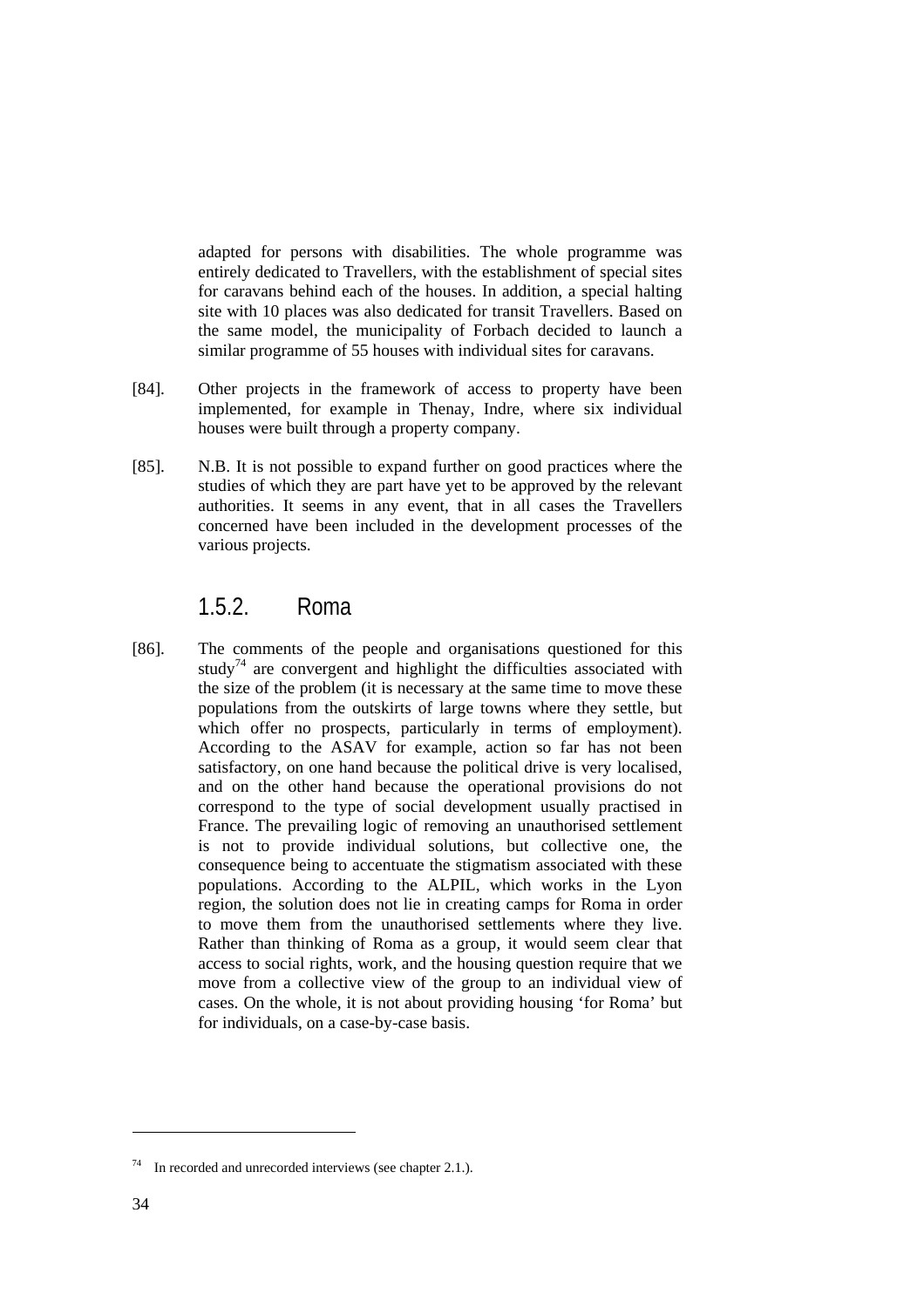- [87]. Without disregarding these reservations, the Romeurope group, in its latest report, $\frac{75}{12}$  has identified initiatives taken at a local level by certain public actors, which have enabled the implementation of a dignified reception and an inclusion project for Roma families. Depending on the actors involved, the provisions and credit which can be brought into play and the partnerships which form differ greatly […] Different forms of housing and accommodation have been experimented with: emergency shelter, shelter in accommodation and social inclusion centres, accommodation in various parks, in social or private residences, settlements on sites, provision of various vacant buildings, access to social or private housing.
- [88]. In all cases, Romeurope advocate that: a detailed study of the situation and plans for each family be completed; the handling of the case is personalised; a social worker is planned for at the same time as the initiating of the re-housing plan; and the solutions are recorded as a priority in the framework of national law, in order that re-housing plan is developed in conjunction with the organisations and committees supporting Roma Families.
- [89]. Social inclusion projects through housing have been carried out in Îlede-France, and specifically in Seine-Saint-Denis, in Nantes and in the Lyon region. In each case, they concern no more than a few hundred persons.
- [90]. In Seine-Saint-Denis, the involvement of different finance streams (central and local government) come under the MOUS (Urban and Social Management) project which allows large-scale projects to be carried out over several years. This type of provision is frequently used to manage inclusion and housing projects for French Travellers, and for the moment only in Île-de-France have MOUS projects been used to benefit migrant Roma populations. This can be explained by the incentive nature of the Île-de-France regional council **project to eradicate slums**, in place since 2005, and which is aimed specifically at Roma. Under this project, local authorities can obtain loans (up to a maximum of 500,000 euros) to support their investment in housing and accommodation for inhabitants of slums that have been pulled down (up to 80 places), under conditions which comply with the minimum standards of individual housing and facilities. However, these loans remain under-subscribed today due to the difficulty in obtaining commitments from local authorities.
- [91]. The first social inclusion and housing project under MOUS was set up in Aubervilliers. The town council there wished to undertake, for a

<span id="page-34-0"></span>Available at: http://www.romeurope.org/wp-content/uploads/2008/10/rapport-cndhromeurope-2007-2008.pdf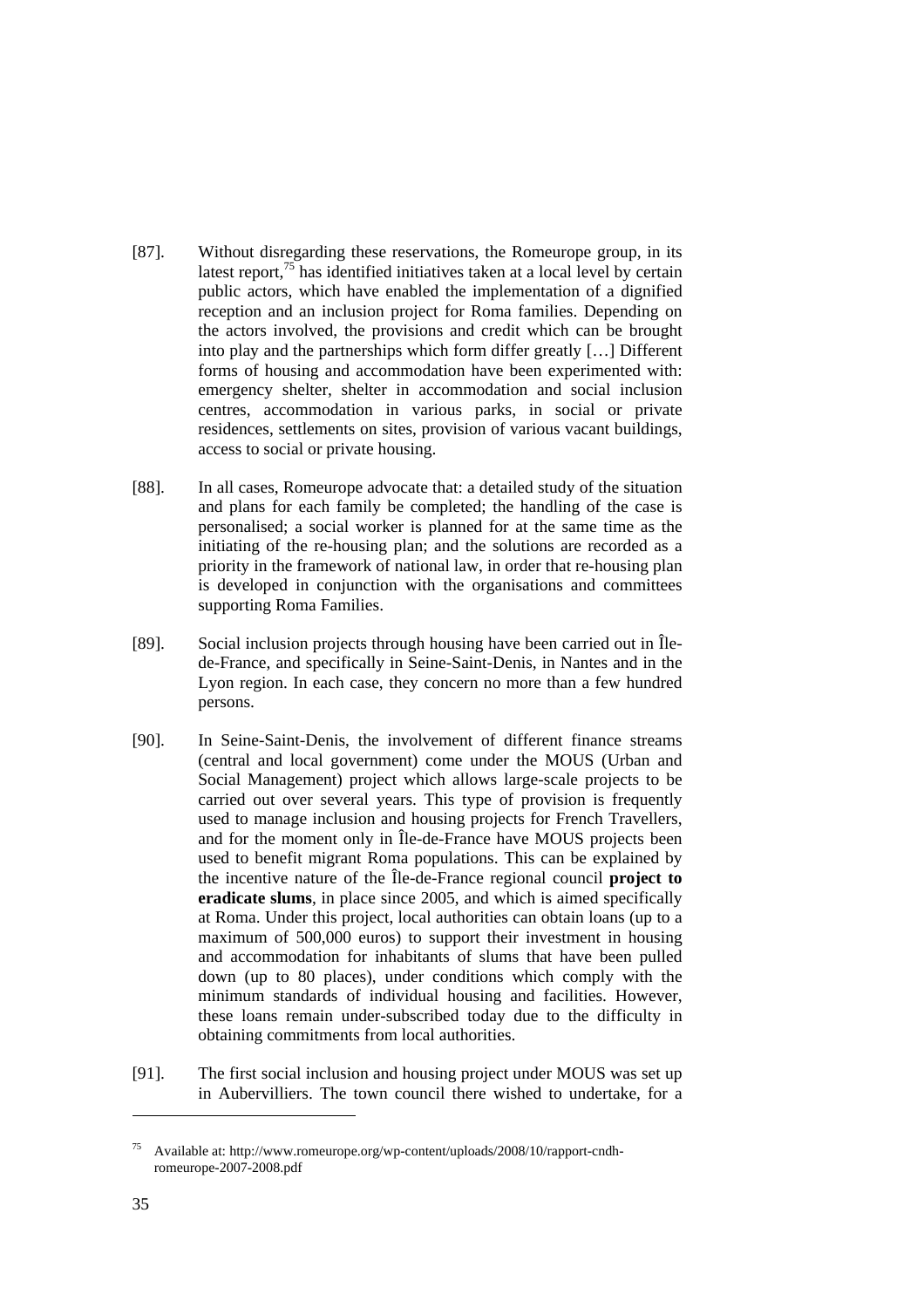<span id="page-35-0"></span>number of Roma families present in the town, an adapted housing plan which comes under the overall inclusion plan. The council therefore drew upon regional council subsidies and has, since the beginning of 2006, called upon the sub-prefecture of Saint-Denis for the implementation of a MOUS project within three years. As a first step, while awaiting this implementation, provisional support for selected families was provided through the help of an association; the project was actually able to begin in March 2007. A second project has since emerged, led by the government.

1.6. Major national projects targeting the housing situation of Roma and **Travellers** 

### 1.6.1. Reception policy for itinerant Travellers

[92]. Article 1 of the Quillot Law stipulates that the right to housing 'implies the freedom of choice for all [types and locations] of residence.' The right to housing has since been recognised for the poorest and most socially excluded populations. However, several concurring analyses have identified a major problem facing Travellers that cannot be solved by the classic method of building low-cost rented housing. Article 28 of the 1990 Besson Law, which guarantees access for all to decent housing and broadens eligibility for housing benefits, expressly stipulates that Travellers can camp on encampment areas specially reserved for them in municipalities with over 5,000 inhabitants in accordance with department plans. Yet by 1999, less than one-quarter of these areas had been created. This observation prompted parliament to pass a special law for Travellers in 2000, making the creation of encampment areas compulsory. This second Besson Law concerns Traveller facilities, housing and encampment, as well as access to education and healthcare. The associations appointed to assist the authors of Besson Law 2 observed that the existing encampment areas were not suitable for everyday living; they were neglected by the municipal technical services; they had little or no sanitation; many of them were situated on dangerous sites, near a motorway or a dump; few provided access to water and electricity, and they were often far from schools. The Besson Law 2 rectifies these failings by introducing coercive measures (obligation for the municipalities to create encampment areas) and incentive measures (funding aid). Municipalities with over 5,000 inhabitants are bound to create and equip permanent encampment areas in keeping with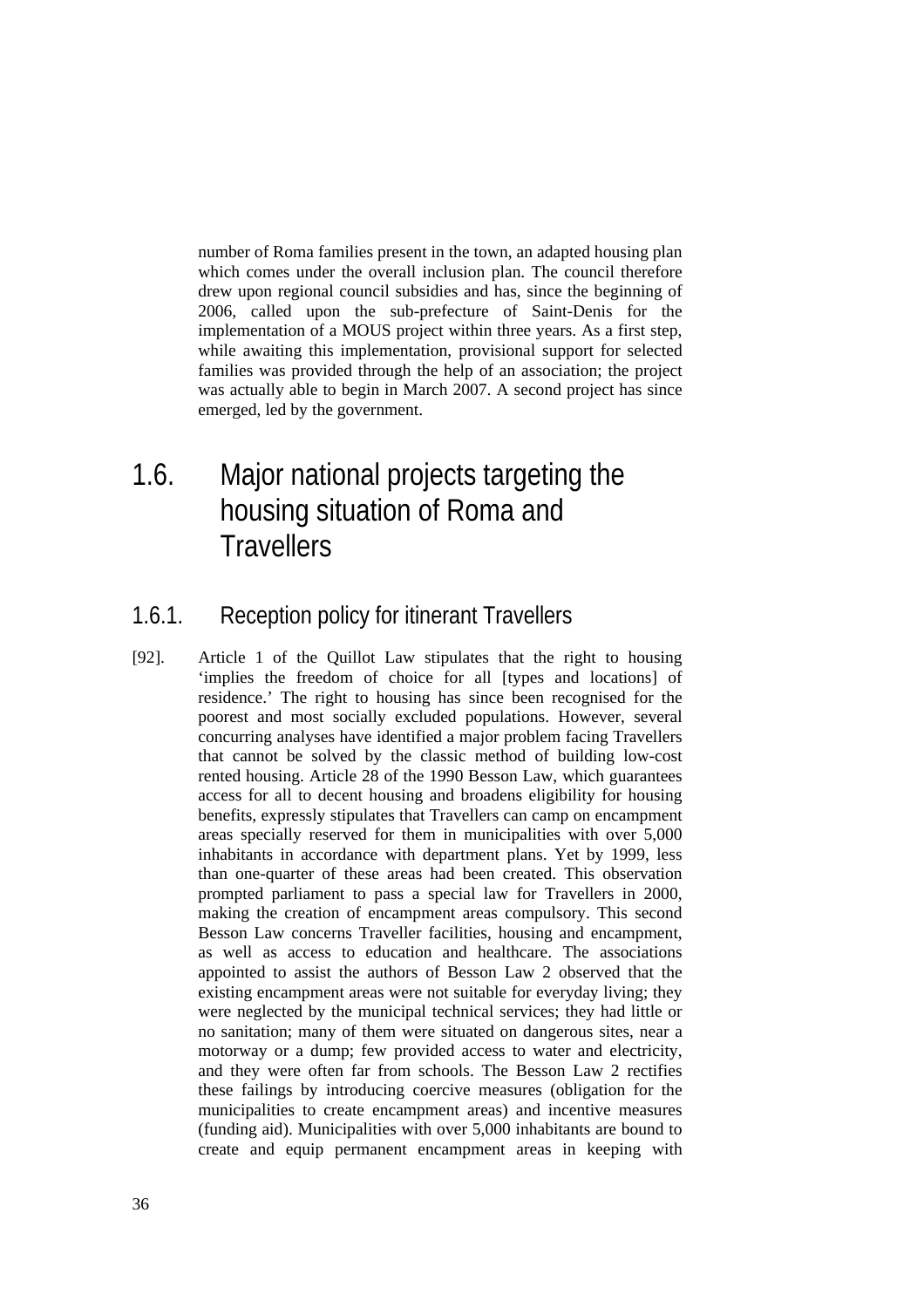department plans. The department plan takes account of the size of the municipalities, the frequency and length of stay of the Travellers and the possibilities of accessing schooling, healthcare and economic activity.

- [93]. The permanent encampment areas have a capacity of 25 to 40 places and are intended for small groups and individuals for stays of no longer than nine months.
- [94]. The law also provides for large sites to be created in municipalities where traditional and occasional gatherings are attended by hundreds and even thousands for a fairly short space of time. These sites can accommodate 50 to 200 caravans for stays of a few days to a few weeks.
- [95]. Short-stay areas are sites with a small capacity of four to six places where isolated families or caravans travelling in small groups can stop for a short period of time. Family sites can also be provided for a maximum period of three months' encampment at a time. Their creation is subject to the owner of the land on which the caravan is encamped, or any other person with tenure obtaining an authorisation issued by the relevant authority.
- [96]. All encampment areas must have adequate sanitation facilities for the families staying on them (i.e. at least one toilet block with at least one shower, and two toilets for every five caravan places). Families must also have access to mains electricity and running water.
- [97]. Municipalities with less than 5,000 inhabitants may also be concerned when a department needs analysis finds that an encampment site is needed on their territory, and when they have agreed to provide such a facility by means of an inter-municipal agreement signed prior to the publication of the plan.
- [98]. The department plan is drawn up and approved by the department's state representative and the President of the Department Council following the opinion of the town councils concerned and a Department Advisory Commission representing Traveller associations. The central government pays for 70 per cent of the investment required to develop and rehabilitate the encampment areas: the region, the department and family allowance funds can grant additional site development subsidies.
- [99]. All the plans were supposed to be adopted within 18 months of the publication of the law and the municipalities in question had two years to apply them. The 2004 Social Modernisation Law extended the deadline for a further two years following implementation delays. This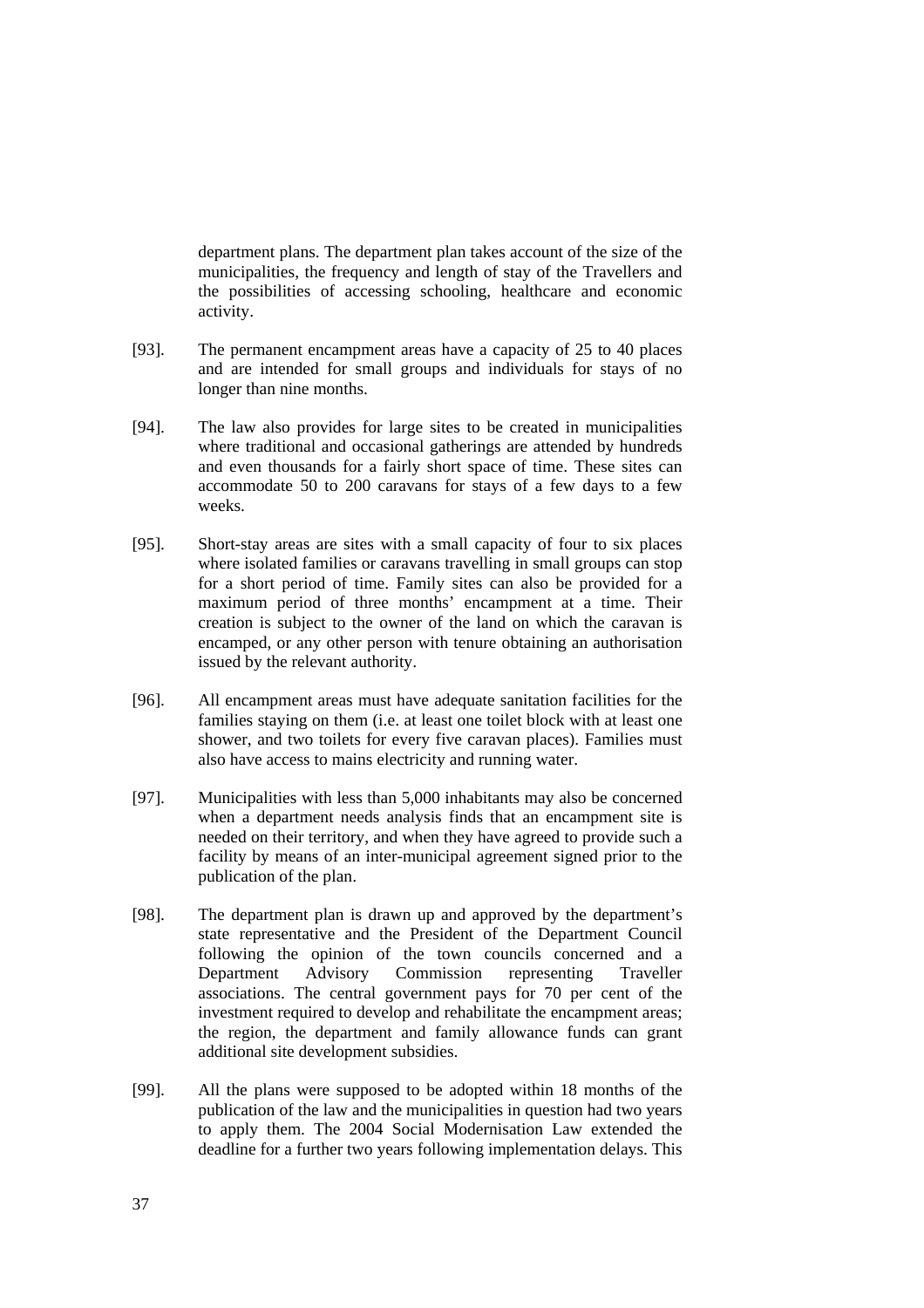law also stipulated that if the municipalities had still not complied with the plans' obligations by the end of four years, central government could, following formal notice from the prefect, acquire the necessary land, perform the construction work and manage the encampment areas on their behalf, charging the expenditure to the municipal budget.

- [100]. In return, the Besson Law enacted a ban on encampment on unauthorised sites. Article 9 of the Law stipulates that, once a municipality has fulfilled its obligations, the mayor can issue an order prohibiting encampment on unauthorised sites. In the event of a breach of this order, the mayor can refer the case to the high court to order the eviction of the mobile homes. Where the land belongs to the municipality, the mayor can take action directly if the encampment is a threat to public health, safety or peace. The judge can propose that the occupants move onto the equipped site or order their eviction from the land.
- [101]. The 2003 law on internal security<sup>76</sup> added an enforcement measure by stipulating that persons in breach of the unauthorised encampment ban are liable to a prison sentence of six months and a fine of  $\epsilon$ 3,750, a maximum three-year driving ban and the confiscation of the vehicles used to commit the offence.
- [102]. Certain local authorities tend to make heavy use of these provisions, whereas the new encampment areas set up for Travellers are sometimes located far from their economic activities and the educational and social facilities frequented by their families. This has led to an often extremely negative opinion of French legislation among the Traveller community. The Council of Europe Commissioner for Human Rights himself has regretted this sanction, which he deems excessive and liable to place Travellers in inextricable situations, creating problems in areas such as childrens' schooling.
- [103]. Following this criticism, the Minister of the Interior sent a circular to prefects with a call to comply with the law. He reminded them that they could implement the adopted department plans in the place of local elected representatives, and also that they should not bring in the police to carry out evictions if the local authority requesting police assistance has not fulfilled its other obligations. The courts also refuse to issue eviction orders to mayors who have not implemented the department plans.

<span id="page-37-0"></span><sup>76</sup> France/Loi No. 2003-239 du 18 mars 2003.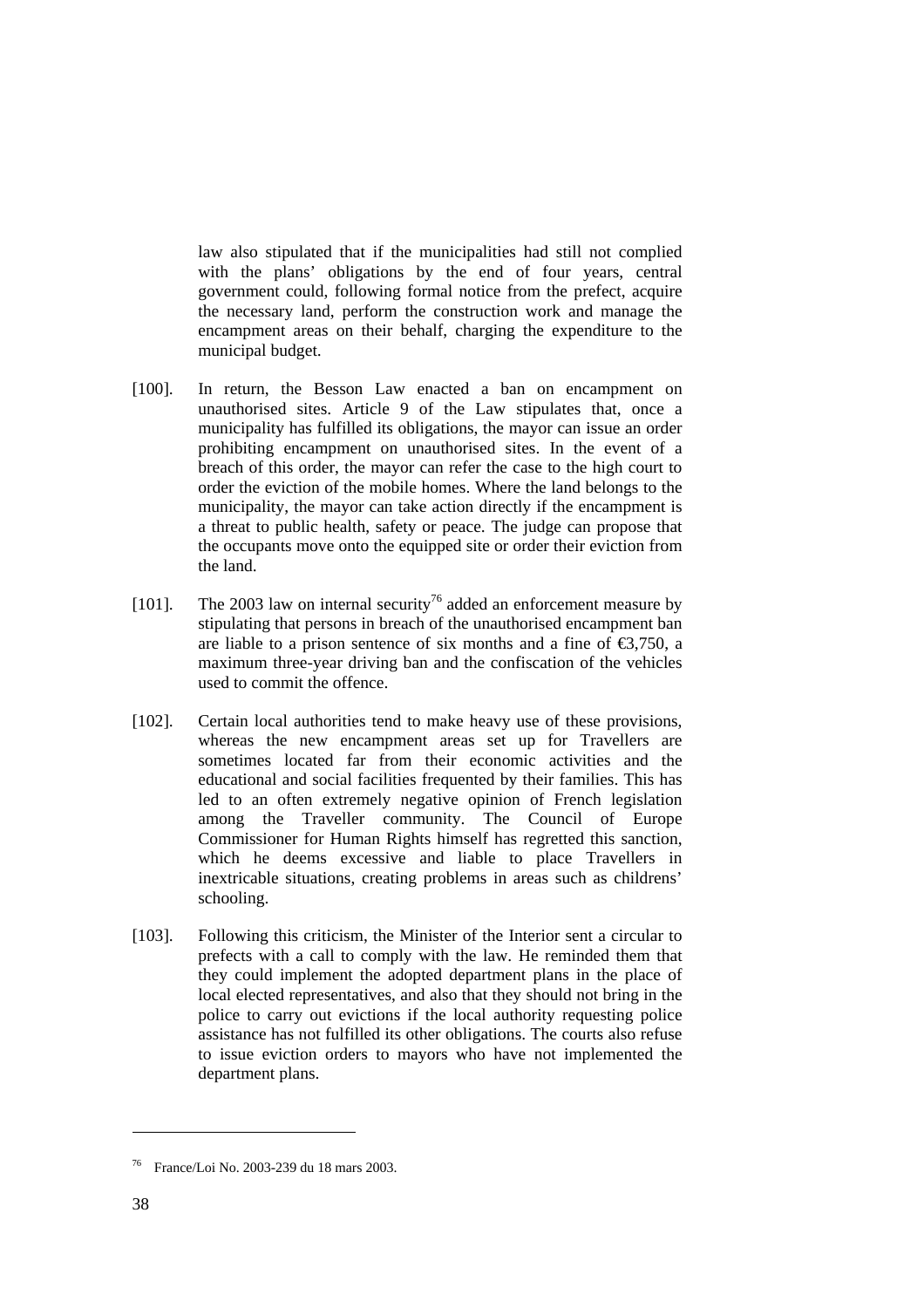- [104]. At the end of 2008, NGOs and experts pointed out some of the unsatisfactory results of the Besson Law's encampment provisions. They feel like the implementation of the Law is far from effective.<sup>[77](#page-38-0)</sup> As of 1 January 2009, virtually all (96) of the department plans have been signed and published. The remaining four departments are French Overseas Departments. Yet the rate of site creation is still low.
- [105]. There are a number of reasons for the delays.
- [106]. The legislation has encountered funding problems: land prices have often soared while government subsidies have levelled off. At the same time, the municipalities have been ordered to make sure that 20% of their housing stock is low-cost rented public housing. Failure to do so is liable to a fine. This obligation is causing budgetary problems at a time when the municipalities are often already heavily in debt. A think tank has been set up to address how to overcome this obstacle. A bill being debated in parliament makes Traveller encampment areas part of the 20 per cent quota of low-cost rented housing. This measure would go some way to easing the tensions in certain municipalities between Travellers and sedentary applicants for this kind of housing.
- [107]. Many court cases have been brought about by residents and associations claiming that the plans breach town-planning or environmental obligations, or the coastline law. Two department plans have consequently been cancelled.
- [108]. Traveller associations themselves dispute the location of encampment sites. Many are near dumps or on the outskirts of town, wedged between roads and far from schools.
- [109]. The problems with enforcing the Besson Law are now being overcome by local initiatives.
- [110]. The Sub-Prefect of Bobigny, department advisor for Traveller affairs, was the driving force behind the winter encampment areas opened by the government and the Seine-Saint-Denis Department Council with the help of certain municipalities. This project provides additional encampment areas during the winter period, which is the hardest season for Travellers. The Sub-Prefect, the relevant mayor, the associations and the beneficiary family heads have also concluded agreements to commit the Travellers to complying and ensuring compliance with a certain number of rules and social behaviour, and to providing the registration numbers of the vehicles and caravans

<span id="page-38-0"></span><sup>77</sup> For details, see the Romeurope report 2007-2008 (interviews provided with representatives of Roma and Traveller organisations).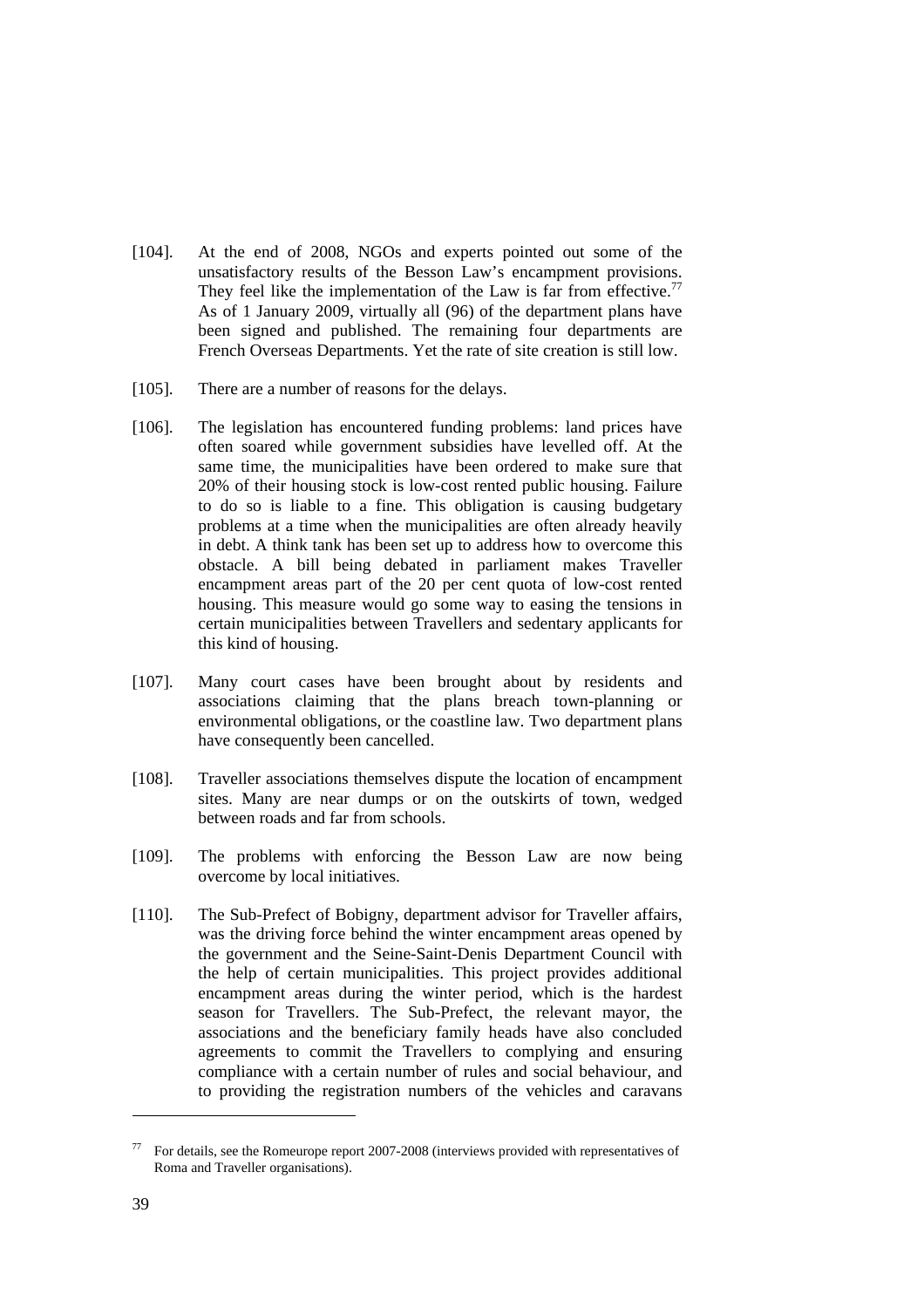authorised to encamp in these areas. In return, the town councils provide a rubbish collection service and water supply free of charge. The associations have also promised to offer a mobile school service.

- [111]. On 3 August 2006, the Ministers of Interior and Social Affairs issued a joint circular<sup>78</sup> to replace the 2001 circular on the application of Besson Law 2. Following complaints from locally elected representatives, who felt that the cost of creating and equipping the encampment areas was too high, this circular aims to facilitate and speed up the implementation of the specifications in the department plans on Traveller encampment facilities by reducing to a minimum the technical standards and facilities required. It also clarifies the possible forms of financing. It stipulates that entitlement to a government subsidy is subject to compliance with the technical standards. It sets the absolute maximum stay on a site as five months, save cases where children are at school and need to finish the school year. Lastly, the circular provides the possibility of appointing a mediator to examine problems and make proposals.
- [112]. Indeed, the Law of 5 July 2000, relating to the reception and housing of Travellers, and its implementation may be considered as being **the French national plan** on matters of housing for Travellers. It is a **public policy** based on the development of departmental schemes, which are pivotal to providing support, and which provide permanent halting sites (including transition sites) based on an assessment of needs and supply, their capacity and towns where they are established. The schemes identify possible sites for traditional or occasional gatherings. The need for family sites destined for sedentary Travellers appears in the Annex.
- [113]. A consultative departmental commission of elected representatives and representatives of organisations and Travellers participates in the development and implementation of the departmental scheme.
- [114]. The towns which have signed up to the scheme have an obligation to provide the permanent sites planned for in the scheme. For its part, the state provides financial support to towns (or the public departments involved in inter-community cooperation) in order to assist them in implementing the provision of this support. To assist towns in meeting their obligations, **the state provides** a subsidy to develop sites **(70 per cent of the cost, with a ceiling of 15,245 euros per place). Loans taken out to finance these sites have risen significantly since 2003. In 2007, borrowing amounted to 64m euros, a level never reached before; in 2008, the figure was 44m euros.**

<span id="page-39-0"></span><sup>78</sup> France/Circulaire No. NOR/INT/D/06/00074C.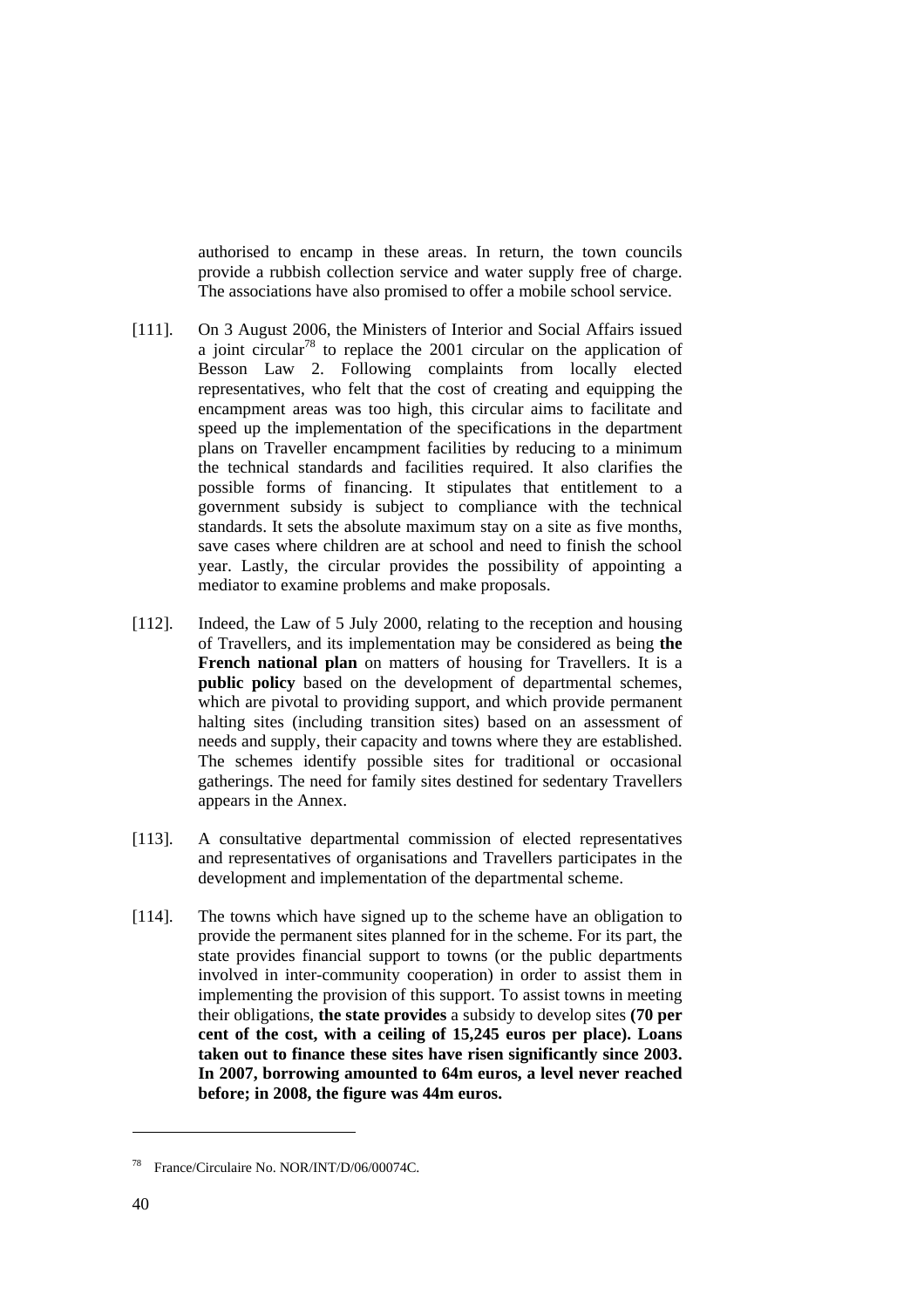<span id="page-40-0"></span>

| Year                   | 2001 | 2002  | 2003        | 2004        | 2005 | 2006  | 2007 | 2008  |
|------------------------|------|-------|-------------|-------------|------|-------|------|-------|
| <b>Borrowing</b>       |      |       |             |             |      |       |      |       |
| (in millions of euros) | 6.03 | 14.65 | <b>23.0</b> | <b>26.0</b> | 35.4 | 42.46 | 64.0 | 44.44 |

- [115]. There are large regional contrasts in the implementation of scheme proposals. Among the better performing regions are: Brittany; Poitou-Charentes; Pays de Loire; Centre; Franche Comté; and Midi Pyrénées. Among the lesser performing regions are: Île-de-France; Languedoc Roussillon; Provence Alpes Côte d'Azur; and Nord Pas de Calais.
- [116]. The law requires a schemes review at least every six years, from the date of publication. For the government, 2009 is the ideal opportunity to produce an assessment and evaluation of results as well as reviewing needs, for both support and housing. Following this assessment, the departmental schemes should be updated.

## 1.6.2. National action on providing fixed tenure

[117]. Beyond the national policy for developing halting areas, the public policy on Traveller housing for those **wishing to settle permanently** lies as much as possible in national legal provisions and consists of providing solutions adapted to a family or group of families. In all cases the government insists on the fact that housing actions adapted for Travellers can not bear fruit unless they are formed in cooperation with the interested parties. There are examples 1.5. of family tenancy sites said to be 'adapted' and having benefited from state financing. This policy, in any event, is at a less advanced stage than that of providing halting sites, which is in itself far from being completed.

## 1.6.3. An example of consultation: The National Consultative Commission for Travellers

[118]. In order to provide itself with a representative contact and a point of national consultation, the government set up, on 27 August 1999, the National Consultative Commission for Travellers (CNCGV) charged 'through the Ministry for Social Affairs and the Ministry for Housing, with studying the specific problems encountered by Travellers and to put forward proposals with a view to improving their integration into the national community.' The prime minister may consult this commission on legislative and regulatory texts and action plans leading to better integration of Travellers. It can also be referred to for advice by the members of government whose responsibilities fall within its remit, and by the president and other members of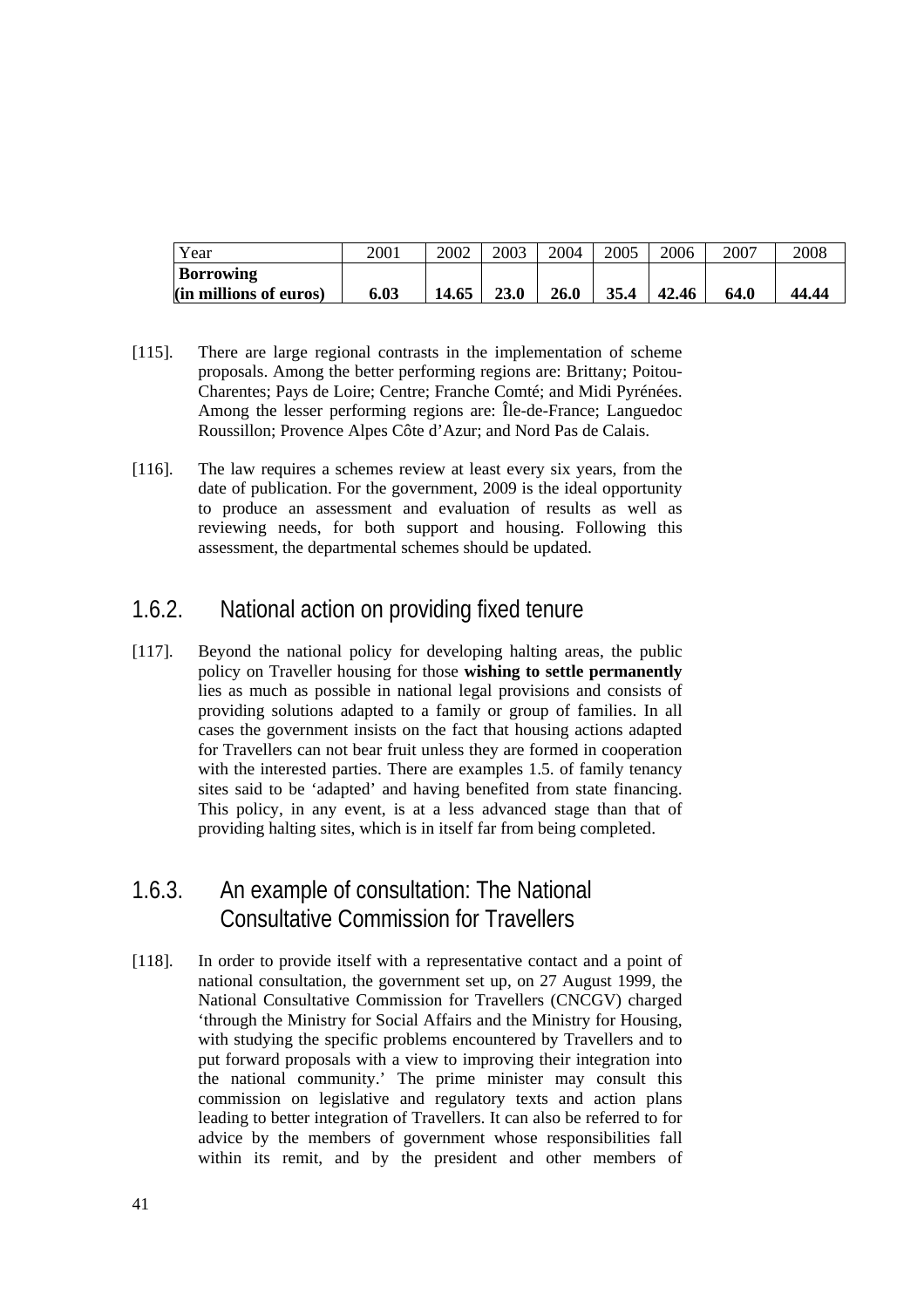government on all questions within the scope of its activity. The commission is made up of locally and nationally elected politicians, but also ten representatives from the Traveller community and ten members with relevant knowledge and experience. Each year the commission produces a report on the results of its work and proposals and provides a report of innovations contributing to a better integration of Travellers.

- [119]. Since its inception, this National Commission has placed the question of ways of life at the heart of its interests, and the many recommendations it has adopted have fed into the consideration of legislators and fuelled proposals targeted at improving the conditions of support and housing for Travellers. In terms of working practice, the Commission recommended from the outset involving families and representative partners in the establishment of specific housing, considering that, 'though it seems difficult to involve families in transit in the development of halting sites, it is however indispensable to design housing plans in close consultation with them.<sup>'[79](#page-41-0)</sup>
- [120]. This National Commission has played an active role, but has not met since 1 April 2008, and should be reformed in June 2009.

 $\overline{a}$ 

<span id="page-41-0"></span><sup>79</sup> Commission nationale consultative des gens du voyage, rapport annuel 2002 (National Consultative Commission for Travellers, Annual Report 2002).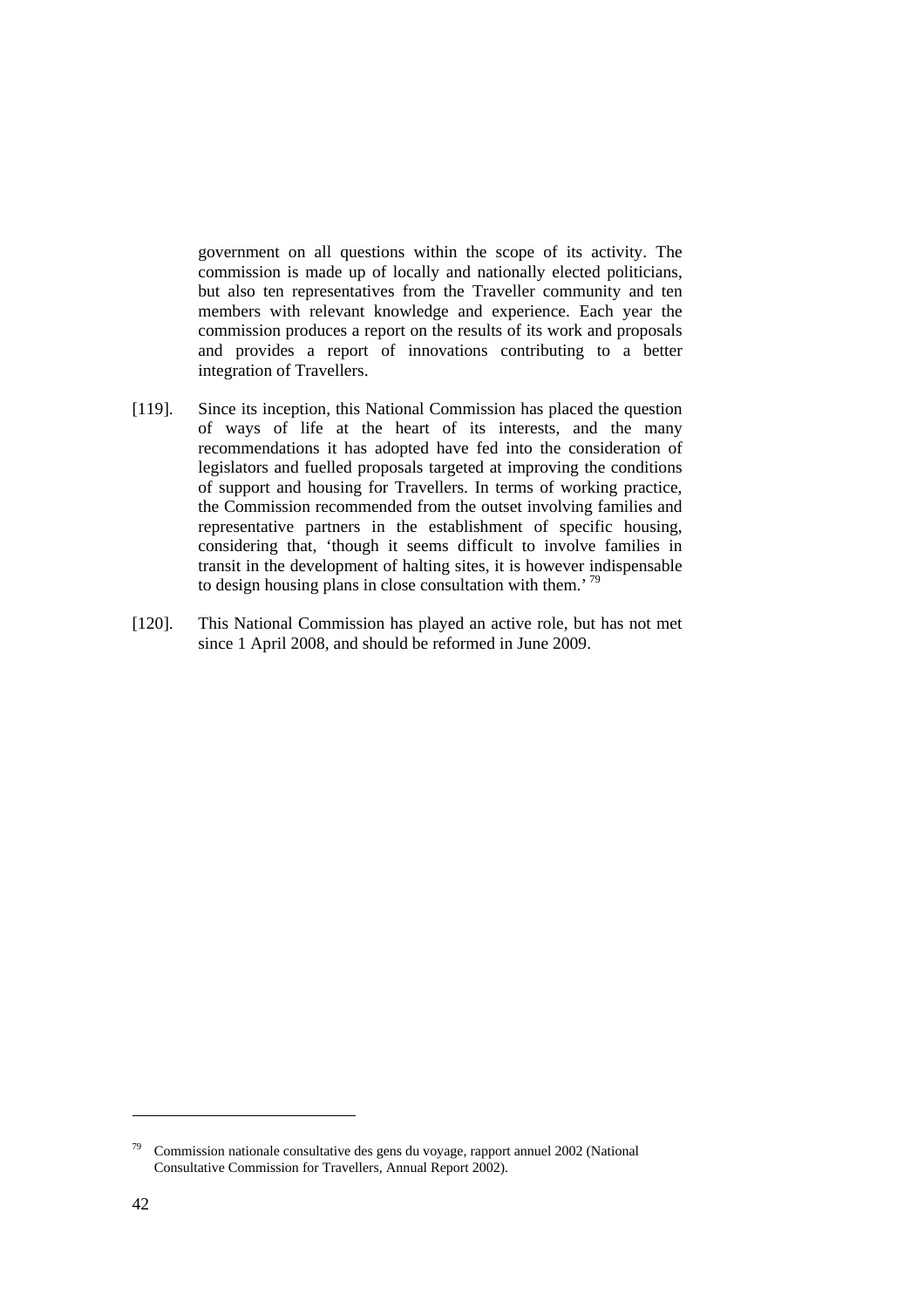# <span id="page-42-0"></span>2. Field research: interviews of key actors

## 2.1. Methodology

- [121]. Five face-to-face interviews were conducted and recorded with actors from associations, one of whom is also a lawyer and university researcher and spoke, largely, in that capacity. They are the subject of the summary that follows. The associations that participated in the study include the Human Rights League, the Romeurope group, the National Association of Catholic Travellers, the National Federation of Associations of solidarity with Gypsies and Travellers, the French Union of Gypsy Associations and the France Liberty Travel Association. Among those interviewed, two women were questioned (one of whom was a Traveller). In total, three Travellers were questioned: two men and one woman.
- [122]. Several face-to-face and telephone interviews not recorded were conducted with people belonging to a variety of associations, public authorities, local government and anti-discrimination institutions/organisations: the Directorate General of Planning, Housing and Nature at the Ministry of Housing; the Directorate General for Social Welfare at the Ministry of Employment; the Ministry for the Interior/Home Affairs; the Office for General Crime and the Protection of Individual Liberty at the Board of Criminal Affairs and Pardons at the Ministry of Justice; the HALDE; the *Communauté urbaine de Lyon* (CUL); the Action in Lyon for insertion through housing; the Abbé Pierre Foundation; Romeurope; and the *Fédération nationale des associations solidaires d'action avec les Tsiganes et les Gens du voyage* (FNASAT) [the National Federation of Associations of Solidarity with Gypsies and Travellers].
- [123]. Finally, this section includes summary of the recorded hearing conducted with representatives of the Ministry for Housing (*Ministère du Logement*) and the Ministry for Social Affairs (*Ministère des Affaires sociales*), as had been required, in spite of its repeated requests. Before this interview, the office which has competence in the field of Roma and Travellers housing, linked to the Directorate General on Housing and Nature of the Ministry of Ecology, Energy and Sustainable Development had also provided some information by telephone, as well as some documentation concerning the implementation of the 2000 Besson Law. All this official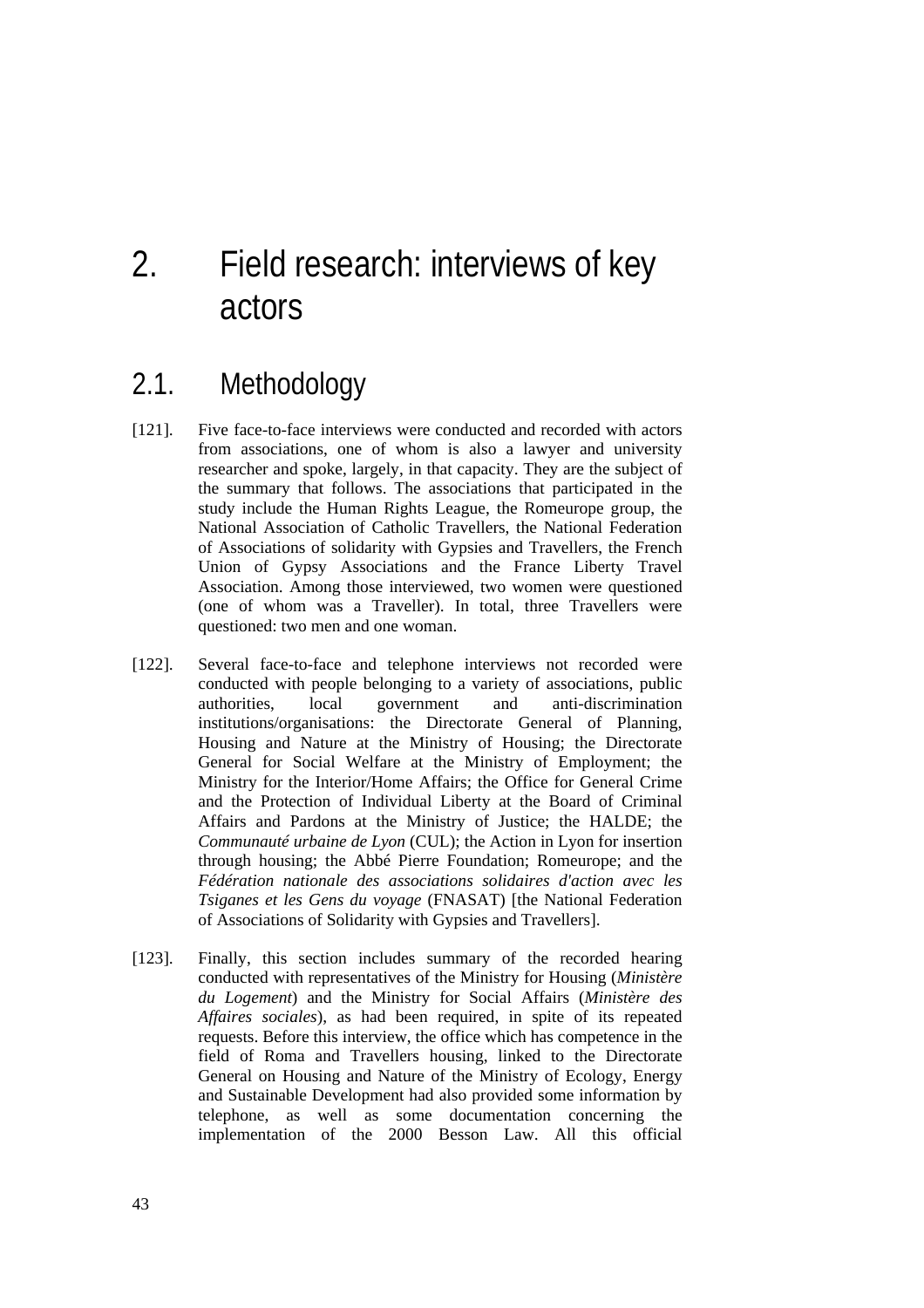documentation is included in the CD-ROM provided and also presented in a printed version.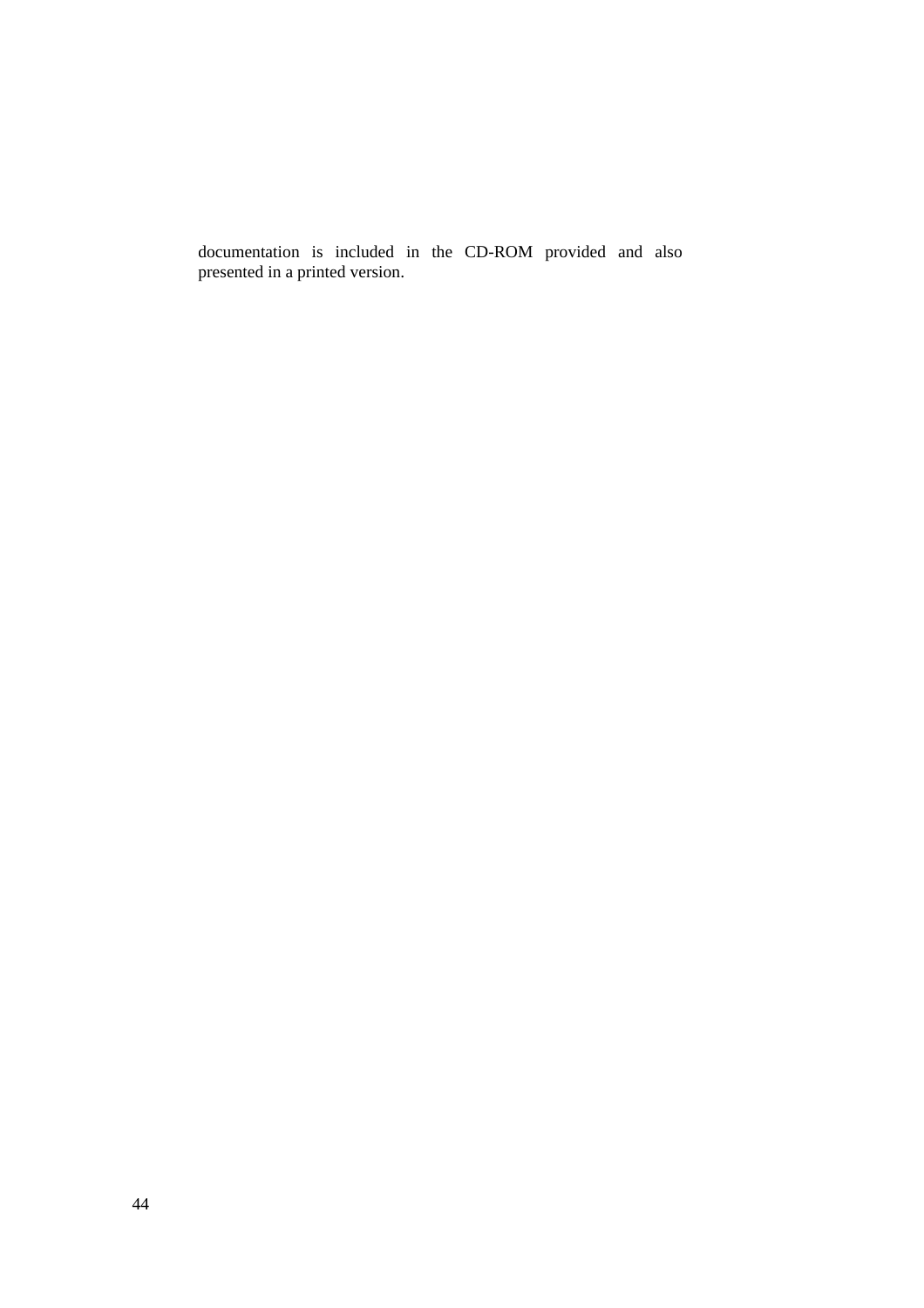## <span id="page-44-0"></span>2.2. Interview with the Human Rights League

[124]. This interview was also the opportunity to discuss the housing and living conditions of itinerant Roma and French Travellers.

### 2.2.1. Itinerant Roma

- [125]. For European nationals (Romanians, Bulgarians) who are sedentary, the difficulties they encounter are access to social housing, and more broadly, to legal provisions concerning accommodation, as these transitory provisions limit access to work for these populations. The consequence of this is that they live under very precarious conditions, in unsanitary housing and slums (notably around Paris and Lyon). It is important to understand that '**what Roma demand is adequate housing, within the framework of legal provisions, social housing, emergency housing and access in individual or collective private housing**'.
- [126]. For migrant Roma from outside the European Union, the situation is the same as that for asylum seekers. At best they have access to emergency accommodation; problems are associated with difficulties establishing their legal status. The Romeurope group is currently carrying out a 'test' on access to emergency housing for Roma migrants which reveals a great lack of understanding by the relevant French authorities of people's needs. Furthermore, '**prejudices prevent these people, often families with children, from accessing emergency accommodation. Often because the solutions proposed are not suitable**.'
- [127]. Certain good practices in improving the housing conditions of Roma should however be acknowledged. Some Roma have been able to benefit from *Maîtrises d'Oeuvre Urbaine et Sociale* (MOUS) [Urban and Social Management Projects], which are a set of actions designed to provide access to housing for persons in social difficulties, based on an analysis of their needs and providing social support. In this case, the local authorities make property available and meet the cost of making the accommodation suitable, with the state co-financing the social assessment.
- [128]. The respondent cites an example in the French department of Val-de-Marne in the Paris suburbs: the regional Council made a property available to an association which housed a family there. 'Social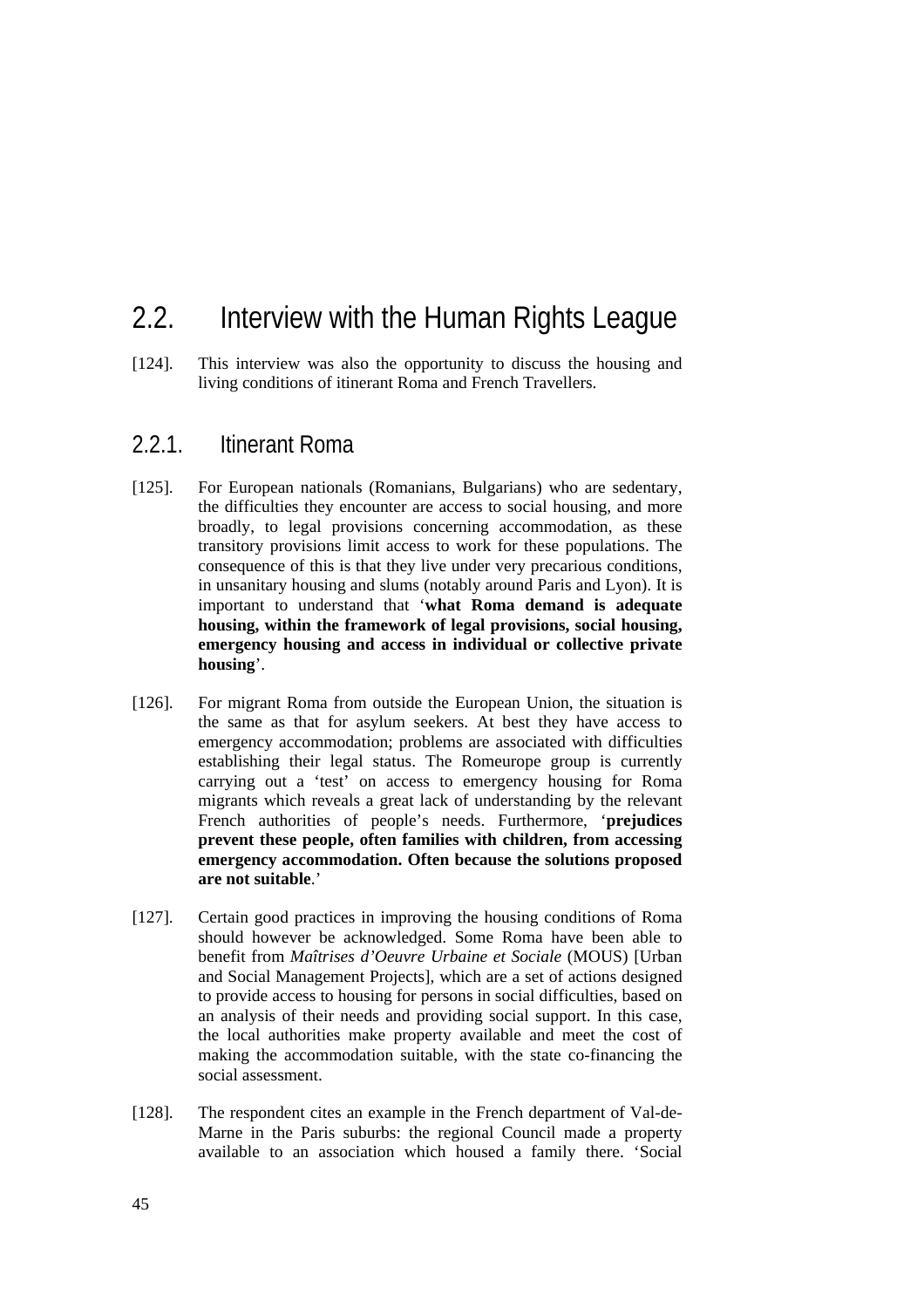<span id="page-45-0"></span>inclusion' was made possible with this move through both schooling and employment.

[129]. However, of the 15,000-16,000 Romanian and Bulgarian Roma present in France's large towns, according to the lowest estimates, very few people (only around 1,000) have been able to benefit from a social inclusion provision through housing (100 persons both in Nantes and Lille, and a few hundred Roma in Seine-Saint-Denis). Furthermore, '**the responses which aim to provide segregated accommodation to replace slums are not suitable, the key is not to offer collective solutions but individual solutions**'.

### 2.2.2. Travellers

- [130]. The Besson Law of 2000 consisted of two parts: on one hand, the development of reception centres, which corresponds to temporary collective housing; and on the other hand the reinforcement of housing rights, corresponding to individual housing. However, the latter, which requires a needs assessment, has never, or hardly ever, been implemented by departments or municipalities. To date, the only response to the Besson Law has been to meet 45 per cent of the need of places in reception areas, which is clearly insufficient, especially as these reception areas are assigned to family groups who become regular inhabitants of these areas.
- [131]. 'The demand of Travellers is to have "anchor points" in order to have a sense of home while maintaining the possibility of moving. Yet the implication of the Besson Law is to place everybody on the move for temporary periods, which has consequences on schooling and life expectancy (social and health services have difficulty following these populations). The duration of stay and request for individual housing are not taken into consideration. Essentially, provisional collective accommodation is offered, which reflects a lack of awareness and assessment of needs on the part of the state, even if we see responses to requests for long stays emerging with the construction of a permanent building next to the caravan.'
- [132]. Most of the responses given by the authorities are of '**ethnic segregation**' while logic would suggest that these populations be '**deethnicised**', and that these inhabitants be accepted in desegregated areas. Instead, people are grouped together living in caravans on habitable sites, imposing their neighbourhood on them. Local urban plans should not consider the form of accommodation, but the construction opportunities of the land. This is how to progress in equal rights. '**In fact, the responses made by local authorities lead to segregated settings for Travellers.**'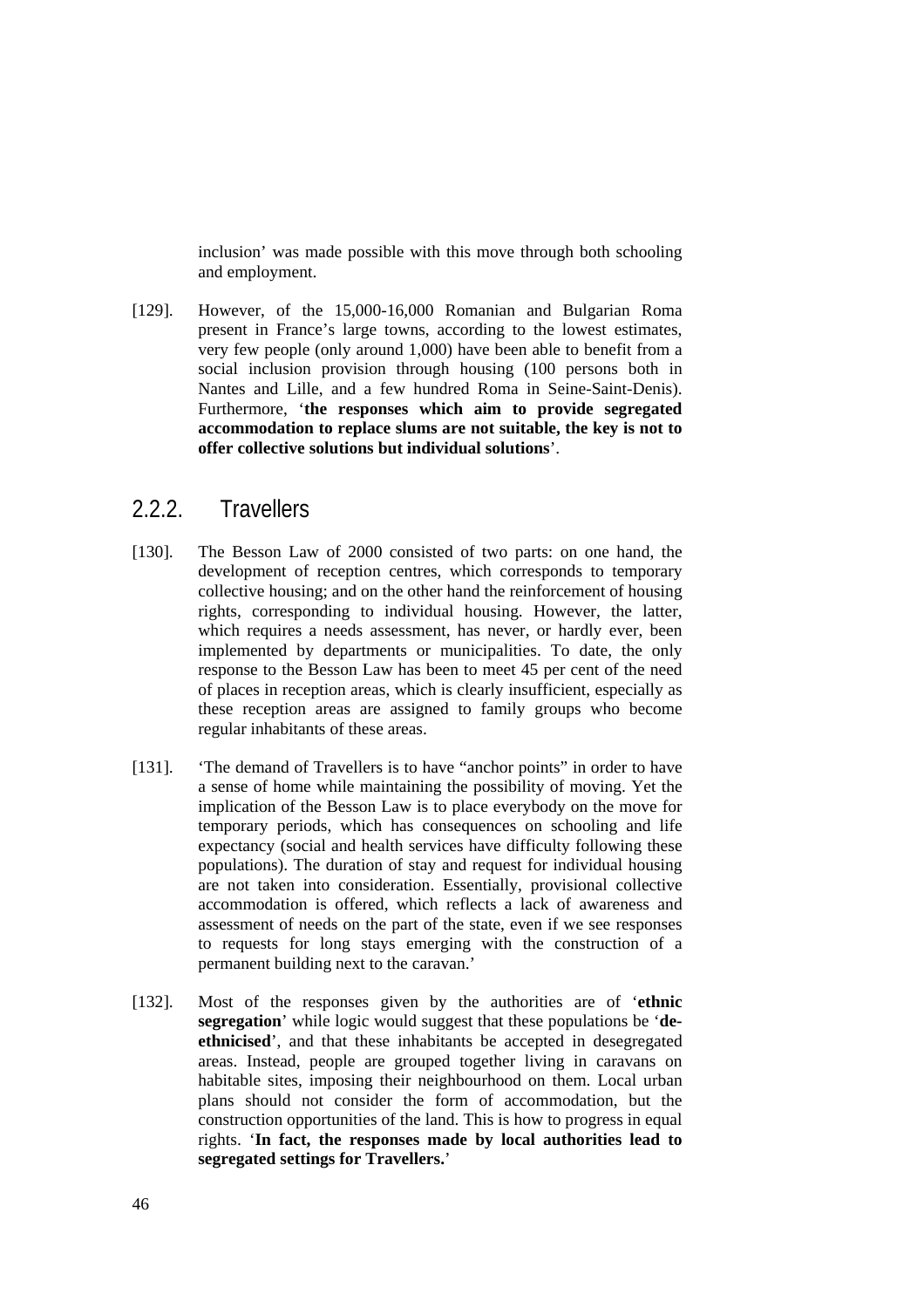[133]. Two recommendations were made: recognise the caravan in law as a form of dwelling, which would no longer pose a problem for settling in a housing area; and offer more individual solutions which are better spread across urban and rural areas.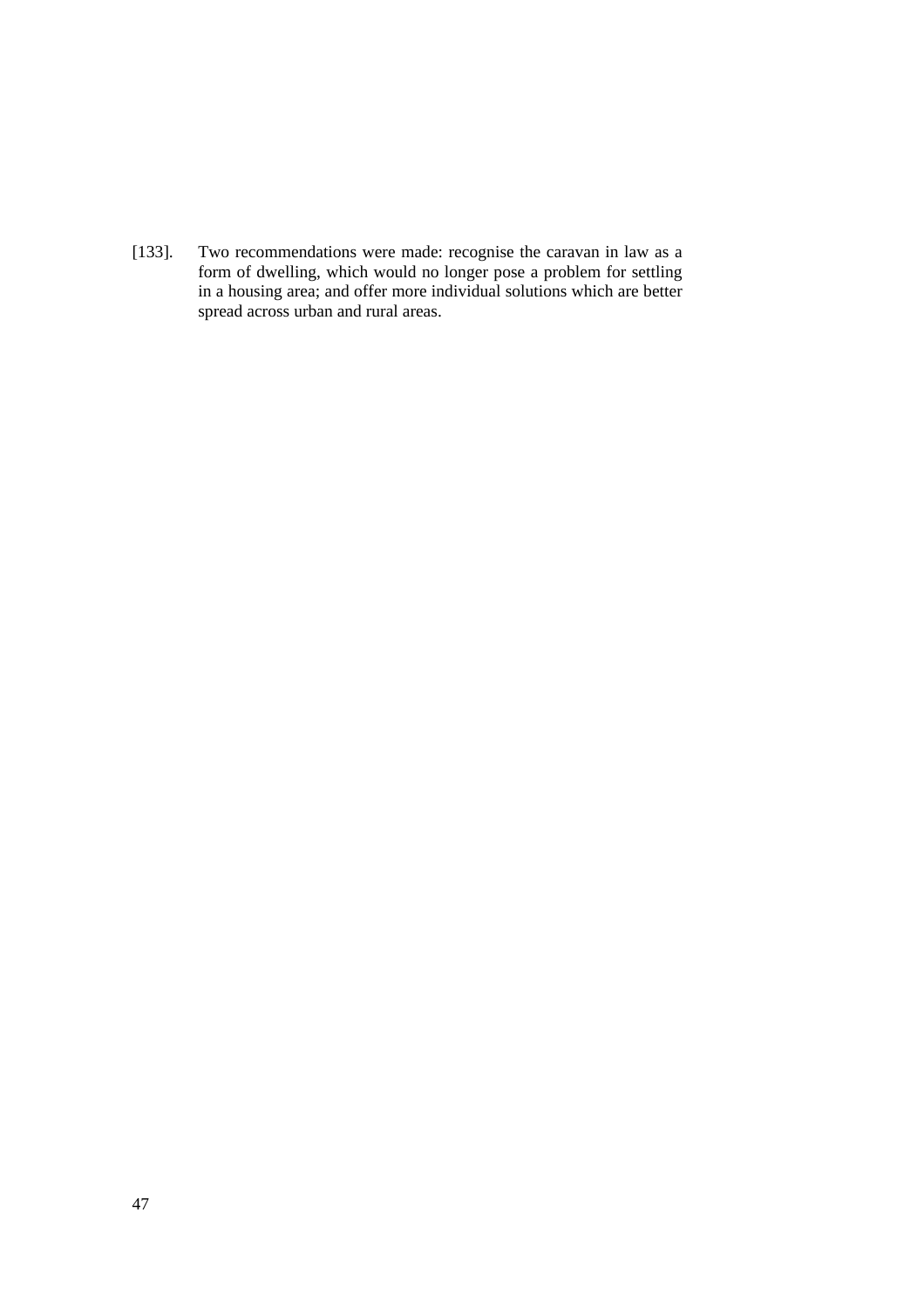# <span id="page-47-0"></span>2.3. Interview with the National Association of Catholic Travellers

[134]. The association is called upon by around 150 families per year, and for whom the association acts in respect to the authorities, in twothirds of cases these are questions relating to housing or urban development (notably questions of connecting to the electricity supply when families are land owners). The requests made to the association have changed over the last five years: from requests concerning the parking of caravans to requests for permanent settlements in municipalities; '**today the central problem is that of permanent settlement**'.

### 2.3.1. Problems in temporary reception areas for **Travellers**

- [135]. '**The number of places in reception areas today remains highly insufficient**', especially as families remain all year long, which poses halting problems for those who continue to travel. For many reasons, much fewer Travellers travel today, or their moves are much reduced; they have found a custom, want to educate their children, and do not want to fight the authorities for occupying an illegal site or a site reserved for large gatherings. There are sites which are "squats" for Travellers who no longer move; the managers keep the same families by changing the name of the occupant, to avoid 'undesirables'. The families who settled at the reception area in Orange, for example, have not moved for four or five years. The lack of space leads to illegal sites in places with no water or electricity. In Sete, for example, children do not go to school because they cannot wash.'
- [136]. Reception areas are always '**built in spite of common sense**' (in Marseillan, no turning point was planned for caravans having to leave the site backwards). 'They have not been designed to be habitable places'; 'I call them reserves, Indian reserves, parks, ghettos that you do not leave at the weekend if the manager is not there. The freedom to come and go is restricted.' Nine times out of ten, these sites are out of town, near rubbish dumps; they are places of 'social relegation'. The association has managed to have certain sites banned that were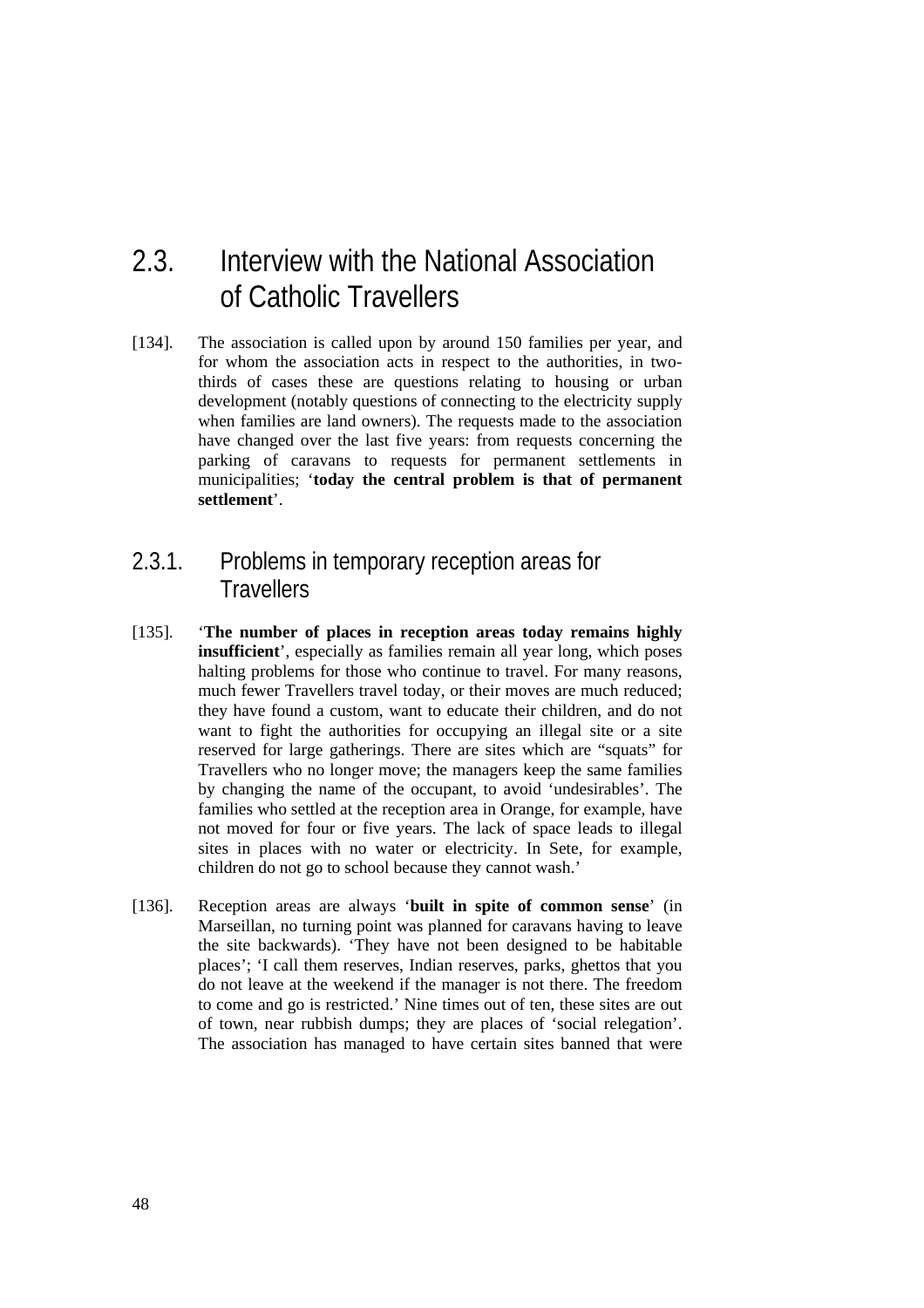situated in 'Seveso zones', between motorways and a refinery, seven km from a school etc. $80$ 

- [137]. The management of reception sites is the responsibility of each local authority and varies depending on whether the interested parties are consulted or not. When management is private, it is a market, with an objective of making profit*.* '**With cleaning for example, when managed by the local authority, everything is fine. But in most cases, private firms manage this, there are sometimes rats. There should be an obligation of management by the local council which more often than not is indifferent to the situation**.' Other rights violations are cited, notably that at the entrance to certain sites, '**site managers demand vehicle registration documents and medical vaccination certificates**<sup>'.81</sup> According to the respondent, these sites are an instrument for '**putting Travellers on police files'**.
- [138]. Prices charged vary widely. They can differ in the same Department: between 5 euros, in Vaucluse and Isle sur la Sorgue, and 25 euros, in Orange. '**Water and electricity are sold at exorbitant prices; never at the same price as for sedentary residents**.' Nevertheless, in Elne in the department of Pyrénées Orientales, the town hall claims to make a profit by charging 5 euros per day. More and more often, Travellers are going to have to deprive themselves access to reception areas due to a lack of financial means. They do not receive social security benefits as the caravan is not considered as a dwelling; reception areas do not provide receipts for rent. In most cases, a deposit of 150 euros has to be paid in cash. '**Therefore, there will always be people in illegal occupancy, due to the problem of cost. In addition to the fact that there will not be enough places**.' The result is that Travellers settle wherever they can.
- [139]. However, the respondent regards the site at Isle sur la Sorgue as a good example: the prices are reasonable, a social worker is available, the children walk to school, and there is an obligation for parents to send their children to school from the time they enter the site.

<span id="page-48-0"></span>The directive known as 'Seveso' or directive 96/82/CE is a European Union directive which imposes the duty on the EU Member States to identify the industrial sites presenting risks for major accidents. This directive, adopted on 24 June 1982, was modified on 9 December 1996 and amended in 2003 by directive 2003/105/CE. This directive is thus named after the Seveso accident which took place in Italy in 1976, which incited the European states to conduct a

<span id="page-48-1"></span>common policy as regards prevention of major industrial risks.<br><sup>81</sup> From the interview with National Association of Catholic Travellers.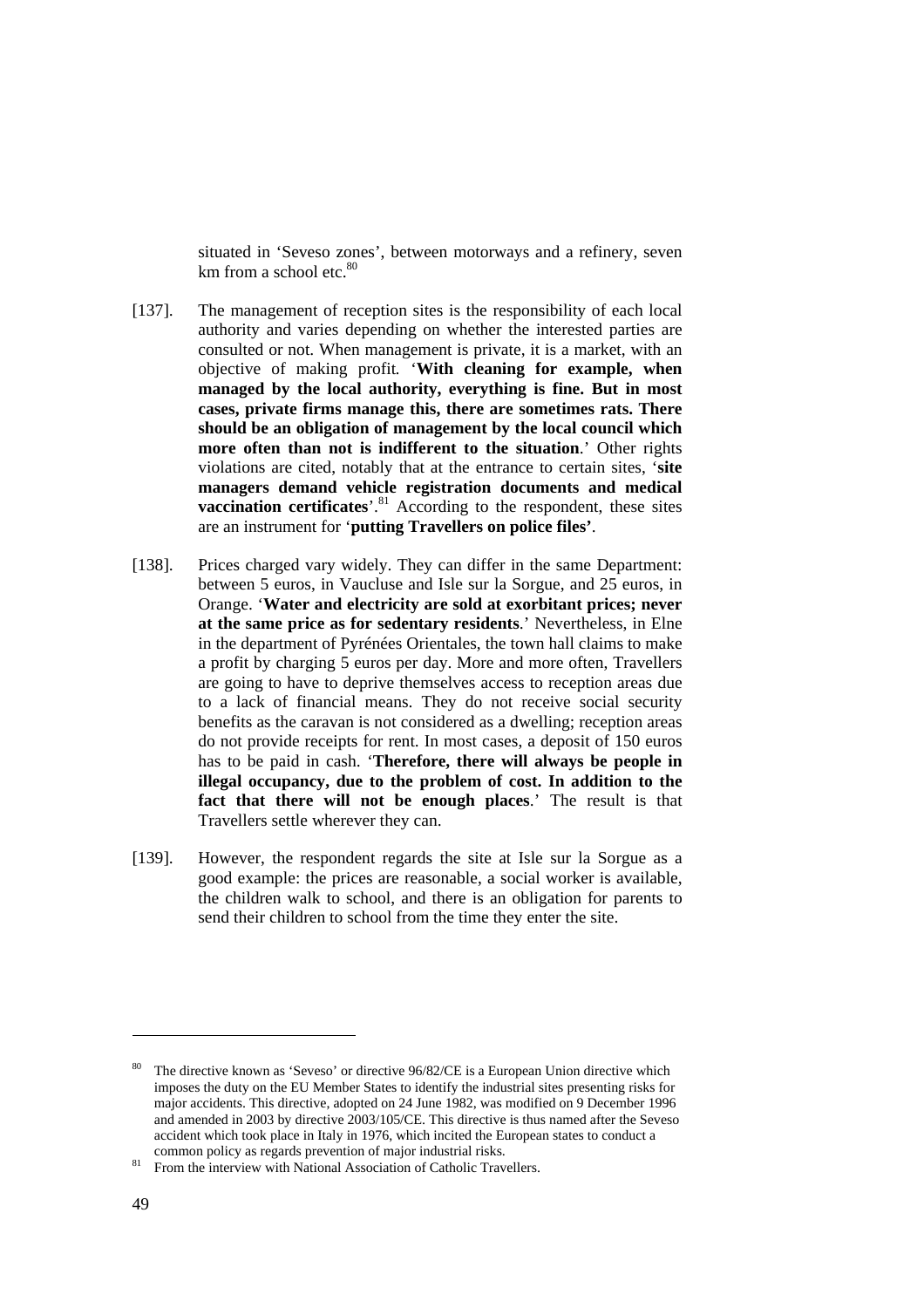### <span id="page-49-0"></span>2.3.2. Problems for Travellers on family sites

- [140]. These are very often sites where building is forbidden, without access to mains electricity, on which Travellers stay illegally. '**Connection to the electricity mains becomes a tool for expulsion for local councils: they force people to leave the site**.' The association has taken issue with local councils so as not to have the electricity supply cut in mid-winter. The authorities lobbied remain insensitive to these issues. Family sites can also be provided for a maximum period of three months' encampment at a time. Family sites are intended particularly for the reception of travellers in a process of settlement. They consist of a piece of land, rented or bought by the travellers themselves, which can receive up to six caravans for a maximum of three months subject to the approval by the owner of the ground. These family fields are similar to private programmes, even if installations can be created and managed by state, regional and local authorities
- [141]. In conclusion, it is raised once again that the caravan in not recognised as a form of dwelling, which constitutes '**fundamental discrimination**' and prevents access to social rights. In addition to this, the inclusion in urban planning regulations of the prohibition of halting on sites outside reception areas is considered scandalous by the association. It is currently conducting a campaign of officials reminding them of the role the state plays in the development of urban planning laws and ensuring legality. The responses received to date are still evasive.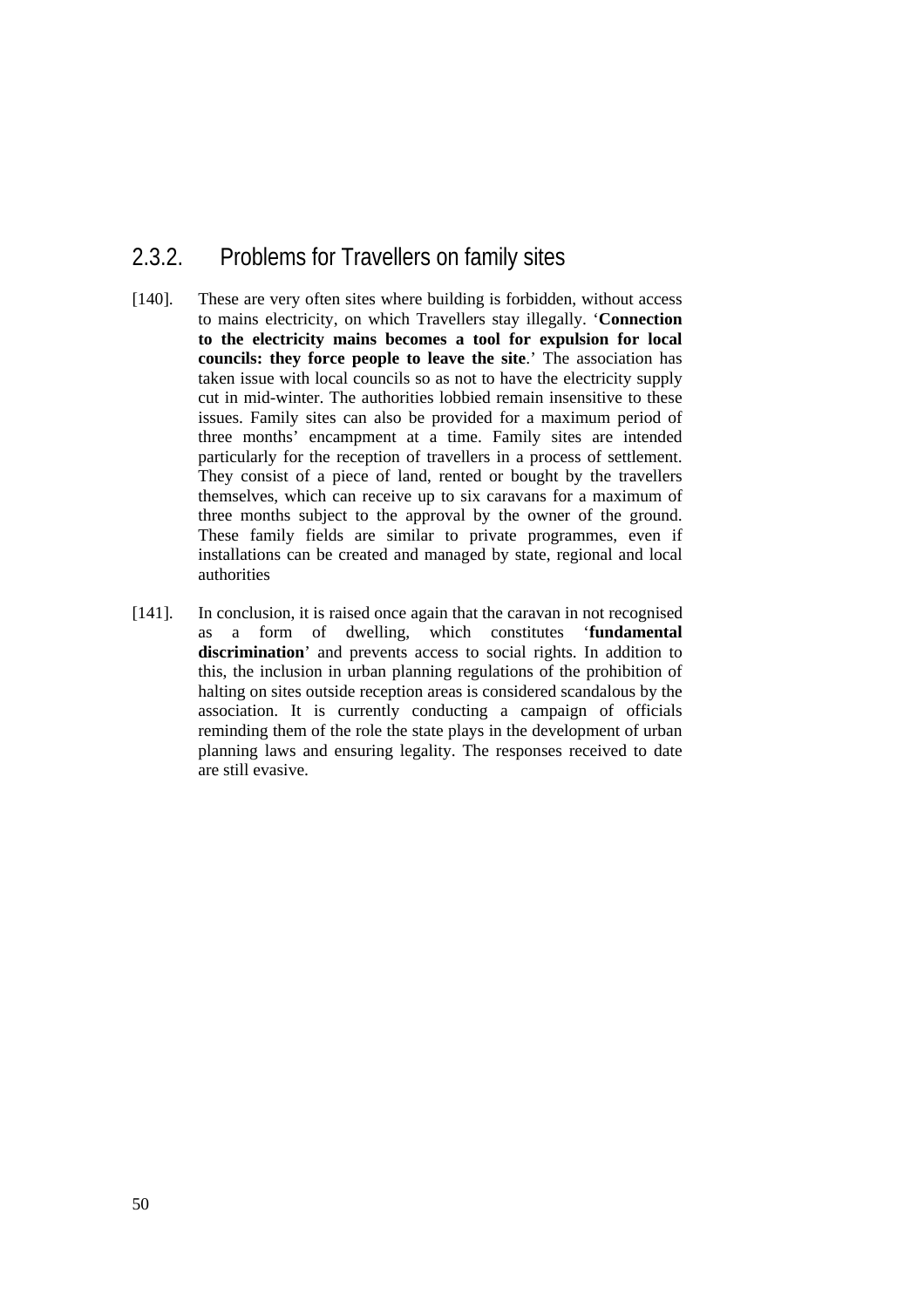# <span id="page-50-0"></span>2.4. Interview with the National Federation of Associations of Solidarity with Gypsies and Travellers (FNASAT)

- [142]. The FNASAT has entered the field of housing and accommodation, in conjunction with the Abbé Pierre Foundation, since 'many of the administrative, legal, social and economic problems stem from the notion of tenure being poorly understood by the public powers'.
- [143]. In short, it appears that though 'the tenure of Travellers had been recognised, at least on paper, it is enshrouded in contradictory rules: on one hand the right to housing, and planning regulations on the other. The issues of housing and homelessness suffer from these constraining rules. The right to housing is badly implemented, as are planning regulations which are a useful tool for rejecting Travellers; the halting and settling of Travellers, who already find themselves strictly controlled, are further punished by **extremely repressive legal procedures**, from which stem a number of discriminatory practices.'
- [144]. Since the first Besson Law of 31 May 1990, which was the first to draw up a policy guaranteeing the right to housing, legal texts, up to the very recent Law of 25 March 2009 promote housing and fight exclusion, and the foundations of housing in social policy have been set down. Yet, for Travellers, the notion of a right to housing is in contradiction with the urban planning code; furthermore, this code introduces the notion of 'mobile residences for Travellers' and refers to a group of people designated in name in the code (which is contrary to the republican principle of equality). This code provides many possibilities for local councils to restrict the halting of Travellers, and ban permanent connections to mains electricity, etc. '**We see that everything is open to debate; it requires only a lack of political will to receive a family for there to be arguments for prohibiting the family to stay. It is very easy not to make room for Travellers, not to integrate them into the social tissue to give them chance to be part of a certain citizenship**.'
- [145]. Furthermore, the repressive arsenal available to the authorities further strengthens the limits in the urban planning code to exercising the right to housing. Since the first half of the decade, Travellers have been considered in national legislation as '*an* **inherently criminal group**'. However, it is difficult to ban illegal halting when even local councils do not fulfil their obligations (we estimate on a national scale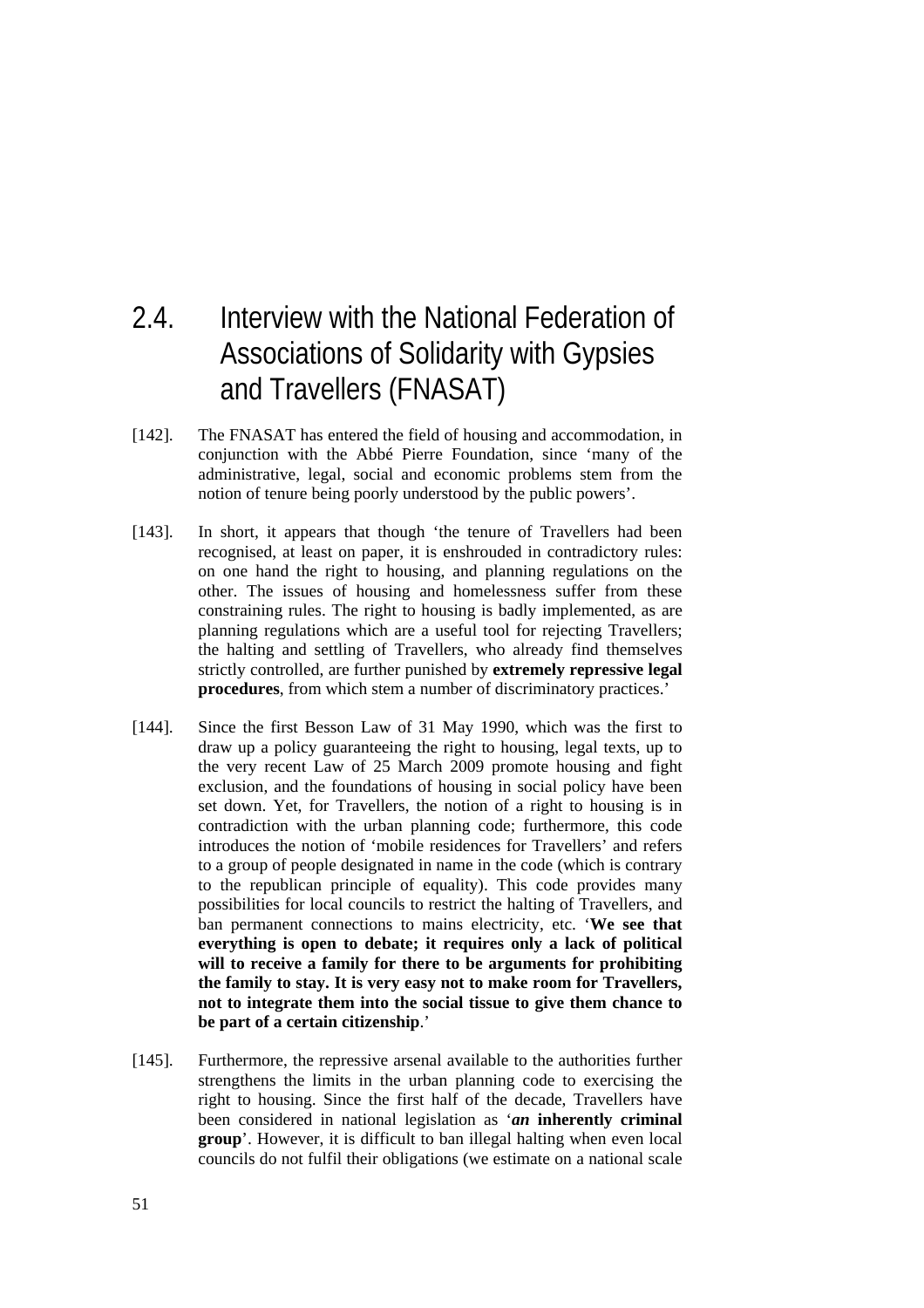<span id="page-51-0"></span>that 40,000 places have been provided in reception areas for 60,000 caravans in circulation; it is not unusual for Travellers to stay for long periods on transition sites which are not actually suitable).

- [146]. The **non-acceptance of the caravan as a dwelling** appears to be '**the most serious problem**' and has multiple consequences: no housing benefit payments, no social worker assigned to the address, no holiday assistance, etc. In the eyes of the administrative departments in general, the caravan is always associated with temporary accommodation and so cannot constitute a true home for a family which has chosen it; for the authorities it is always 'second-best', even though the rules for accommodation are standardised. The FNASAT is trying to resolve this situation, especially since the caravan has been chosen as a dwelling by persons who do not belong to the Traveller community.
- [147]. The request for a **permanent settlement** is important, on sites where Travellers are owners or tenants; it is linked to schooling (which Travellers today are concerned with) or changes to travelling which Travellers have experienced. However, the homelessness experienced by Travellers is not recognised by the public authorities, and this nonrecognition is part of a broader rejection of Travellers as disadvantaged persons or criminals.
- [148]. Other questions are raised: discrimination in buying land; the fact that notaries sell land without unsuitable for development; that local councils sequestrate land without justification; the refusal to insure the caravan as a fixed dwelling; the refusal to open bank accounts for Travellers due to problems associated to residence.
- [149]. In conclusion, the FNASAT's commitment in aiming to bring Traveller housing issues into a **national legal framework** was raised. A last remark was made on '**the low consideration in which the associations are held by the public authorities**': for example, when the MOUS projects are conferred by town councils to associations, it is not unusual to discover that only 10 out of 30 families will be rehoused. The term '**instrumentalisation**' has been used to describe these practices.

# 2.5. An interview with the French Union of Gypsy Associations (UFAT)

[150]. The UFAT is an association founded in December 2008, and whose objective is the defence of Travellers' interests in the role of mediator between the Traveller community and public bodies, and/or the police.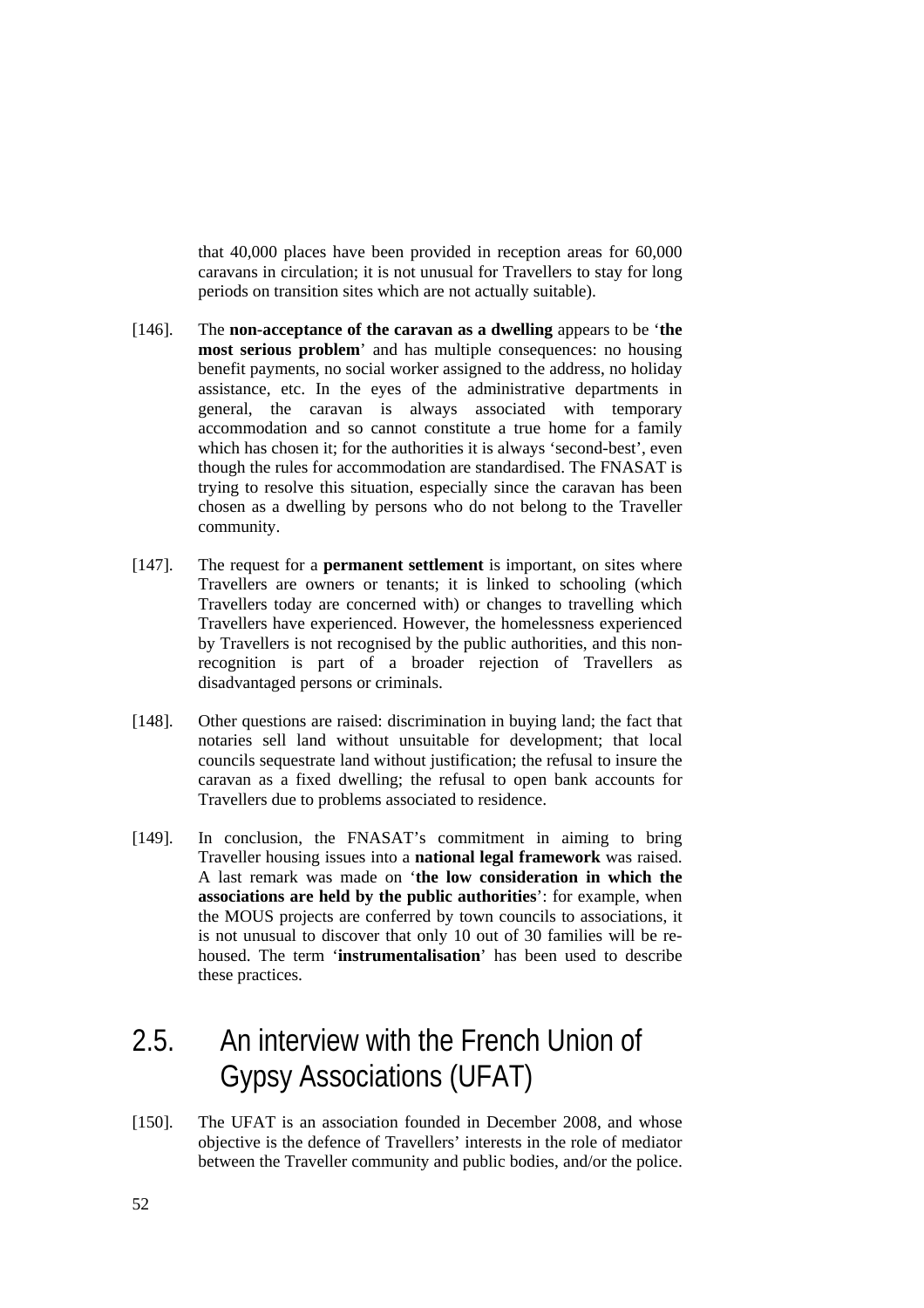It is essentially composed of Travellers. Its scope for action lies at the national level for the moment, but it hopes to widen this to the European level.

- [151]. The problem of **halting** is central. The 'Traveller' card held by the majority of Travellers, but which is not the equivalent of a national identity card, is cited in this respect. The fact that the caravan is not recognised as a dwelling, that Travellers do not have access to credit, insurance, bank accounts, benefits, and have no vote is also expanded upon. Furthermore, certain people take advantage of this situation by offering credit at exorbitant interest rates (up to 50 per cent).
- [152]. As well as noting that the number of reception areas is highly inadequate, the respondent regrets that 'plans are not made in consultation with Travellers but left to the consideration of sedentary residents in the municipality concerned who are not fully aware of the cultural diversity among Travellers'. There is a real need to create reception areas adapted to the needs of Travellers: 'a minimum of 150 m<sup>2</sup> for a caravan space, safe electricity points and water points in order to avoid waste and notably the respect of privacy at the sanitary level'.
- [153]. On the subject of managing reception areas, notably by private firms: the internal rules are very strict, a policy of filing is practised, in addition to extremely high prices. Therefore, a number of Travellers who have small financial means are excluded from these areas, the consequence of which is to doubly marginalise a part of the travelling population. It seems important to prioritise the creation of several small capacity reception areas in municipalities, able to receive around 20 caravans, representing several families who generally travel together in order to avoid mixing different ethno-cultural groups.
- [154]. As for private sites, the refusal of local councils to allow Travellers to halt in the town is often due to the fact that neighbouring property sees its value diminish because of the presence of caravans. The UFAT would like the government to authorise the construction of small dwellings in areas which do not pose problems to the local population, as they would not experience a reduction in value of their property.
- [155]. The association also wishes to engage in consultation with town councils and local populations in order to arrange meetings, debates and lectures in order for the communities to better know and understand each other.
- [156]. To conclude, what appears to be most discriminatory is halting/parking. Travellers find themselves forced to travel in large numbers (between 50 to 200 caravans) in order to be able to have an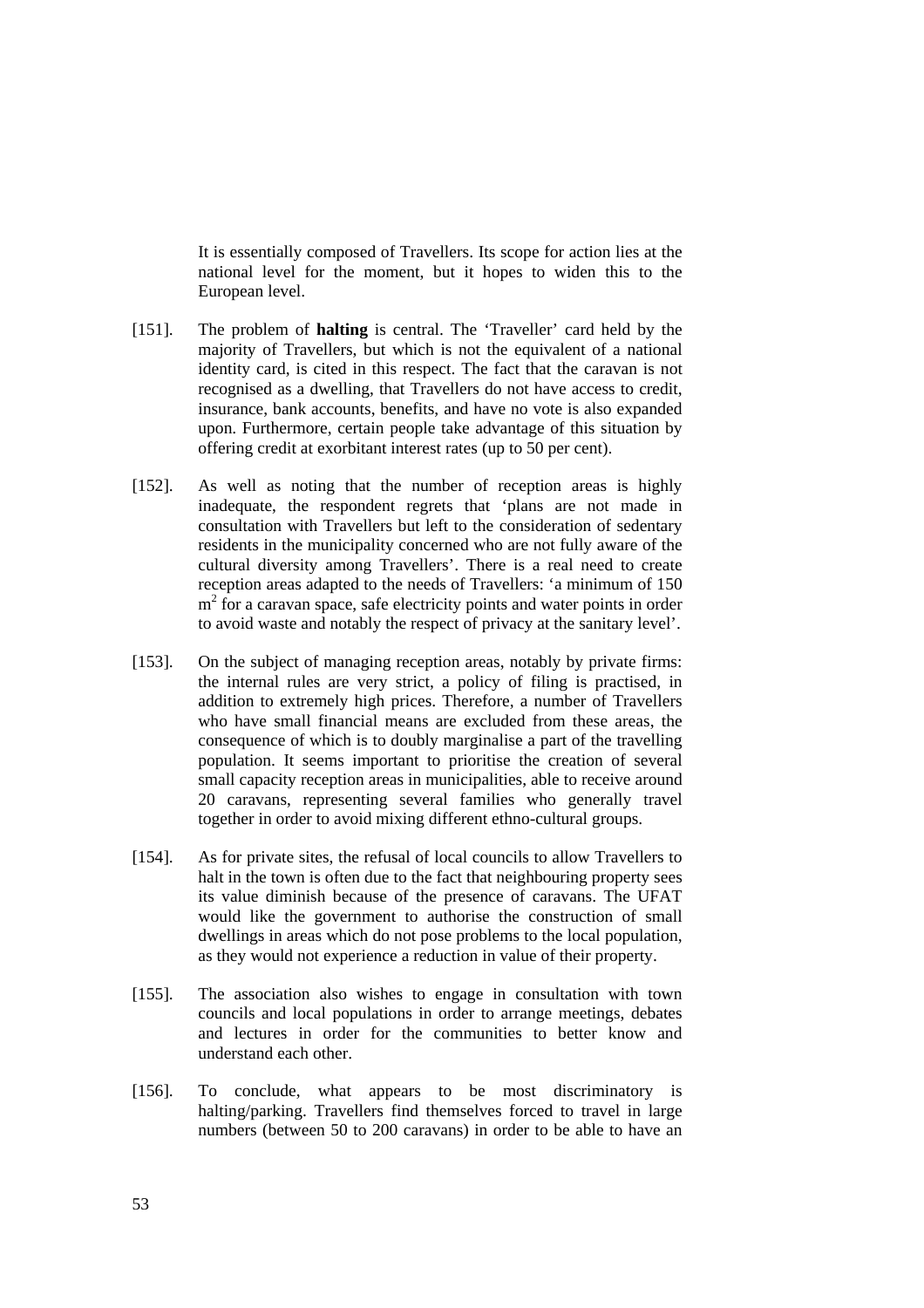<span id="page-53-0"></span>'impact' on the power struggle with local councils and the police when reception areas are full or quite simply inexistent.

# 2.6. An interview with the France Liberty Travel Association

[157]. The France Liberty Travel Association was set up following an increase in hostile behaviour towards Travellers when parking their vehicles, after the introduction of the 2003 Law on home security. This hostility rose with the provisions of the 2007 Law on Crime Prevention. The aims of the association are to defend the rights of Travellers who are French citizens, in particular the right of free movement and the right to be assured of a halting place, for short or long stays. Regarding discrimination which Travellers face, as they are often considered to be dangerous, and face eviction or a sometimes violent threat of eviction because of the abuse of police power and persistent checks, the existence of such an association offers a certain assurance. In fact, discrimination is greater when Travellers are not part of a 'group' (approximately 90 per cent of this population), which renders those concerned much more vulnerable.

### 2.6.1. Living conditions on halting sites

[158]. Towns should comply with the law and provide halting sites and reception areas for small and large gatherings. This is not currently the case for most towns. Furthermore, a number of sites are in a deplorable state, situated near rubbish tips, purification plants, or motorways. Some sites are surrounded by fences, and access to facilities is not guaranteed. In addition to this, hygiene conditions are condemnable: cases of scabies have been recorded in two sites in Isere. Following the intervention of the association to record the state of the premises, these sites were closed. Nevertheless, good examples, such as that at Chambery, can be cited: upon parking, priority is given to access to water and electricity, and a rubbish collection system has been put in place, a service for which families pay the town council.

## 2.6.2. The slow implementation of the Besson Law by towns; halting difficulties

[159]. While halting sites have not been established in passing towns (as presently only 20 per cent of towns respect the law), it is difficult to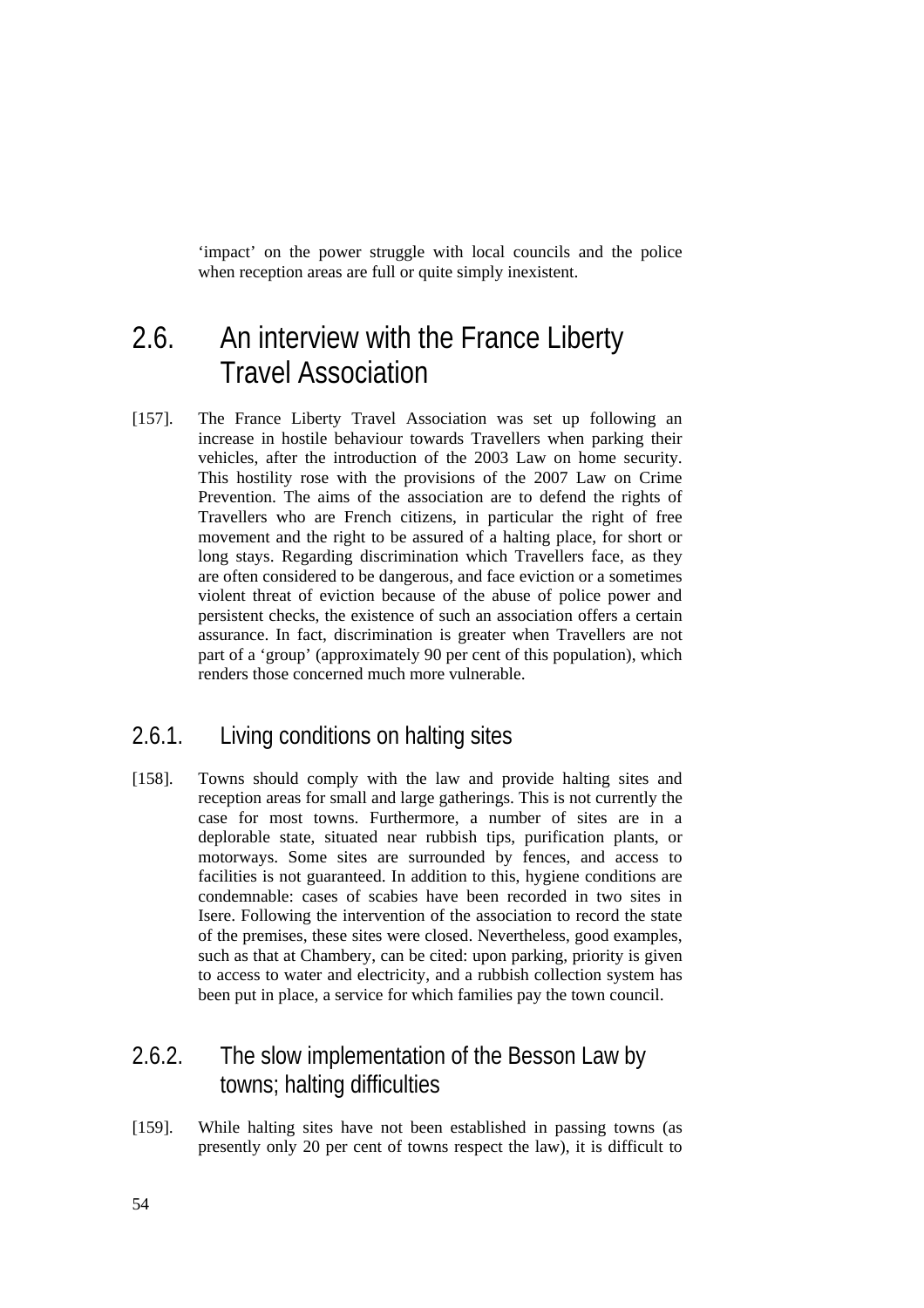<span id="page-54-0"></span>plan a schedule/itinerary and find places. Certain prefectures have established a mediator who can be addressed and assist in finding sites: in Aix les Bains for example, the esplanade situated opposite the lake has been made available in the absence of halting sites. In other cases, when (Travellers) are forced to park illegally, the respondent favours municipal sites. He can thus highlight the town's failure to respect the law. Thus taken to court by local government referrals against illegal settlements, he has won his case on a number of occasions. There are even cases where persons have volunteered up land for Travellers and not sought financial recompense.

### 2.6.3. Towards a responsibilisation of Travellers

[160]. The respondent implemented a system of attestations which towns submit to him when sites are vacated. They prove that a group has conformed to hygiene rules and standards of good order on sites and plots made available to him. As such, he has received 150 attestations from towns that he has passed through. A halting charter is signed before the stay begins. An essential part of the association's work is negotiation with local councils, which leads both to a change in attitudes towards Travellers and better conditions for the stay.

### 2.6.4. Schooling

[161]. The respondent highlighted the fine line between halting and enrolling children in local schools, in addition to distance learning. Even though the attitude of the personnel in the national education services towards Travellers has changed greatly, certain mayors display a certain reluctance/resistance and refuse enrolments. According to him, enrolment in local schools is preferable to 'mobile' provisions.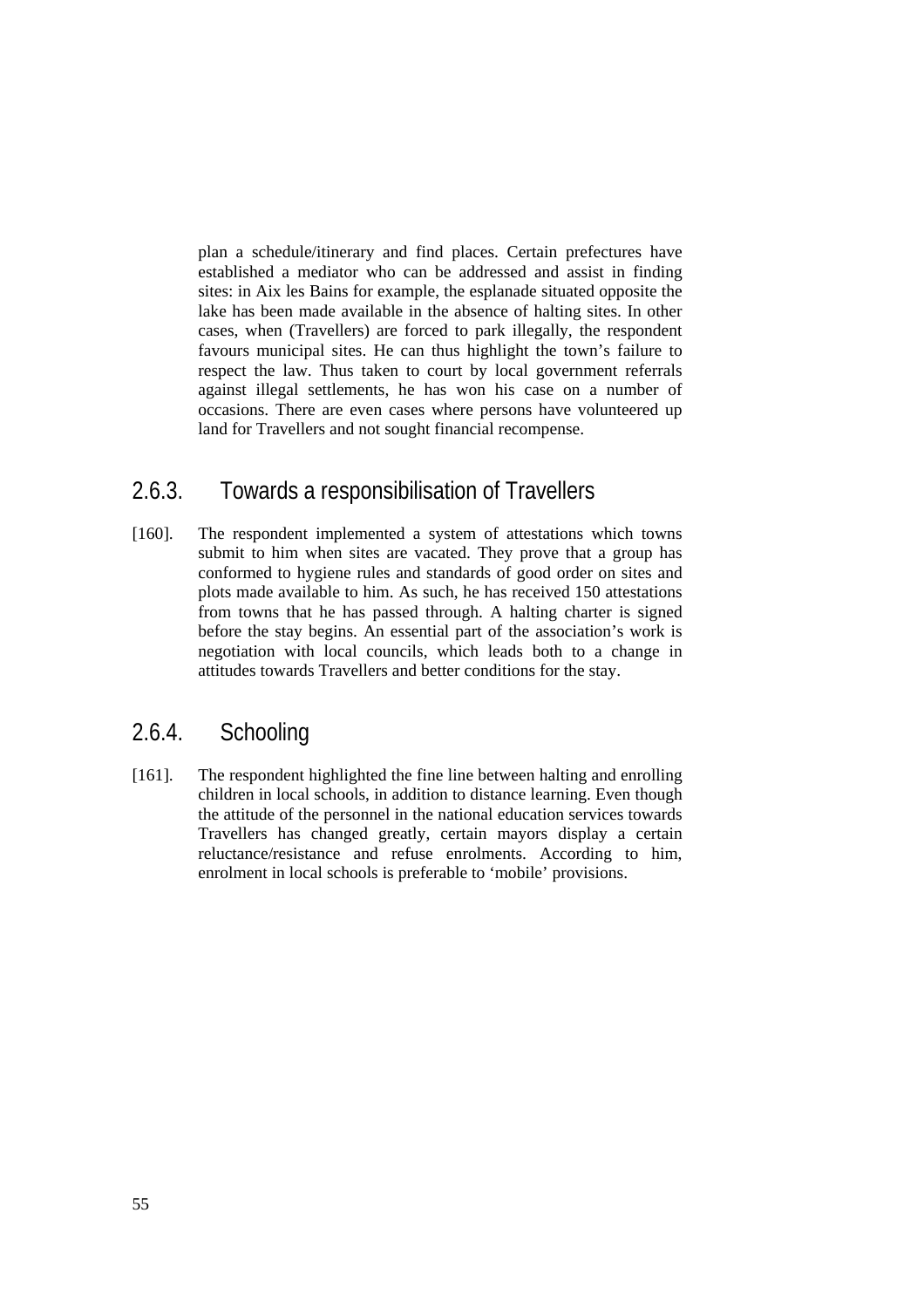# 2.7. An interview with the Ministry for Housing (*Ministère du Logement*) and the Ministry for Social Affairs (*Ministère des Affaires sociales*)

- [162]. In France, public policies towards Travellers come under three ministries' authorities: the Ministry for Social Affairs (*Ministère des Affaires sociales*), the Ministry for Internal Affairs (*Ministère de l'Intérieur*) and the Ministry for Housing (*Ministère du Logement*). These policies come under common law, precisely housing legislation, without further distinction between a specific category of beneficiaries and another. Regarding Travellers, they are considered as an itinerant population and ethnic criteria are not taken into account consideration in the drafting of public policies.
- [163]. The **2000 "Besson Law"**, which aimed at correcting the deficiencies of the **1990 "Besson Law"**, led to quite positive results from a global point of view, according to the Ministry for Housing, even though **it is too early to make any evaluation for these elements**. As regards reception areas, about 2/3 of the places have been funded in 2009 and more than 40% of them have effectively been operational<sup>82</sup>. Indeed, we observe some important territorial disparities at a national scale; however, the government tried his best in providing very important funds for the benefit of investment and management of reception areas.
- [164]. Currently, the departmental outlines for reception areas regarding Travellers are being reviewed. We can probably observe a general tendency of **decrease on the needs for places in the reception areas** (places intended for Travellers). However, the **needs for family lands** – governed by a 2003 *circulaire*[83](#page-55-1) – seem to increase regularly. At the end of 2008, 357 places had been built, including, for each of them, solid buildings for sanitary arrangements, kitchen, a collective room and a parking area for the caravan. Smaller than reception areas, these lands can cater for an expended familial unit, i.e. from 4 to 10 caravans.

<span id="page-55-0"></span><sup>82</sup> See balance sheet and maps appended to the report and provided by the Ministry for Housing. 83 *Circulaire du 17 décembre 2003 relative aux terrains familiaux permettant l'installation des* 

<span id="page-55-1"></span>*caravanes constituant l'habitat permanent de leurs utilisateurs*. Cf. annex 4 (legislation) for the hypertext link.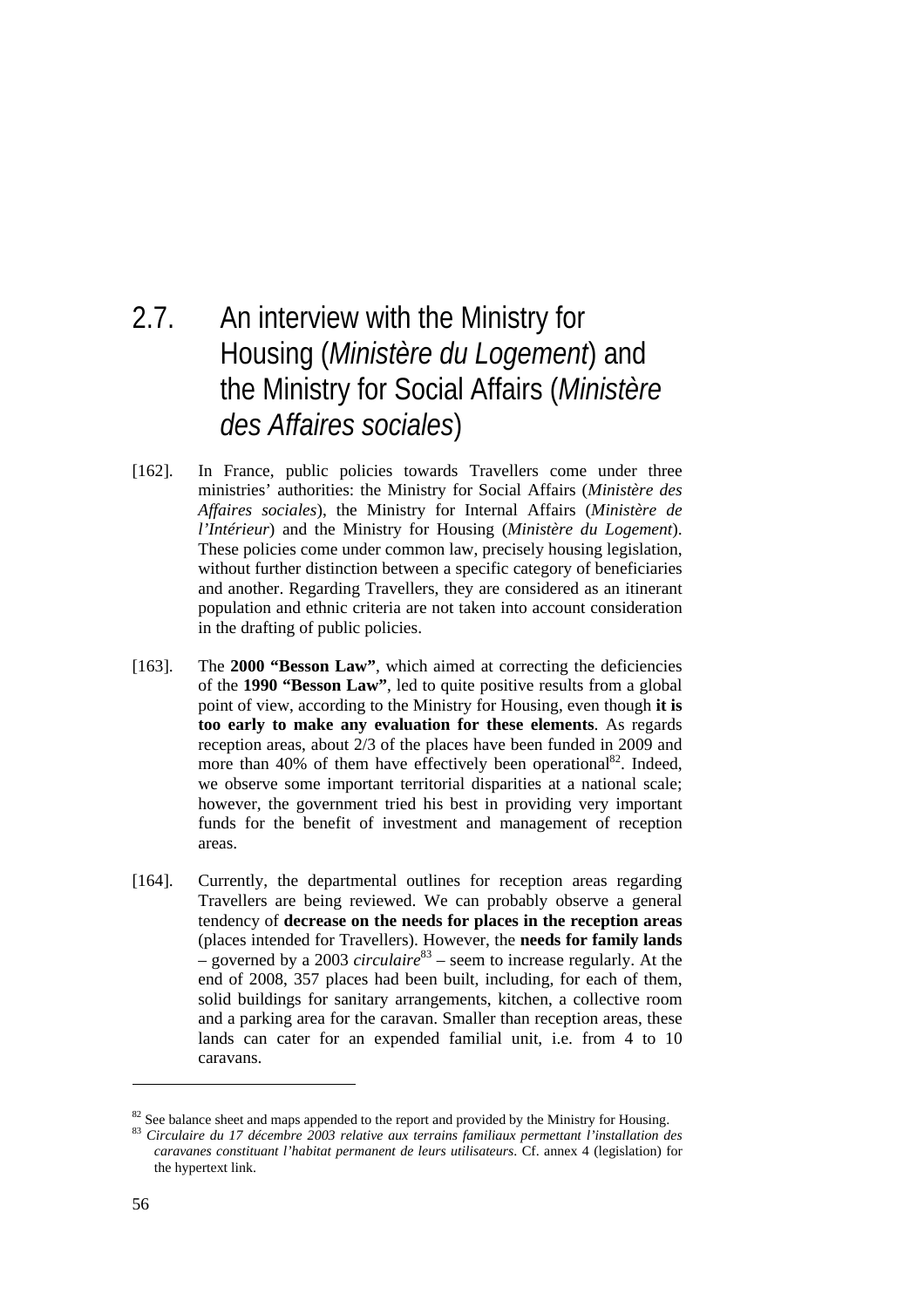- [165]. The increase of requests concerning family lands is due to the **change in travelling habits**, related to both economical – **integration by economical activity is a strong factor for settling** – and **educational** imperatives, at least for children's primary education. Therefore, we can estimate today to be 1/3 the number of Travellers settled, 1/3 the number of them travelling at least 4 months per year, and the last 1/3 travelling all year long. In that perspective, the family lands are an "in-between" solution; the Ministry for Housing encourages the Departments to take into consideration these needs during the outlines reviewing, requiring at the same time the "fitting" housing to be "mutable", which means able to be used both by Travellers and other occupants without caravans<sup>84</sup>.
- [166]. The housing policy towards Travellers is considered as a part of a larger housing management strategy for underprivileged people, that is currently subject to important funding in France, especially since the *Loi sur le droit au logement opposable* (Law on opposable housing right). In that matter, the development of social housing for Travellers is not an issue of available funds but of building projects adapted to specific needs. In the framework of the follow-up committee for « opposable housing right », a working group on Travellers has been implemented and the so-called *DALO Commissions* [N.B. from the initials "*droit au logement opposable*"] can make recommendations in order to lead a development operation of family lands or adapted social housing. Needless to say that this housing must be "fitting" or "adapted" up to reasonable limits and must remain "mutable".
- [167]. In conclusion, we can notice that the current difficulty of public actors in charge of the Travellers' housing issue in France comes from the hesitation, nowadays, between travelling habits which have been deeply modified and a desire for a sedentary lifestyle which has to find its own path.

<span id="page-56-0"></span><sup>&</sup>lt;sup>84</sup> To identify good practices as regards installation of family lands, the Ministry for Housing has ordered a synthesis report which would be conducted by a research office and be delivered on 22 October 2009.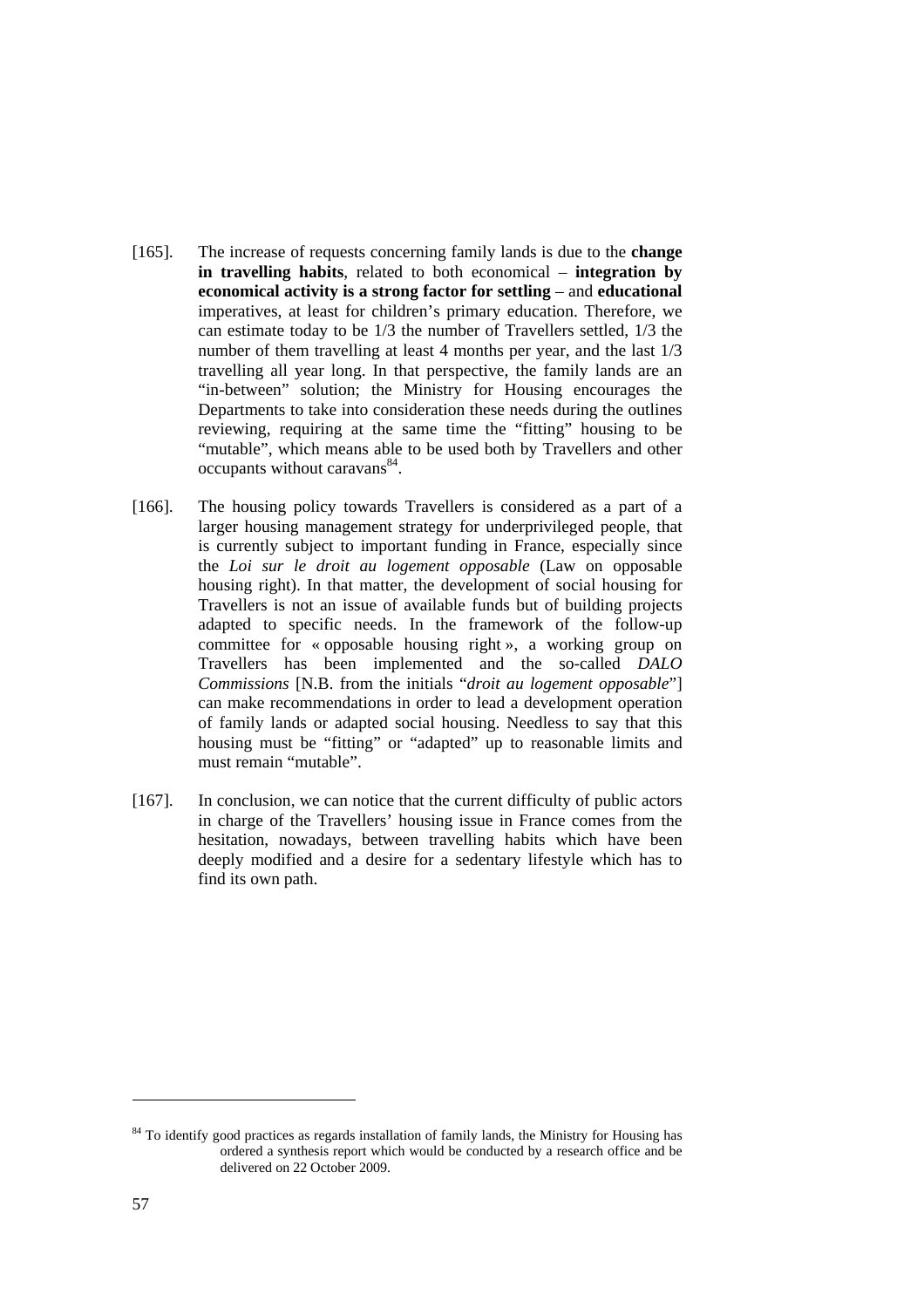# Annex 1 – Statistical data and tables

[168]. Please note that information in this section is missing because statistical data on Roma housing are not available in France. It is a constant position in the French Republic not to collect any statistical data regarding ethnic minorities, as treatment of such information is in opposition to the French Constitution of 4 October 1958, which specifies in Article 1 that France is an indivisible republic, assuring protection for the rights of every citizen without distinction based on origin, race, or religion.<sup>85</sup>

|                                                                                                                                                                                                                                                                                                      | 2000-2009                                                                                                                                                                                                                                                                                             |
|------------------------------------------------------------------------------------------------------------------------------------------------------------------------------------------------------------------------------------------------------------------------------------------------------|-------------------------------------------------------------------------------------------------------------------------------------------------------------------------------------------------------------------------------------------------------------------------------------------------------|
| Number of complaints regarding ethnic<br>discrimination<br>received<br>by<br>complaints<br>authorities (such as ombudsperson's offices<br>and national equality bodies)                                                                                                                              | As indicated above, discrimination complaints<br>received by the HALDE concerning Roma and<br>Travellers are limited to around 30 cases per<br>year. The other Independent Administrative<br>Authorities (The Ombudsman and the Children's<br>Advocate) have not received complaints of this<br>type. |
| Number<br>of<br>ethnic<br>instances<br>where<br>discrimination was established by complaints<br>authorities (such as ombudsperson's offices<br>and national equality bodies)                                                                                                                         | No information is available                                                                                                                                                                                                                                                                           |
| Follow-up activities of complaints authorities<br>(such as ombudsperson's offices and national<br>equality bodies), once discrimination was<br>established (please disaggregate according to<br>type of follow up activity: settlement,<br>warning issued, opinion issued, sanction<br>issued, etc.) | No information is available                                                                                                                                                                                                                                                                           |
| Number of sanctions and/or compensation<br>payment in ethnic discrimination cases<br>(please disaggregate between court, equality<br>body, other authorities or tribunals, etc.)<br>regarding access to housing (if possible,<br>disaggregated by gender and age)                                    | No information is available                                                                                                                                                                                                                                                                           |
| Range of sanctions and/or compensation in<br>your country (please disaggregate according<br>to type of sanction/compensation)                                                                                                                                                                        | No information is available                                                                                                                                                                                                                                                                           |

<span id="page-57-0"></span><sup>85</sup> France/Constitution of 4 of October 1958, Article 1, see *supra* footnote 2.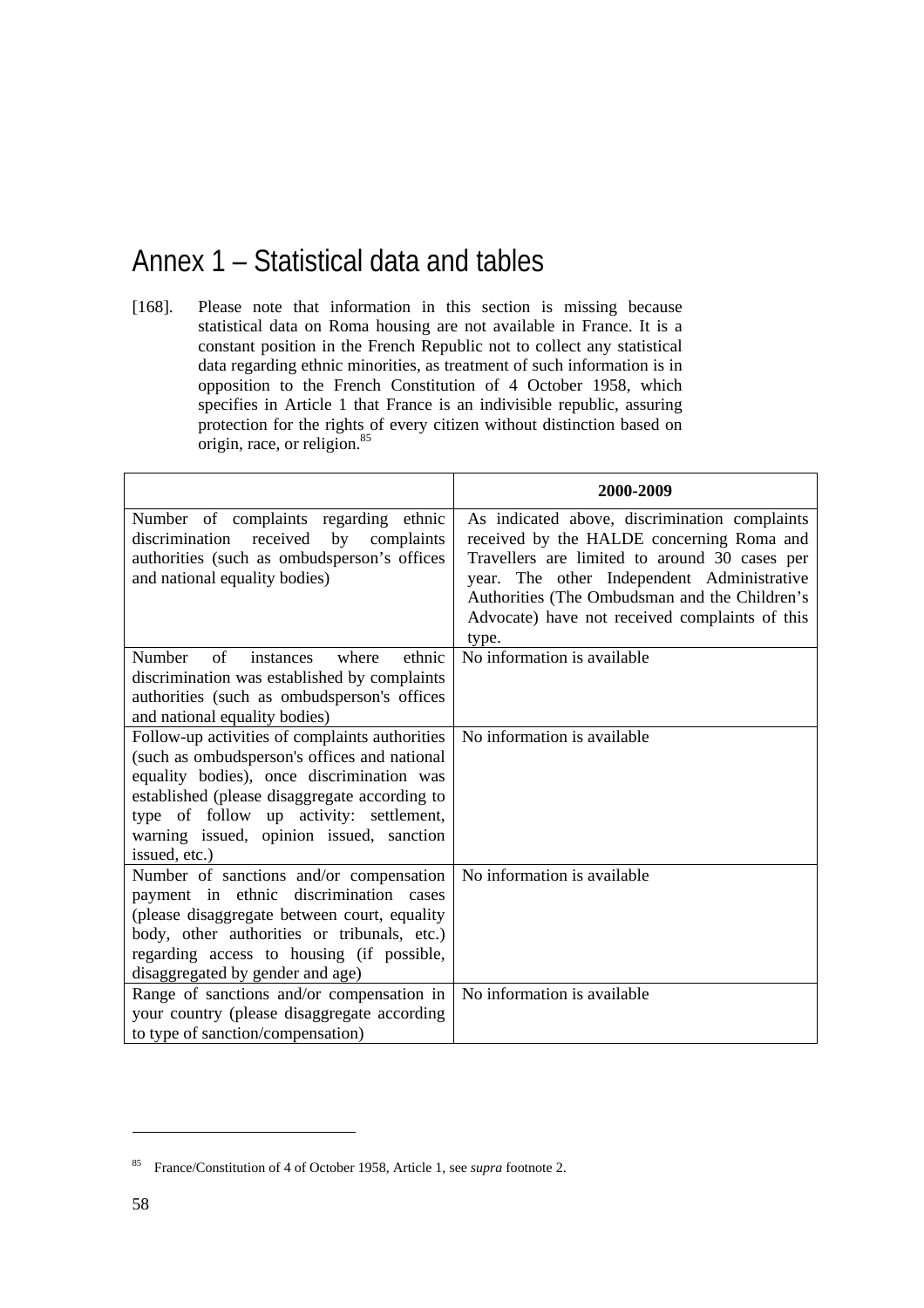# Annex 2 – Court, specialised body or tribunal decisions

| 2000-2009                                                                                                                     |
|-------------------------------------------------------------------------------------------------------------------------------|
| Mayor of Brangues, appeal n°06-81060. See:                                                                                    |
| www.legifrance.gouv.fr/affichJuriJudi.do?idTexte=JURITEX                                                                      |
| T000007071753&dateTexte=                                                                                                      |
| 28 November 2006                                                                                                              |
| Supreme Court, criminal division                                                                                              |
| The mayor of Brangues had put pressure on an inhabitant of                                                                    |
| the municipality to dissuade her from selling her property to a                                                               |
| member of the Traveller community. The mayor was thus                                                                         |
| convicted with Economic Discrimination by a person vested                                                                     |
| with public authority, based on article $432-7$ $2^{\circ}$ of the                                                            |
| Criminal Law. The Supreme Court upheld the conviction                                                                         |
| though, by re-classifying the evidence.                                                                                       |
| The charge of economic discrimination by a person vested                                                                      |
| with public authority, under Article 432-7 2° of the Penal                                                                    |
| Code, has been reclassified as complicity in discrimination                                                                   |
| through refusing to supply goods on the basis of origin or                                                                    |
| ethnicity, by the Lyon Court of Appeal. In fact, it was felt that                                                             |
| 'the sale of property by one individual to another does not                                                                   |
| characterise the exercise of economic activity'. As such, the                                                                 |
| Court of Appeal reclassified the facts, but the conviction of the                                                             |
| mayor has not been challenged.                                                                                                |
| The Supreme Court considered that this re-classification of the                                                               |
| evidence did not justify overruling the decision of the Lyon                                                                  |
| Court of Appeal. It is important to note that above all, the                                                                  |
| notion of discrimination remains constant from one court to                                                                   |
| another. It is upon this count that the mayor was condemned.                                                                  |
| Furthermore, the re-classifying of the evidence by the Lyon<br>Court of Appeal is particularly interesting as it replaces the |
| wording 'economic discrimination' with 'discrimination on                                                                     |
| grounds of origin or belonging to an ethnic group'.                                                                           |
| The Supreme Court rejected the appeal and upheld the                                                                          |
| decision of the Lyon Court of Appeal of 11 January 2006:                                                                      |
| sentencing Mr. Bernard X, mayor of Brangues, to a three-                                                                      |
| month suspended prison sentence, fining him 1,000 euros and                                                                   |
| banning him from public office for one year.                                                                                  |
|                                                                                                                               |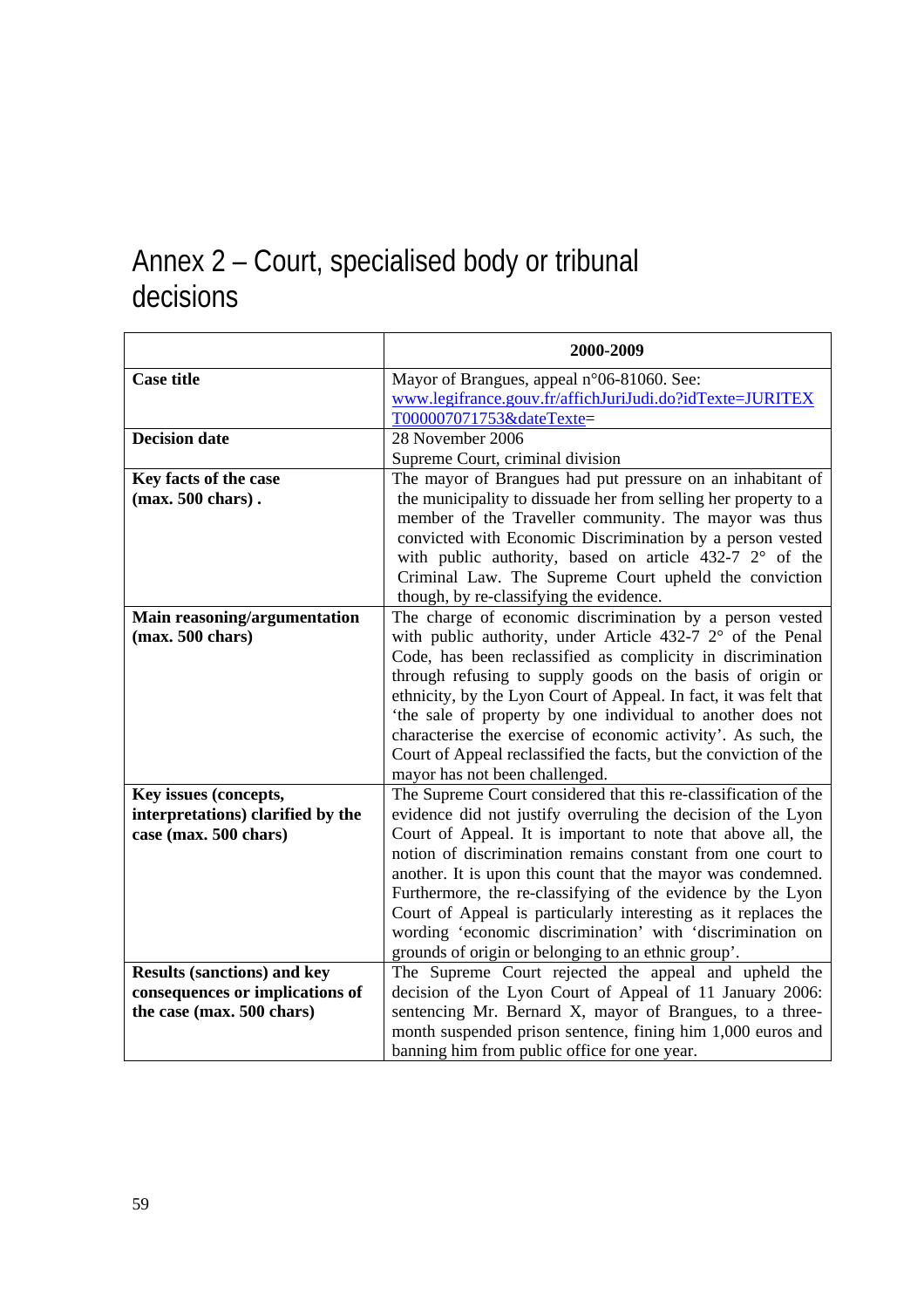| <b>Case title</b>                  | The 'Travelling Life' ('La Vie du voyage') Association v. the      |
|------------------------------------|--------------------------------------------------------------------|
|                                    | Prefect of the Bouches-du-Rhône (French Department) and the        |
|                                    | mayor of Pertuis. See:                                             |
|                                    | http://www.fnasat.asso.fr/jurisprudence.html                       |
| <b>Decision date</b>               | 14 November 2006 and 11 April 2007                                 |
|                                    | Administrative Tribunal of Marseille, Chamber 1                    |
| Key facts of the case              | The Travelling Life Association asked the tribunal to annul a      |
| $(max. 500 \text{ chars})$ .       | decision by the prefect of Bouches-du-Rhône, made implicitly       |
|                                    | through failure to reply within two months, to the                 |
|                                    | association's request of 3 March 2004 that several areas in the    |
|                                    | Bouches-du-Rhône department be designated as areas for             |
|                                    | large gatherings; and to enjoin the prefect of the Bouches-du-     |
|                                    | Rhône to adhere to the departmental programme for Travellers       |
|                                    | and designate at least two sites destined for large gatherings     |
|                                    | and use by Travellers with caravans.                               |
| Main reasoning/argumentation       | The Travelling Life Association highlighted the general need       |
| (max. 500 chars)                   | for halting sites not only for Travellers, but also the population |
|                                    | as a whole. It took into account the difficulties caused by the    |
|                                    | lack of suitable sites, the breach of freedom of movement, the     |
|                                    | delay at department level, and the necessity to proceed with       |
|                                    | legal notices given the unmet needs of the department.             |
| Key issues (concepts,              | The decision clearly refers to the 1st article of the Law of 5     |
| interpretations) clarified by the  | July 2000 relative to support and housing for Travellers.          |
| case (max. 500 chars)              | 'Municipalities participate in the support of persons known as     |
|                                    | Travellers and whose traditional form of housing is constituted    |
|                                    | of mobile home'. It establishes in part municipal responsibility   |
|                                    | for the support of Travellers and recognises the caravan as a      |
|                                    | dwelling.                                                          |
| <b>Results (sanctions) and key</b> | In this decision, the prefect of Bouches-du-Rhône is enjoined      |
| consequences or implications of    | to re-examine within two weeks the request of the Travelling       |
| the case (max. 500 chars)          | life Association, taking into account the motives of the present   |
|                                    | administrative order. Moreover, the state will pay to the          |
|                                    | association a total amount of 1,000 euros pursuant to article L.   |
|                                    | 761-1 of the code on administrative justice.                       |

| <b>Case title</b>    | The Agglomeration Community of Laval v. Miss Isabelle |
|----------------------|-------------------------------------------------------|
|                      | Delorme and others. See :                             |
|                      | http://www.fnasat.asso.fr/Ordonnance%20du%20TGI%20de% |
|                      | 20Laval.pdf                                           |
| <b>Decision date</b> | 26/09/2007 Laval High Court                           |
|                      |                                                       |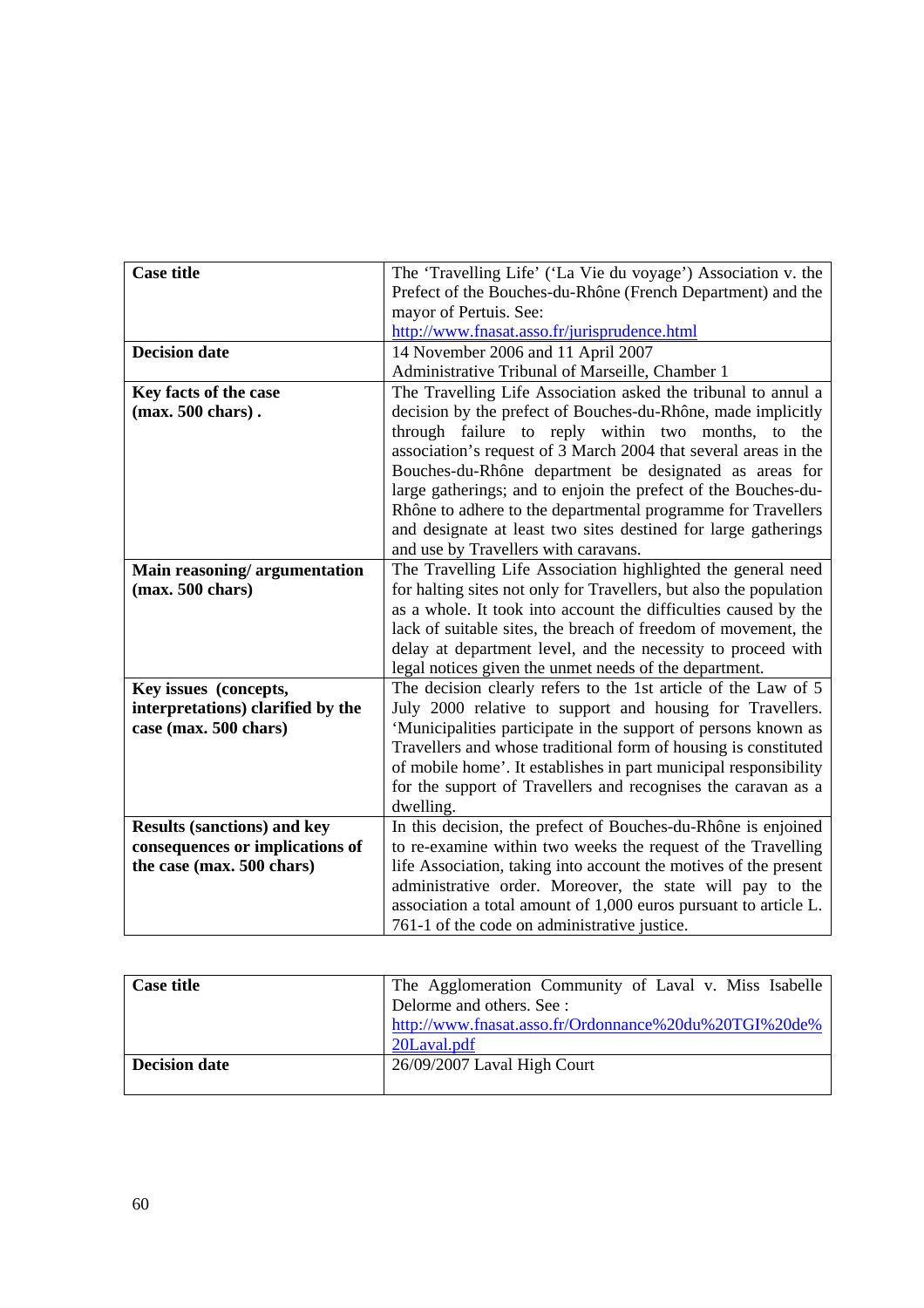| Key facts of the case              | On 5 September 2003, the Agglomeration Community                         |
|------------------------------------|--------------------------------------------------------------------------|
| $(max. 500 \text{ chars})$ .       | requested the eviction of Traveller families occupying a                 |
|                                    | disused<br>industrial<br>sited<br>in<br>an<br>zone<br>owned<br>by<br>the |
|                                    | Agglomeration. The 16 persons responded that they would not              |
|                                    | leave until they could move to the site at Jaunie, which was             |
|                                    |                                                                          |
|                                    | undergoing work, and to which access was impossible due to               |
|                                    | the presence of a skip prohibiting entry to all motor vehicles.          |
|                                    | The Agglomeration Community had only three sites available,              |
|                                    | the other two being full. The families therefore alleged that            |
|                                    | they had no other choice but to occupy this site, since their            |
|                                    | children were schooled in Laval.                                         |
| Main reasoning/argumentation       | It is incontestable that the access to this site be condemned and        |
| (max. 500 chars)                   | that the two other sites are completely overpopulated. Thus,             |
|                                    | the tribunal recognised that the families had no other choice            |
|                                    | than to occupy the site, notably because the children were in            |
|                                    | school at Laval and some of them had frequent need to have               |
|                                    | access to a hospital. Thus, the reopening of the site at Jaunie,         |
|                                    | in compliance with legal requirements and holding 25 places,             |
|                                    | should happen unconditionally, any evictions being rejected.             |
| Key issues (concepts,              | The administrative tribunal argued that 'those Travellers'               |
| interpretations) clarified by the  | demonstrating a bond to Laval have the right to a [caravan]              |
| case (max. 500 chars)              | place in the same way that the sedentary population has the              |
|                                    | right to housing'. It thus confirms the obligation of providing a        |
|                                    | sufficient number of halting sites and furthermore, it reaffirms         |
|                                    | the right to a (caravan) place along the same lines as the right         |
|                                    | to housing, such as is provided for in the law concerning                |
|                                    | sedentary persons. It is upon this right that the administrative         |
|                                    | tribunal demands the reopening of the halting site and opposes           |
|                                    |                                                                          |
|                                    | any evictions.                                                           |
| <b>Results (sanctions) and key</b> | The Agglomeration Community was ordered to pay all costs                 |
| consequences or implications of    | which are recoverable under the provisions of the Law on                 |
| the case (max. 500 chars)          | legal aid.                                                               |

| <b>Case title</b>           | The International Movement ATD-Quart Monde v. France. <sup>86</sup> |
|-----------------------------|---------------------------------------------------------------------|
| <b>Decision date</b>        | 05 December 2007                                                    |
|                             | European Committee of Social Rights                                 |
| Key facts of the case       | ATD-Quart Monde alleges that the French law encourages              |
| $(max. 500 \text{ chars}).$ | breaches of the right to housing for persons living in extreme      |
|                             | poverty. Such legislation would not therefore comply with           |
|                             | article 16 (the family right to social, legal and economic          |

<span id="page-60-0"></span><sup>86</sup> [http://www.coe.int/t/DGHL/MONITORING/SOCIALCHARTER/Complaints/CC33Merits\\_fr](http://www.coe.int/t/DGHL/MONITORING/SOCIALCHARTER/Complaints/CC33Merits_fr.pdf) [.pdf](http://www.coe.int/t/DGHL/MONITORING/SOCIALCHARTER/Complaints/CC33Merits_fr.pdf)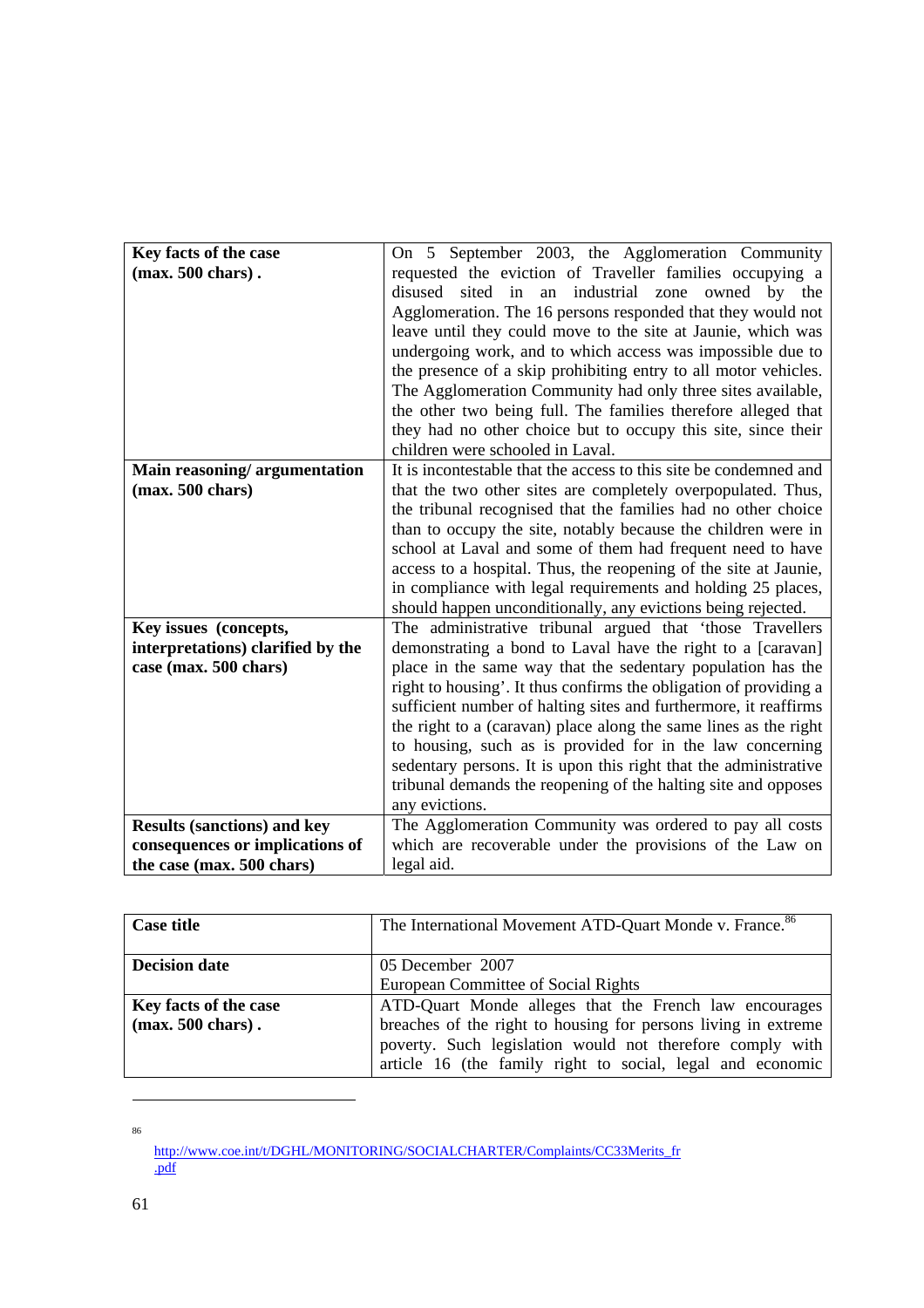|                                    | protection), article 30 (the family right to protection from        |
|------------------------------------|---------------------------------------------------------------------|
|                                    | poverty and social exclusion) and article 31 (the right to          |
|                                    | housing). This claim comes under the broad context of the right     |
|                                    | to housing in France. A very clear reference is made to the         |
|                                    | inadequacy of the implementation of the law concerning halting      |
|                                    | sites for Travellers.                                               |
| Main reasoning/                    | The ECSR noted 'the unsatisfactory application of the law on        |
| argumentation                      | evictions and the lack of provisions available for the re-housing   |
|                                    |                                                                     |
| $(max. 500 \text{ chars})$         | of evicted families, [] the malfunctioning of the system of         |
|                                    | allocating social housing as well as that of means to appeal, the   |
|                                    | inadequate implementation of the law relative to halting sites for  |
|                                    | Travellers, the lack of a coordinated approach to promote access    |
|                                    | to housing for persons facing or at risk of facing poverty or       |
|                                    | social exclusion.'                                                  |
| Key issues (concepts,              | The Committee unanimously concluded that there were several         |
| interpretations) clarified by the  | violations of article 31, notably through the inadequate            |
| case (max. 500 chars)              | implementation of the law relative to halting sites for Travellers. |
|                                    | By 11 votes to two, it noted that there was a violation of Article  |
|                                    | 30 of the revised Charter due to the lack of a coordinated          |
|                                    | approach to promote access to housing for persons facing (or at     |
|                                    | risk of facing) poverty or social exclusion.                        |
|                                    |                                                                     |
| <b>Results (sanctions) and key</b> | The Committee of Ministers adopted Resolution Res Chs               |
| consequences or implications of    | (2008)7, 2 July 2008 taking note of 'the declaration of the         |
| the case (max. 500 chars)          | government indicating that France had taken steps to comply         |
|                                    | with the revised Charter which the government pledges to            |
|                                    | assure the application of in light of the report, in particular by  |
|                                    | the implementing of the Law of 5 March 2007 instituting a right     |
|                                    | to housing'. It required France to provide evidence of the          |
|                                    | implementation of the measures announced, and that the              |
|                                    | Committee Of Ministers be kept regularly informed of progress       |
|                                    | made.                                                               |
|                                    |                                                                     |

| <b>Case title</b>                                     | The French Federation of National Associations working with<br>the homeless (FEANTSA) v. France. <sup>87</sup>                                                                                                                                                                                                                                                                                                                                        |
|-------------------------------------------------------|-------------------------------------------------------------------------------------------------------------------------------------------------------------------------------------------------------------------------------------------------------------------------------------------------------------------------------------------------------------------------------------------------------------------------------------------------------|
| <b>Decision date</b>                                  | 05 December 2007<br>European Committee of Social Rights                                                                                                                                                                                                                                                                                                                                                                                               |
| Key facts of the case<br>$(max. 500 \text{ chars})$ . | The complaint recorded on 2 November 2006 relates to article<br>31 (the right to housing) of the revised European Social<br>Charter. It is alleged that the manner in which the housing<br>legislation is applied in France renders the situation non-<br>compliant with this article. Similarly, it brings into question<br>French policy on housing, that is to say the practical<br>application of the laws. Among their complaints, the claimants |

<span id="page-61-0"></span><sup>87</sup> [http://www.coe.int/t/dghl/monitoring/socialcharter/Complaints/CC39Merits\\_fr.pdf](http://www.coe.int/t/dghl/monitoring/socialcharter/Complaints/CC39Merits_fr.pdf)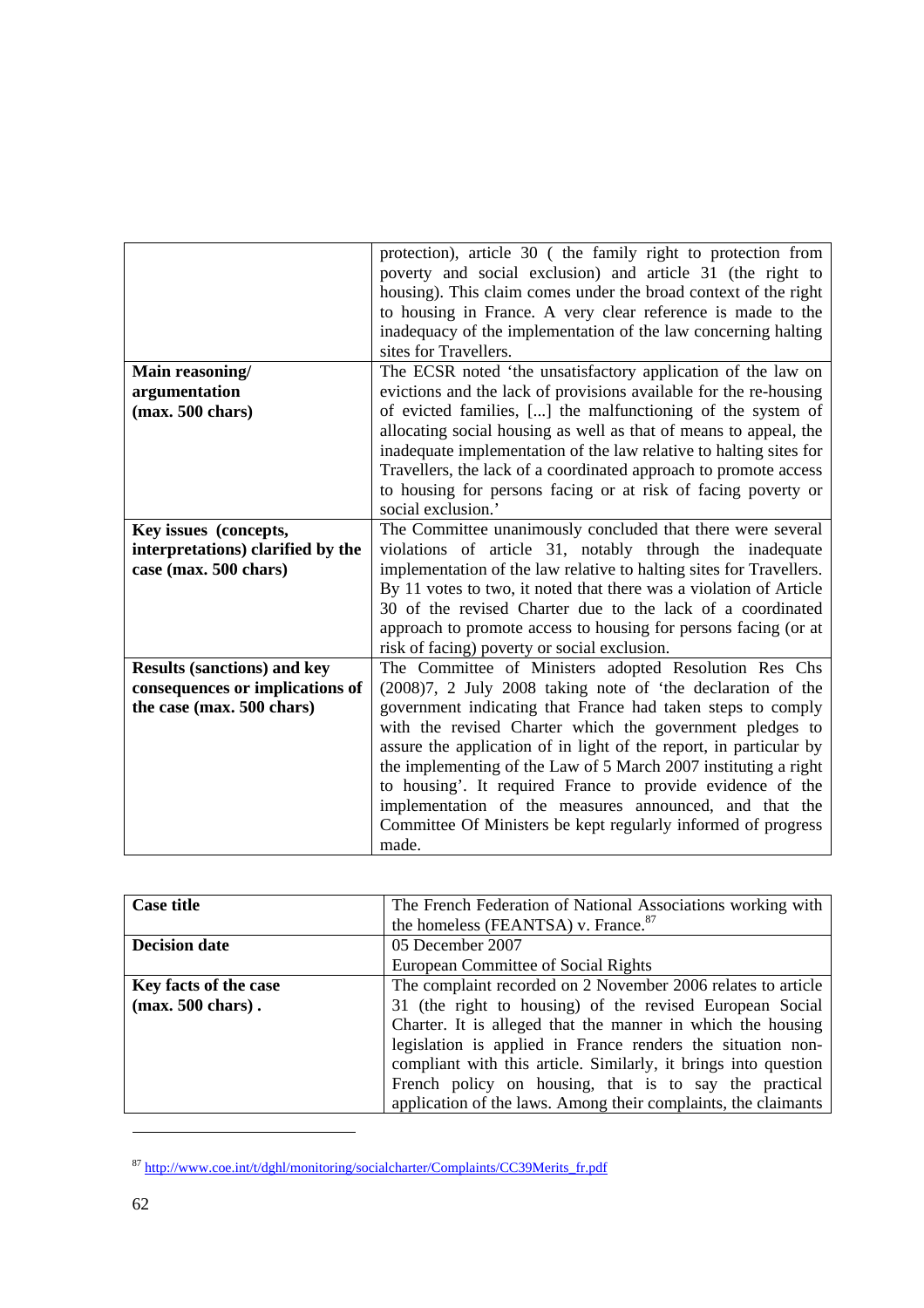|                                    | also highlight the problems of providing halting sites for       |
|------------------------------------|------------------------------------------------------------------|
|                                    |                                                                  |
|                                    | Travellers and evictions of Roma.                                |
| Main reasoning/argumentation       | With reference to the Besson Law of 2000, the ECSR stated        |
| $(max. 500 \text{ chars})$         | that 'the consequence of the inadequate implementation of the    |
|                                    | law was to expose Travellers to the illegal occupation of sites  |
|                                    | and evictions under the 2003 Law on Home Security. In            |
|                                    | respect to this it notes that [] a growing number of             |
|                                    | complaints had been received that concern the non-respect of     |
|                                    | Roma housing rights in several European countries, notably       |
|                                    | France. The Committee also notes that another source has         |
|                                    | noted the disproportionate reaction of the French authorities in |
|                                    | a certain number of [Roma] evictions.'                           |
|                                    |                                                                  |
| Key issues (concepts,              | The Committee unanimously concluded that there were              |
| interpretations) clarified by the  | several violations of Article 31 of the revised Charter, notably |
| case (max. 500 chars)              | of §3 in conjunction with Article E for inadequate               |
|                                    | implementation of the law relative to the provision of halting   |
|                                    | sites for Travellers.                                            |
| <b>Results (sanctions) and key</b> | The Committee of Ministers adopted Resolution Res Chs            |
| consequences or implications of    | (2008)8, 2 July 2008 taking note of the ECSR decision,           |
| the case (max. 500 chars)          | including a response from the French government. Similarly,      |
|                                    | it expects France to provide evidence of the implementation of   |
|                                    |                                                                  |
|                                    | the measures announced.                                          |

| <b>Case title</b>            | Gabriel Louis STENEGRY and Sonia ADAM v. France                  |
|------------------------------|------------------------------------------------------------------|
|                              | Application No. 40987/05. <sup>88</sup>                          |
| <b>Decision date</b>         | 22 May 2007: European Court of Human Rights, $2nd$ section,      |
|                              | decision on admissibility                                        |
| Key facts of the case        | In 1997, the applicants, who are Travellers, bought a not-for-   |
| $(max. 500 \text{ chars})$ . | building agricultural land and settled illegally on it with full |
|                              | knowledge of the nature of the land. In 2000, they asked the     |
|                              | city council for electricity and water to be permanently         |
|                              | connected to their land. Their request was rejected by the       |
|                              | mayor. A new request was made in 2002 founded on the ill         |
|                              | health of the applicant, but was again rejected on the basis of  |
|                              | article L 111-6 of the code on urban development (which          |
|                              | forbids electric, water, gas and phone connections to            |
|                              | buildings, offices, and installations subject to certain         |
|                              | provisions and which have not been approved). In this            |
|                              | specific case, the caravan was installed on a zone of natural    |
|                              | protection and had not received any kind of approval. In         |

<sup>88</sup>

<span id="page-62-0"></span>[http://cmiskp.echr.coe.int////tkp197/viewhbkm.asp?action=open&table=F69A27FD8FB86142](http://cmiskp.echr.coe.int////tkp197/viewhbkm.asp?action=open&table=F69A27FD8FB86142BF01C1166DEA398649&key=39141&sessionId=27580657&skin=hudoc-fr&attachment=true) [BF01C1166DEA398649&key=39141&sessionId=27580657&skin=hudoc](http://cmiskp.echr.coe.int////tkp197/viewhbkm.asp?action=open&table=F69A27FD8FB86142BF01C1166DEA398649&key=39141&sessionId=27580657&skin=hudoc-fr&attachment=true)[fr&attachment=true](http://cmiskp.echr.coe.int////tkp197/viewhbkm.asp?action=open&table=F69A27FD8FB86142BF01C1166DEA398649&key=39141&sessionId=27580657&skin=hudoc-fr&attachment=true)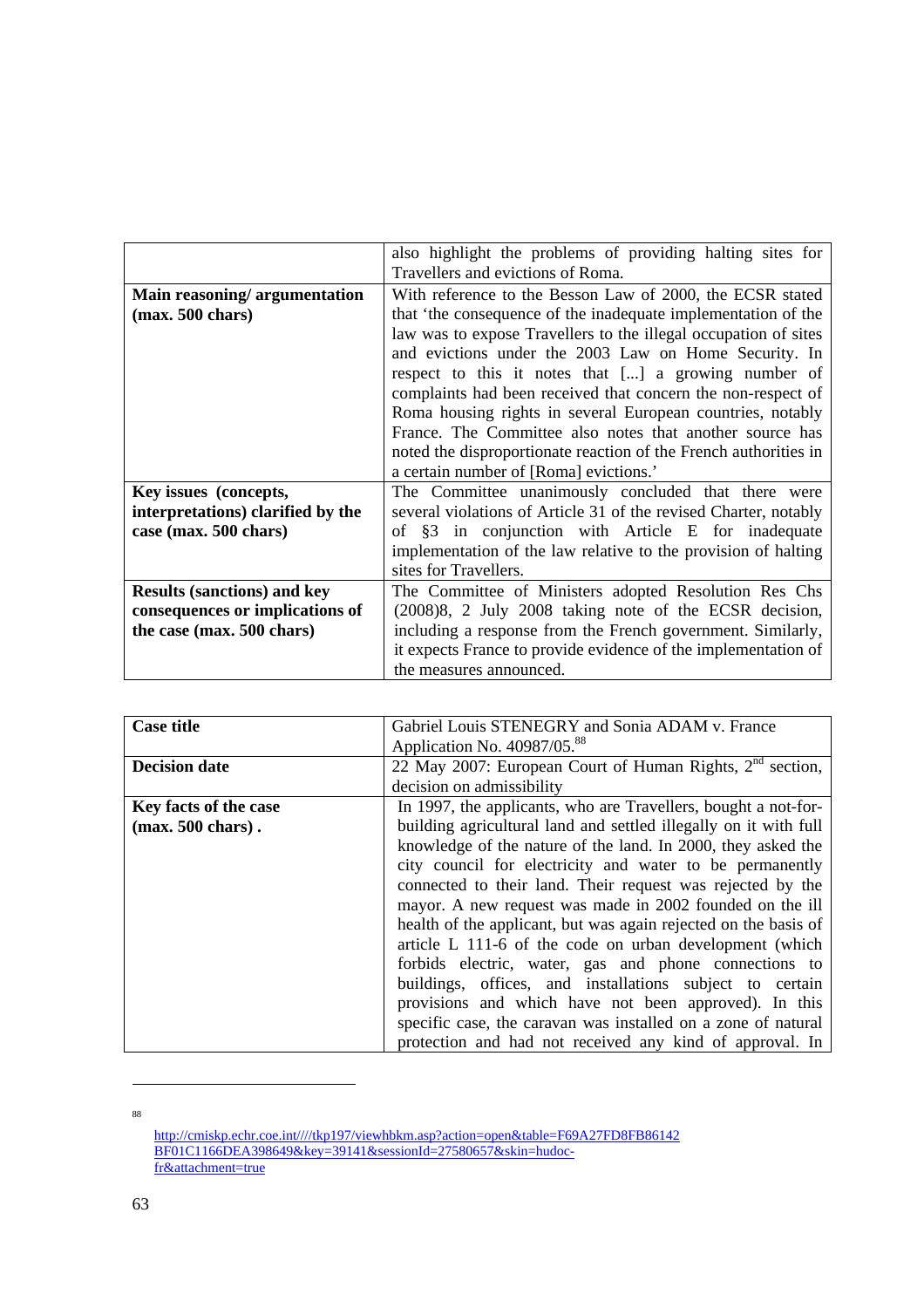|                                                            | 2004, the prefect offered them two other reception areas to go                                                                                                                                                                                                                                                                                                                                                                                                                                                                                                                                                                                                                                                                                                                                                                                                                                                         |
|------------------------------------------------------------|------------------------------------------------------------------------------------------------------------------------------------------------------------------------------------------------------------------------------------------------------------------------------------------------------------------------------------------------------------------------------------------------------------------------------------------------------------------------------------------------------------------------------------------------------------------------------------------------------------------------------------------------------------------------------------------------------------------------------------------------------------------------------------------------------------------------------------------------------------------------------------------------------------------------|
|                                                            | to, or to apply for social housing.                                                                                                                                                                                                                                                                                                                                                                                                                                                                                                                                                                                                                                                                                                                                                                                                                                                                                    |
| Main reasoning/argumentation<br>$(max. 500 \text{ chars})$ | The applicants claim that Articles 8, 3 and 14 of ECHR have<br>been violated. They claim that following refusals to have<br>electricity connected, no<br>adequate<br>alternative<br>solution<br>compatible with their lifestyle and culture was offered to<br>them. The only solution conforming to their lifestyle, that is<br>the family area provided by Law 2000-597 of 30 June 2000,<br>has not been implemented. The government agrees that<br>interference of the right protected by Article 8 does exist.<br>However, it explains that this interference was made in<br>accordance with law, justified by the protection of the rights<br>and freedoms of others through the need to protect the<br>environment; this was necessary in a democratic society as<br>demonstrated by the absence of any expulsion, in spite of the<br>illegal occupation of land, and the proposals for alternative<br>solutions. |
| Key issues (concepts,                                      | The Court firstly recognises that interference in accordance                                                                                                                                                                                                                                                                                                                                                                                                                                                                                                                                                                                                                                                                                                                                                                                                                                                           |
| interpretations) clarified by the                          | with the law, and taken in protection of a legitimate interest,                                                                                                                                                                                                                                                                                                                                                                                                                                                                                                                                                                                                                                                                                                                                                                                                                                                        |
| case (max. 500 chars)                                      | does exist. With regard to the necessity criteria, the Court                                                                                                                                                                                                                                                                                                                                                                                                                                                                                                                                                                                                                                                                                                                                                                                                                                                           |
|                                                            | reminds the state of the particular vulnerability of the<br>Traveller minority, which requires special attention. It<br>underlines the positive obligation of states to allow Travellers<br>to follow their own lifestyle. The key question here is whether<br>the refusal to connect the caravan with electricity and water<br>takes into consideration the applicants' lifestyle and health.<br>The Court acknowledges that the applicants have settled on<br>the land illegally with full knowledge of their situation, and<br>have repeatedly refused any alternative solutions to move on a<br>land connected with electricity. The Court considers that<br>alternative solutions were compliant with the applicants'<br>lifestyle and health, and that therefore, the interference was<br>proportionate.                                                                                                         |
| <b>Results (sanctions) and key</b>                         | The Court considers that Article 8 has not been violated                                                                                                                                                                                                                                                                                                                                                                                                                                                                                                                                                                                                                                                                                                                                                                                                                                                               |
| consequences or implications of                            | because the interference was made in accordance with the law,                                                                                                                                                                                                                                                                                                                                                                                                                                                                                                                                                                                                                                                                                                                                                                                                                                                          |
| the case (max. 500 chars)                                  | to protect a legitimate interest, and necessary in a democratic                                                                                                                                                                                                                                                                                                                                                                                                                                                                                                                                                                                                                                                                                                                                                                                                                                                        |
|                                                            | society. The public authorities took full account of the<br>applicants' particular situation when reaching their decisions.<br>The measures taken cannot therefore be regarded as<br>disproportionate. With regard to Article 3, the Court considers<br>that the gravity threshold has not been reached. Concerning<br>Article 14, the Court observes that the claim is not sufficiently<br>supported by the applicants.<br>As a result, the Court declared unanimously that the request<br>was manifestly ill-founded.                                                                                                                                                                                                                                                                                                                                                                                                |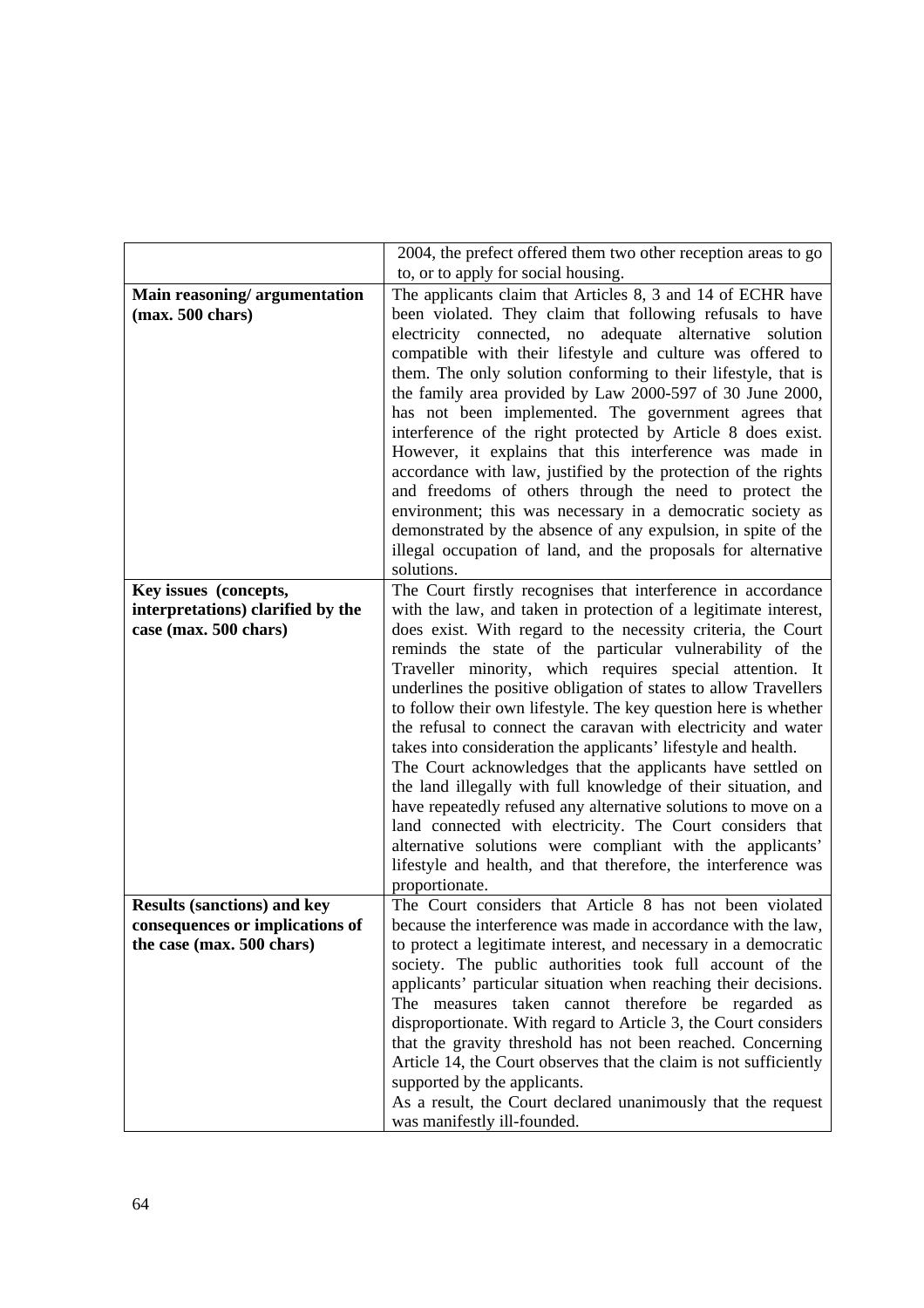| <b>Case title</b>                  | Île-de-France Agency for Green Spaces v. Marius Mihai,                                                                            |
|------------------------------------|-----------------------------------------------------------------------------------------------------------------------------------|
|                                    | Tanasie Mihai and Costel Matei, Application No. 08/00590                                                                          |
| <b>Decision date</b>               | 30 June 2008: The Pontoise High Court - ordonnance de                                                                             |
|                                    | référé (summary order)                                                                                                            |
| Key facts of the case              | A community of Travellers, represented by Marius Mihai,                                                                           |
| $(max. 500 \text{ chars})$ .       | Tanasie Mihai and Costel Matei, was installed on property                                                                         |
|                                    | (Montmagny) belonging to the region and managed by the Ile-                                                                       |
|                                    | de-France Agency for Green Spaces. After obtaining of the                                                                         |
|                                    | process server's affidavit on May 13 2008, at the Pontoise                                                                        |
|                                    | High Court, this agency ordered the displacement of the                                                                           |
|                                    | community on May 29 2008. During the summary procedure                                                                            |
|                                    | hearing on June 6 2008, the applicant requested expulsion of                                                                      |
|                                    | the Travellers within 24 hours, with police help if necessary,                                                                    |
|                                    | and with a penalty of 200 euros per day. The defendants                                                                           |
|                                    | protested, and requested a six-month deadline to leave.                                                                           |
| Main reasoning/argumentation       | The Court firstly recognised that the installations, although                                                                     |
| $(max. 500 \text{ chars})$         | precarious, constituted their actual family housing. The Court                                                                    |
|                                    | also recognised that there was an interference with the right                                                                     |
|                                    | protected by Article 8 of the ECHR, and raised the particular                                                                     |
|                                    | vulnerability of the Traveller minority, which requires special                                                                   |
|                                    | attention and the necessity to respect their own lifestyle.                                                                       |
|                                    | However, the Court by reference to its case law, also stated                                                                      |
|                                    | that the interference was in accordance with the law if it                                                                        |
|                                    | protected a legitimate interest, and was proportionate and                                                                        |
|                                    | necessary in a democratic society.                                                                                                |
| Key issues (concepts,              | In this case, the Court considered that there was no urgency of                                                                   |
| interpretations) clarified by the  | the eviction (area is to be involved in a restructuring project,                                                                  |
| case (max. 500 chars)              | but there is no official proof). Especially, there was no                                                                         |
|                                    | alternative solution of re-housing, which was totally contrary<br>to the right to housing recognised by the Court as 'a principle |
|                                    | with constitutional value'. Consequently, the Court considered                                                                    |
|                                    | that Article 8 had been violated because the interference was                                                                     |
|                                    | not necessary, and was disproportionate.                                                                                          |
| <b>Results (sanctions) and key</b> | The Pontoise High Court did not decide to force an eviction,                                                                      |
| consequences or implications of    | but declared itself unable to do so and ordered the payment of                                                                    |
| the case (max. 500 chars)          | costs.                                                                                                                            |
|                                    |                                                                                                                                   |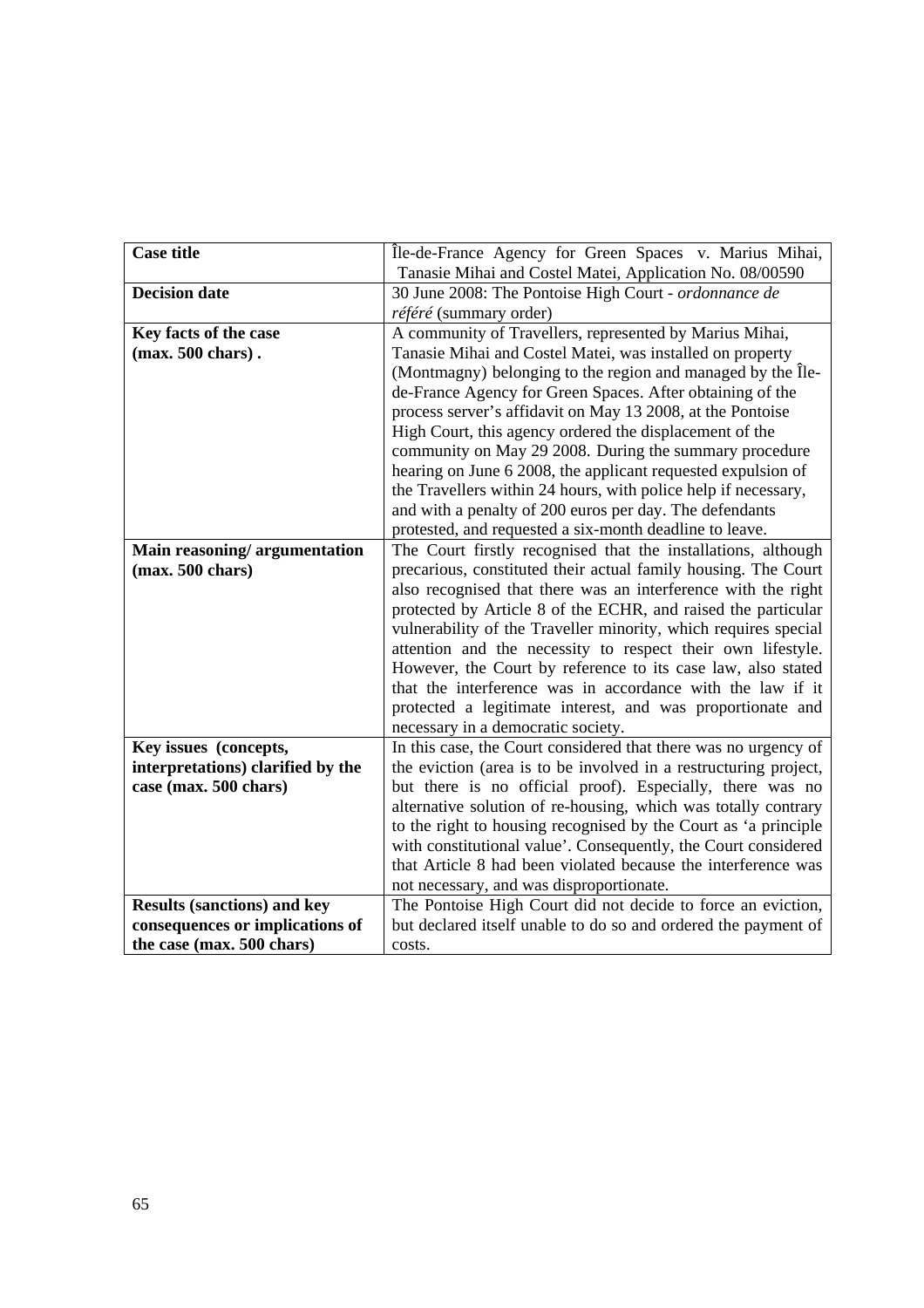## Annex 3 – Bibliography

Reports and academic research **Publications in French (governmental, non-governmental, academic)** 

- Ancel Pascal (ed.) (2003) *Les décisions d'expulsion d'occupants sans droit ni titre – Connaissance empirique d'un contentieux hétérogène*, Convention d'étude entre le CERCRID et le Ministère de la justice, juin 2003, available at: [http://www.justice.gouv.fr/art\\_pix/Rapport\\_Expulsions.pdf](http://www.justice.gouv.fr/art_pix/Rapport_Expulsions.pdf)
- Commission nationale consultative des droits de l'homme (2008) *Etude et propositions sur la situation des Roms et des gens du voyage en France*, 7 février 2008, available at: [http://www.cncdh.fr/article.php3?id\\_article=599.](http://www.cncdh.fr/article.php3?id_article=599)
- Committee on Economic, Social and Cultural Rights (2008) *Concluding Observations on France*, adopted on the  $40<sup>th</sup>$  session, 28 April – 16 May 2008 (observation No. 24), <http://www2.ohchr.org/english/bodies/cescr/cescrs40.htm>
- Committee on the Elimination of Racial Discrimination (2004) *France, Sixteenth periodic Report,* 15 March 2004, available at: [http://daccessdds.un.org/doc/UNDOC/GEN/G05/401/42/PDF/G054014](http://daccessdds.un.org/doc/UNDOC/GEN/G05/401/42/PDF/G0540142.pdf?OpenElement) [2.pdf?OpenElement](http://daccessdds.un.org/doc/UNDOC/GEN/G05/401/42/PDF/G0540142.pdf?OpenElement)
- Committee on the Elimination of Racial Discrimination (2005) *Concluding observations – France*, 18 April 2005 (observation No. 16), available at: [http://www.unhchr.ch/tbs/doc.nsf/\(Symbol\)/CERD.C.FRA.CO.16.En?O](http://www.unhchr.ch/tbs/doc.nsf/(Symbol)/CERD.C.FRA.CO.16.En?Opendocument) [pendocument](http://www.unhchr.ch/tbs/doc.nsf/(Symbol)/CERD.C.FRA.CO.16.En?Opendocument)
- Committee on the Rights of the Child (2008) *France, Third and fourth periodic reports*, 21 February 2008, available at: <http://www2.ohchr.org/english/bodies/crc/crcs51.htm>
- Conseil national des politiques de lutte contre la pauvreté et l'exclusion sociale (2006) *Rapport sur les stratégies pour la protection sociale et l'inclusion sociale 2006-2008*, France, septembre 2006, available at: [http://www.cnle.gouv.fr/IMG/pdf/RAPPORT\\_PNAI\\_2006-08-2.pdf](http://www.cnle.gouv.fr/IMG/pdf/RAPPORT_PNAI_2006-08-2.pdf)
- Council of Europe Commissioner for Human Rights (2008) *Memorandum by Thomas Hammarberg, Council of Europe Commissioner for Human Rights, following his visit to France from 21 to 23 May 2008*, CommDH(2008)34, Strasbourg, 20 November 2008, available at: [https://wcd.coe.int/ViewDoc.jsp?id=1410711&Site=CommDH&BackC](https://wcd.coe.int/ViewDoc.jsp?id=1410711&Site=CommDH&BackColorInternet=FEC65B&BackColorIntranet=FEC65B&BackColorLogged=FFC679)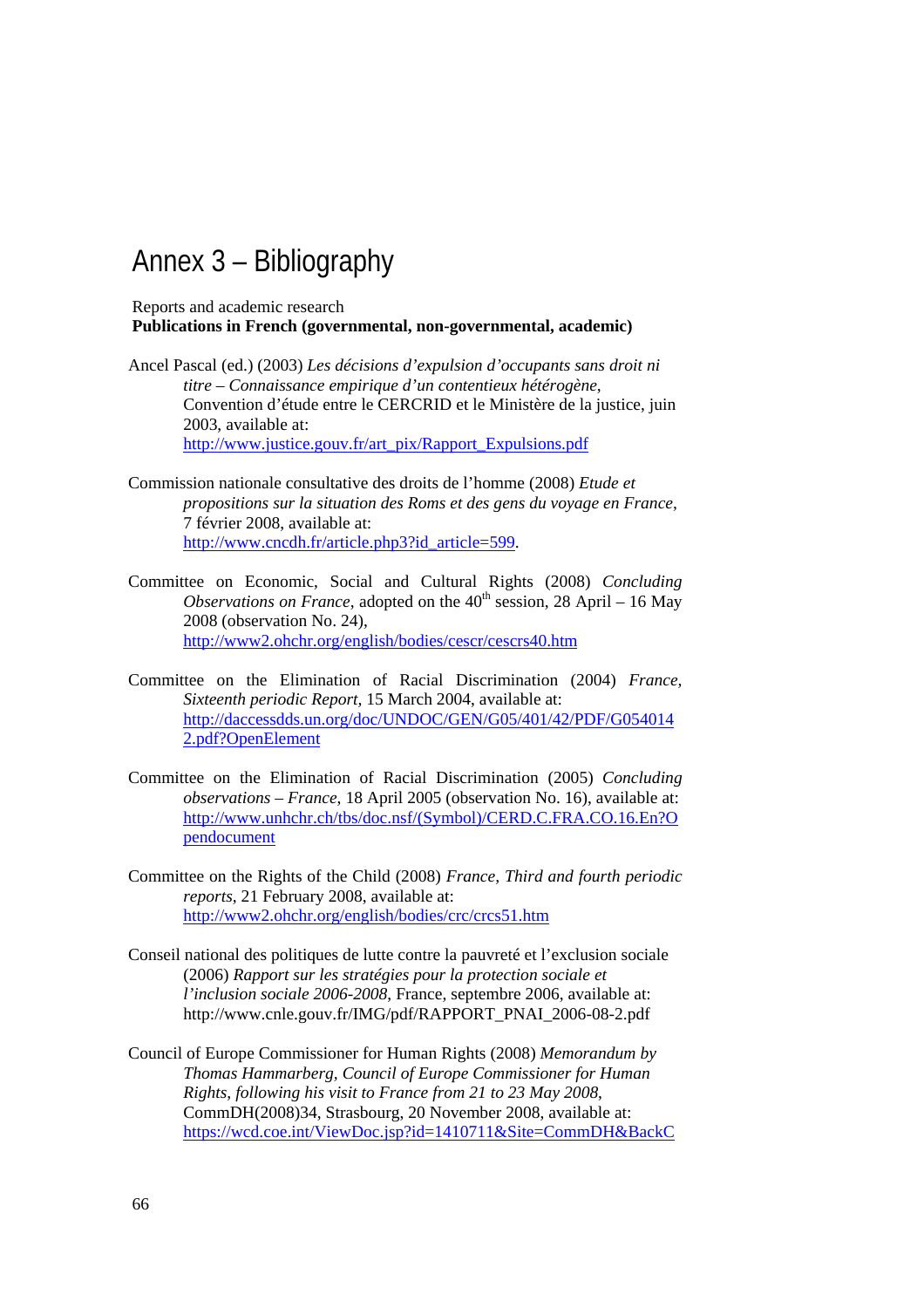olorInternet=FEC65B&BackColorIntranet=FEC65B&BackColorLogge d=FFC679

Council of Europe Commissioner for Human Rights (2005) *Report by Mr Alvaro Gil-Robles, Commissioner for Human Rights, on the effective respect for Human Rights in France following his visit from 5 to 21 september 2005*, CommDH(2006)2, Strasbourg, 15 February 2006, available at: [https://wcd.coe.int/ViewDoc.jsp?id=965765&Site=CommDH&BackCol](https://wcd.coe.int/ViewDoc.jsp?id=965765&Site=CommDH&BackColorInternet=FEC65B&BackColorIntranet=FEC65B&BackColorLogged=FFC679) [orInternet=FEC65B&BackColorIntranet=FEC65B&BackColorLogged=](https://wcd.coe.int/ViewDoc.jsp?id=965765&Site=CommDH&BackColorInternet=FEC65B&BackColorIntranet=FEC65B&BackColorLogged=FFC679) [FFC679](https://wcd.coe.int/ViewDoc.jsp?id=965765&Site=CommDH&BackColorInternet=FEC65B&BackColorIntranet=FEC65B&BackColorLogged=FFC679)Défenseure des enfants (2008) *Rapport de la Défenseure des enfants au Comité des droits de l'enfant des Nations Unies*, décembre 2008, available at: <http://www.defenseurdesenfants.fr/rapports.php?PosRapp=0>

- Economic and Social Council (2007) *France, Third country periodic report*, 15 March 2007, available at: <http://www2.ohchr.org/english/bodies/cescr/cescrs40.htm>
- EUMC (2003) *Breaking the Barriers Romani Women and Access to Public Health Care*, available at: [http://www.coe.int/t/dg3/romatravellers/documentation/health/reportheal](http://www.coe.int/t/dg3/romatravellers/documentation/health/reporthealthwomen03_en.pdf) [thwomen03\\_en.pdf](http://www.coe.int/t/dg3/romatravellers/documentation/health/reporthealthwomen03_en.pdf)
- EUMC (2006) *Roma and Travellers in Public Education. An overview of the situation in the EU Member States*, May 2006, available at: [http://eumc.eu.int/eumc/material/pub/ROMA/roma\\_report.pdf](http://eumc.eu.int/eumc/material/pub/ROMA/roma_report.pdf)
- European Commission against Racism and Intolerance (ECRI) (2005) *Third report on France*, adopted on 25 June 2004, Council of Europe, Strasbourg, 15 February 2005, available at: [http://www.coe.int/t/dghl/monitoring/ecri/Country-by](http://www.coe.int/t/dghl/monitoring/ecri/Country-by-country/France/France_CBC_fr.asp)[country/France/France\\_CBC\\_fr.asp](http://www.coe.int/t/dghl/monitoring/ecri/Country-by-country/France/France_CBC_fr.asp)
- ERRC Country Report (2001) *Always Somewhere Else: Anti-Gypsyism in France,* November 2001, available at: <http://www.errc.org/db/01/A5/m000001A5.pdf>
- European Roma Rights Centre (ERRC) and Númena Centro de Investigação em Ciências Sociais e Humanas (2007) *Social Inclusion Through Social Services: The Case of Roma and Travellers. Assessing the Impact of National Action Plans for Social Inclusion in Czech Republic, France and Portugal*, March 2007, available at: <http://www.errc.org/db/02/23/m00000223.pdf>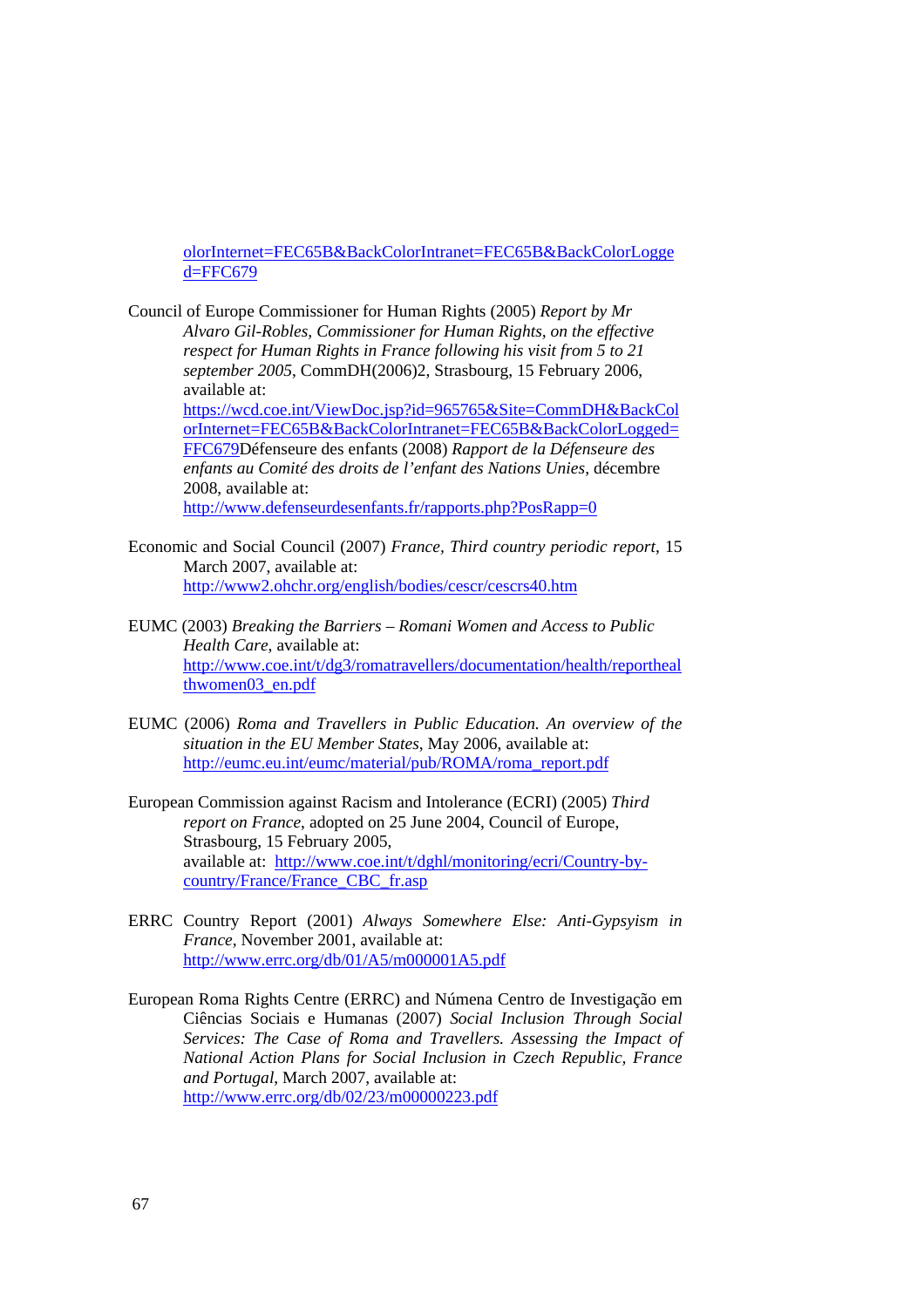Fondation Abbé Pierre (2009) *L'état du mal-logement en France*, Rapport annuel, 2009, available at: [http://www.fondation-abbe-pierre.fr/\\_pdf/rml\\_09.pdf](http://www.fondation-abbe-pierre.fr/_pdf/rml_09.pdf)

- Fondation Abbé Pierre (2006) *Les difficultés d'habitat et de logement des « Gens du voyage »,* Les Cahiers du mal-logement de la Fondation Abbé Pierre, étude réalisée par Ville et Habitat, en partenariat avec la DGUHC, la DGAS et la CNAF, janvier 2006, available at: [http://www.fondation-abbe-pierre.fr/\\_pdf/cahier\\_gdv.pdf](http://www.fondation-abbe-pierre.fr/_pdf/cahier_gdv.pdf)
- *Guide des droits des ressortissants européens*, version d'octobre 2008, brochure publiée par le Conseil lyonnais pour le respect des droits, l'ALPIL, la Cimade et Médecins du Monde
- Liégeois Jean-Pierre (ed.) (2007) *L'accès aux droits sociaux des populations tsiganes en France*, Rapport d'étude de la Direction générale de l'action sociale, ENSP
- Médecins du Monde (2008) *Médecins du Monde auprès des femmes Roms*, mars 2008, available at: [http://www.medecinsdumonde.org/fr/presse/dossiers\\_de\\_presse/medeci](http://www.medecinsdumonde.org/fr/presse/dossiers_de_presse/medecins_du_monde_aupres_des_femmes_rroms_mars_2008) [ns\\_du\\_monde\\_aupres\\_des\\_femmes\\_rroms\\_mars\\_2008](http://www.medecinsdumonde.org/fr/presse/dossiers_de_presse/medecins_du_monde_aupres_des_femmes_rroms_mars_2008)
- Ministère des transports, de l'équipement, du tourisme et de la mer (2005) *Le financement des aires d'accueil des gens du voyage*, Rapport du Conseil général des Ponts et Chaussées, établi par François Wellhoff, juin 2005, available at: <http://lesrapports.ladocumentationfrancaise.fr/BRP/054000541/0000.pdf>
- Robert Christophe (2007) *Eternels étrangers de l'intérieur ? Les groupes tsiganes en France*, Paris: Desclée De Brouwer
- United Nations, Independent expert on minority (2006) *Report sixty second session*, 6 January 2006, available at: [http://daccessdds.un.org/doc/UNDOC/GEN/G06/101/26/PDF/G061012](http://daccessdds.un.org/doc/UNDOC/GEN/G06/101/26/PDF/G0610126.pdf?OpenElement) [6.pdf?OpenElement](http://daccessdds.un.org/doc/UNDOC/GEN/G06/101/26/PDF/G0610126.pdf?OpenElement)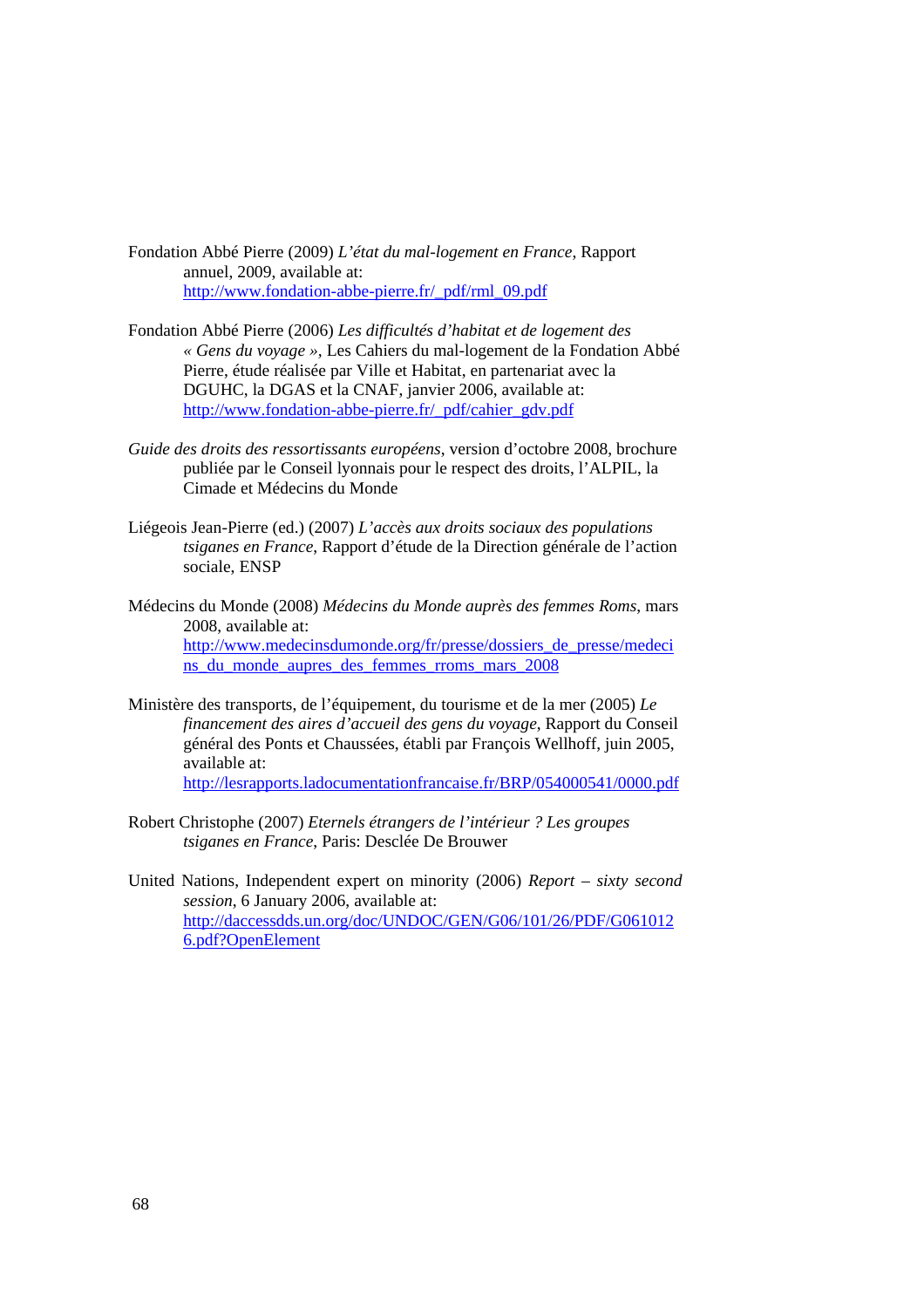# Annex 4 - Legislation

Legislation is also available on the FNASAT website: <http://www.fnasat.asso.fr/documents.html>

The complete text of the French Law No. 2000-614 of 5 July 2000 on the Reception and Housing of Travellers ('Besson Law'), *Official Journal* 6 July 2000, can be found in another annex titled 'Besson Law' (on the CD).

Legislation on the right to housing and on Travellers' housing

#### **Laws**

- [Loi No. 2007-290 du 5 mars 2007](http://www.legifrance.gouv.fr/affichTexte.do?cidTexte=JORFTEXT000000271094&dateTexte=) instituant le droit au logement opposable et portant diverses mesures en faveur de la cohésion sociale
- [Loi No. 2006-872 du 13 juillet 2006](http://www.legifrance.gouv.fr/affichTexte.do?cidTexte=JORFTEXT000000238980&dateTexte=) portant engagement national pour le logement [articles 1, 65 et 89]
- Loi de finances 2006 instituant la taxe d'habitation pour les résidences mobiles [article 92]
- [Loi No. 2004-809 du 13 août 2004](http://www.legifrance.gouv.fr/WAspad/UnTexteDeJorf?numjo=INTX0300078L) relative aux libertés et responsabilités locales [articles 163 et 201]
- [Loi No. 2003-710 du 1er août 2003](http://www.legifrance.gouv.fr/WAspad/UnTexteDeJorf?numjo=VILX0300056L) d'orientation et de programmation pour la ville et la rénovation urbaine [article 15]
- [Loi No. 2000-1208 du 13 décembre 2000](http://www.legifrance.gouv.fr/affichTexte.do?cidTexte=LEGITEXT000005630252&dateTexte=20090407) relative à la solidarité et au renouvellement urbains
- [Loi No. 2000-614 du 5 juillet 2000](http://www.legifrance.gouv.fr/affichTexte.do?cidTexte=JORFTEXT000000583573&fastPos=1&fastReqId=1064480752&categorieLien=cid&oldAction=rechTexte) (dite Loi Besson II) relative à l'accueil et à l'habitat des Gens du Voyage
- [Loi No. 95-74 du 21 janvier 1995](http://www.legifrance.gouv.fr/WAspad/UnTexteDeJorf?numjo=LOGX9412606L) relative à la diversité de l'habitat
- [Loi No. 90-449 du 31 mai 1990](http://www.legifrance.gouv.fr/affichTexte.do?cidTexte=JORFTEXT000000159413&fastPos=1&fastReqId=1026378303&categorieLien=cid&oldAction=rechTexte) visant à la mise en œuvre du droit au logement

#### *Decrees and ministerial orders*

- [Décret No. 2007-1018 du 14 juin 2007](http://www.legifrance.gouv.fr/affichTexte.do?cidTexte=JORFTEXT000000825163&dateTexte=) modifiant la partie réglementaire du Code de justice administrative
- [Décret No. 2007-690 du 3 mai 2007](http://www.fnasat.asso.fr/JOdecretdu030507.pdf) relatif à l'agrément prévu à l'article 9 de la loi du 5 juillet 2000 relative à l'accueil et à l'habitat des Gens du Voyage
- [Décret No. 2001-540 du 25 juin 2001](http://www.legifrance.gouv.fr/citoyen/jorf_nor.ow?numjo=EQUU0100640D) relatif à la composition et au fonctionnement de la Commission départementale consultative des Gens du Voyage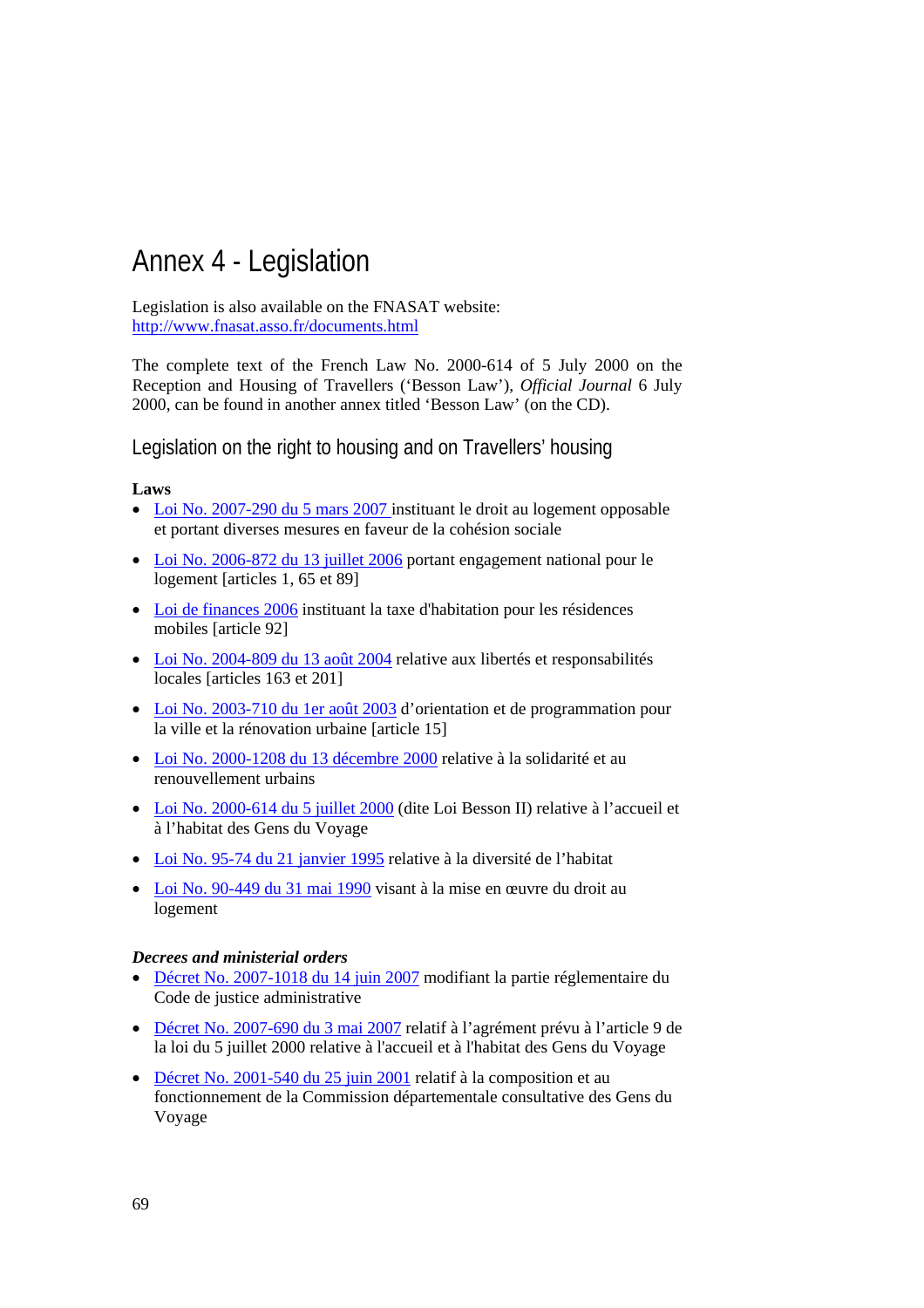- [Décret No. 2001-541 du 25 juin 2001](http://www.droit.org/jo/20010626/EQUU0100641D.html) relatif au financement des aires d'accueil destinées aux Gens du Voyage
- [Décret No. 2001-568 du 29 juin 2001](http://www.sante-sports.gouv.fr/fichiers/bo/2001/01-26/a0261689.htm) relatif à l'aide aux collectivités et organismes gérant des aires d'accueil des gens du voyage et modifiant le code de la sécurité sociale
- [Arrêté du 29 juin 2001](http://www.legifrance.gouv.fr/WAspad/UnTexteDeJorf?numjo=MESS0121624A) relatif au montant forfaitaire applicable pour l'aide aux collectivités et organismes gérant des aires d'accueil des gens du voyage
- [Décret No. 2001-569 du 29 juin 2001](http://www.legifrance.gouv.fr/affichTexte.do?cidTexte=JORFTEXT000000579796&dateTexte=) relatif aux normes techniques applicables aux aires d'accueil des Gens du Voyage

#### **Administrative orders**

- [Circulaire No. NOR/INT/D/06/00074C du 3 août 2006,](http://www.fnasat.asso.fr/circulaire du 3 ao%25FBt 06.pdf) Mise en œuvre des prescriptions du schéma départemental d'accueil des Gens du Voyage
- [Lettre circulaire r](http://www2.equipement.gouv.fr/bulletinofficiel/fiches/BO20052/A0020054.htm)elative à la réalisation des aires d'accueil et de grands passages destinées aux Gens du Voyage (17 décembre 2004)
- [Circulaire NOR/INT/D04/00114/C du](http://www.interieur.gouv.fr/rubriques/b/b5_lois_decrets/04_00114/INTD0400114C.pdf) 13 septembre 2004, du Ministère de l'Intérieur, relative aux réalisations ou réhabilitations des aires d'accueil et de grands passages des Gens du Voyage
- [Circulaire No. 2003-76/IUH1/26 du 17](http://www.fnasat.asso.fr/cirterrfamil.doc) décembre 2003 relative aux terrains familiaux permettant l'installation des caravanes constituant l'habitat permanent de leurs utilisateurs
- [Circulaire No. 2003-43/UHC/DU1/11 du 8 juillet 2003](http://www2.equipement.gouv.fr/bulletinofficiel/fiches/BO200314/A0140045.htm) relative aux grands rassemblements des Gens du Voyage : terrains de grand passage
- Circulaire du 3 juin 2003 relative à l'application des dispositions du nouvel article 322-4-1 du code pénal réprimant l'installation illicite en réunion
- [Lettre circulaire du 11 mars 2003](http://www2.equipement.gouv.fr/bulletinofficiel/fiches/BO200314/A0140045.htm) relative aux dispositifs d'accueil départementaux des gens du voyage
- [Circulaire No. 2001-49/UHC/IUH1/12 du 5 juillet 2001](http://www.equipement.gouv.fr/bulletinofficiel/fiches/BO200114/A0140053.htm) relative à l'application de la loi n°2000-614 du 5 juillet 2000 relative à l'accueil et à l'habitat des Gens du Voyage
- [Circulaire No. DSS/2B/2001/372 du 24 juillet 2001](http://www.sante.gouv.fr/adm/dagpb/bo/2001/01-33/a0332207.htm) relative aux conditions d'attribution de l'aide aux communes ou aux établissements publics de coopération intercommunale gérant une ou plusieurs aires d'accueil de Gens du Voyage prévue à l'article L 851-1 du code de la sécurité sociale

#### Legislation on forced evictions **Laws**

• [Loi No. 2007-1631 du 20 novembre 2007](http://www.legifrance.gouv.fr/affichTexte.do?cidTexte=JORFTEXT000000524004&dateTexte=) relative à la maîtrise de l'immigration, à l'intégration et à l'asile